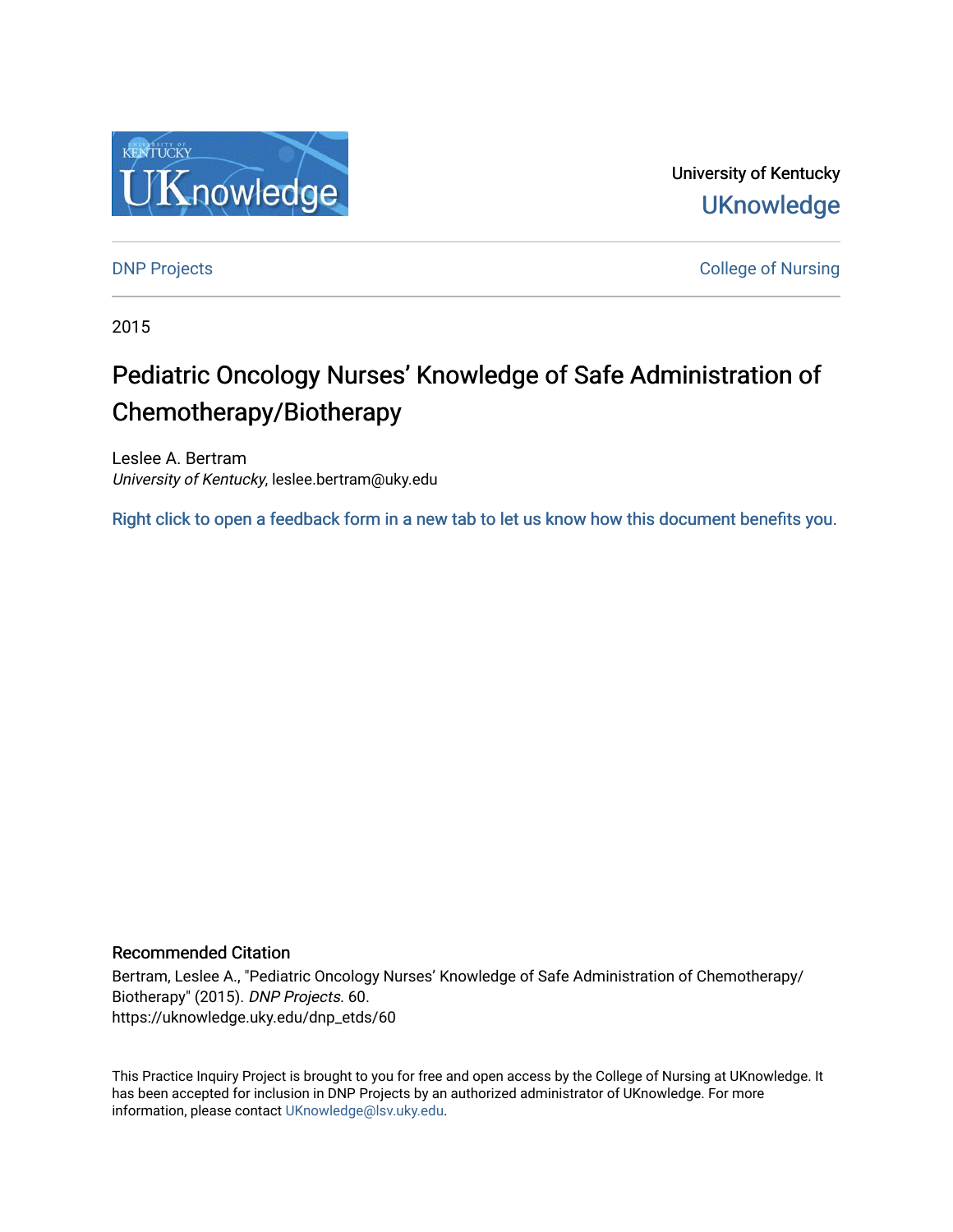Final Practice Inquiry Project

Pediatric Oncology Nurses' Knowledge of Safe Administration of Chemotherapy/Biotherapy

Leslee Anne Bertram, APRN, CPHON

University of Kentucky

College of Nursing

Summer 2015

Karen Stefaniak, PhD, RN, NE-BC, Committee Chair

Leslie Scott, PhD, PPCNP-BC, CDE, LMDE, Committee Member

Sherry Bayliff, MD, MPH, Clinical Mentor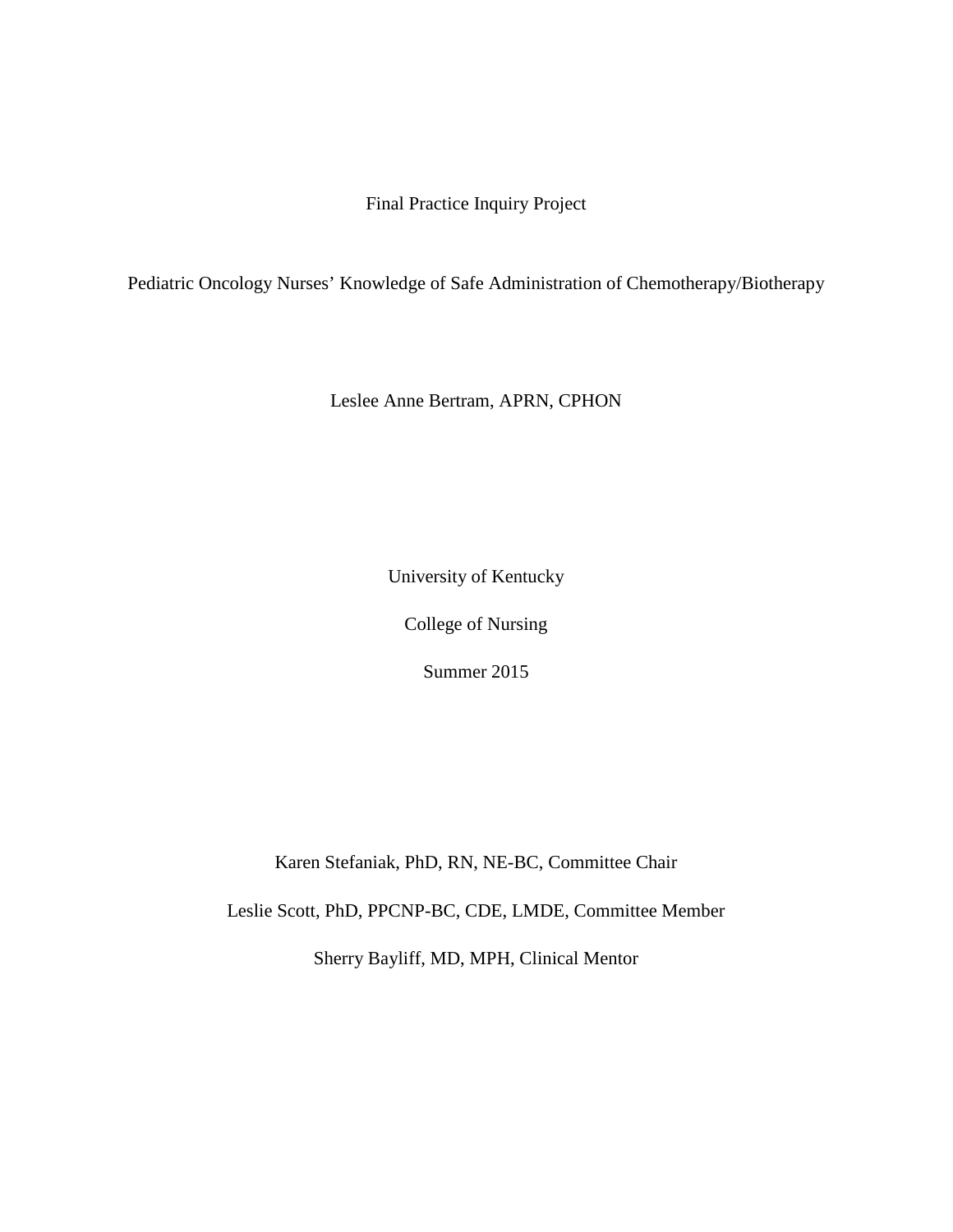## Dedication

I would like to dedicate this work to my husband, Jeff, who has been a constant motivator and shoulder to lean on throughout this entire process. I could not have finished "doctor-nurse" school without your love and support, and for this I thank you. I would also like to recognize my precious Anne Claire who inspires me daily to be the very best practitioner and mommy. Finally, I give thanks to my colleagues who have completed this journey with me, Angie Malone and Mary Skinner. I could not have completed this without your friendships and support—many thanks!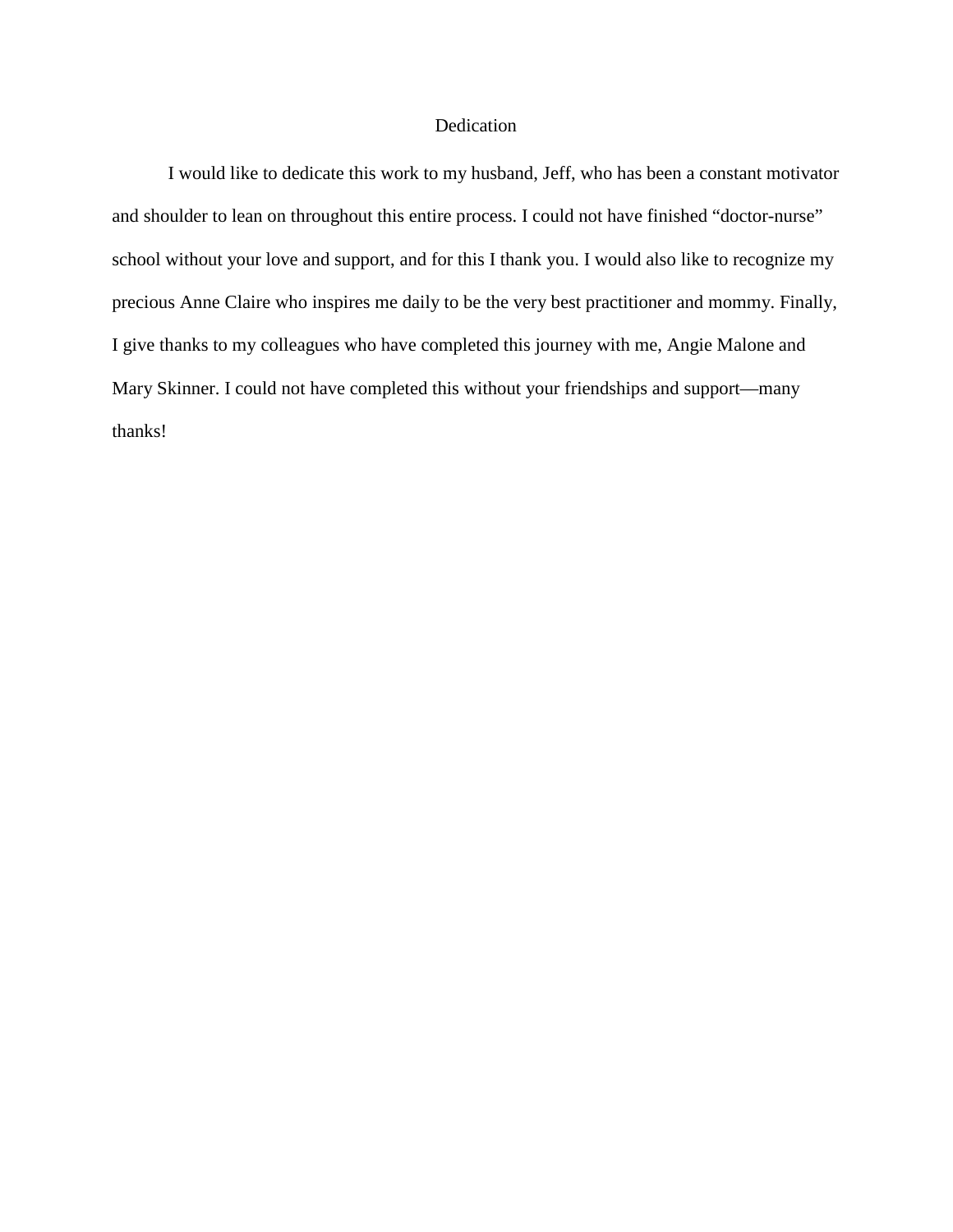#### Acknowledgements

I would like to acknowledge and thank my clinical chair, Dr. Karen Stefaniak, for being a constant source of encouragement and wisdom. Thank you for believing in me as a doctoral student and for motivating me when I needed it! Thank you to my committee members, Dr. Leslie Scott and Dr. Sherry Bayliff for supporting me through the program. I would also like to recognize Dr. Amanda Wiggins for her suggestions and assistance with the statistical analysis of data. Finally, to my colleagues and staff nurses in KCH and the DanceBlue Pediatric Oncology clinic—none of this would have been possible without your cooperation, sincere thanks to you!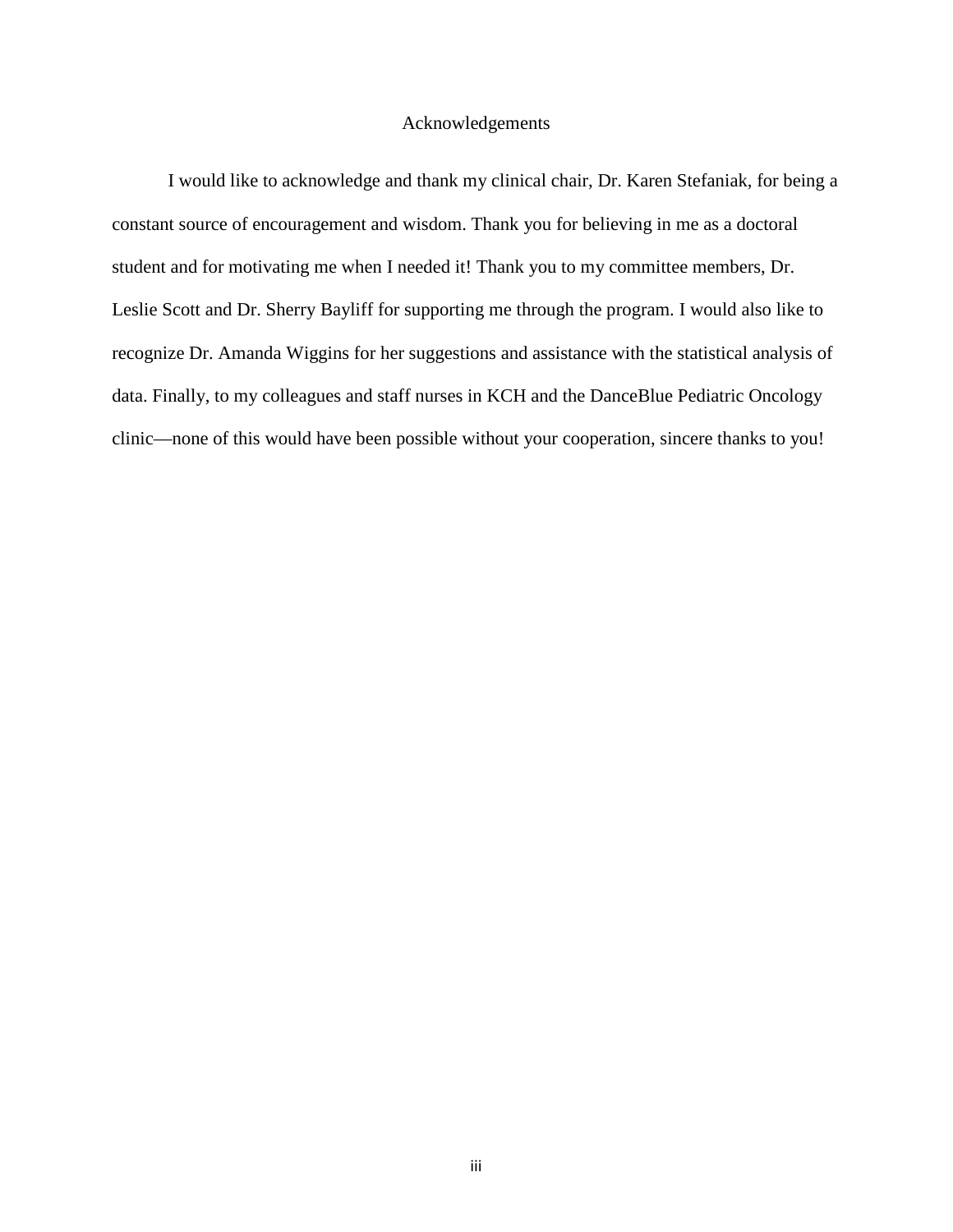# Table of Contents

| Manuscript 1: Safe Administration of Chemotherapy for the Pediatric       |
|---------------------------------------------------------------------------|
|                                                                           |
| Manuscript 2: Analysis of Change: Implementation of the APHON             |
| Manuscript 3: Pediatric Oncology Nurses' Knowledge of Safe Administration |
|                                                                           |
|                                                                           |
| Appendix A: Approval Letter from Institutional Review Board43             |
|                                                                           |
|                                                                           |
|                                                                           |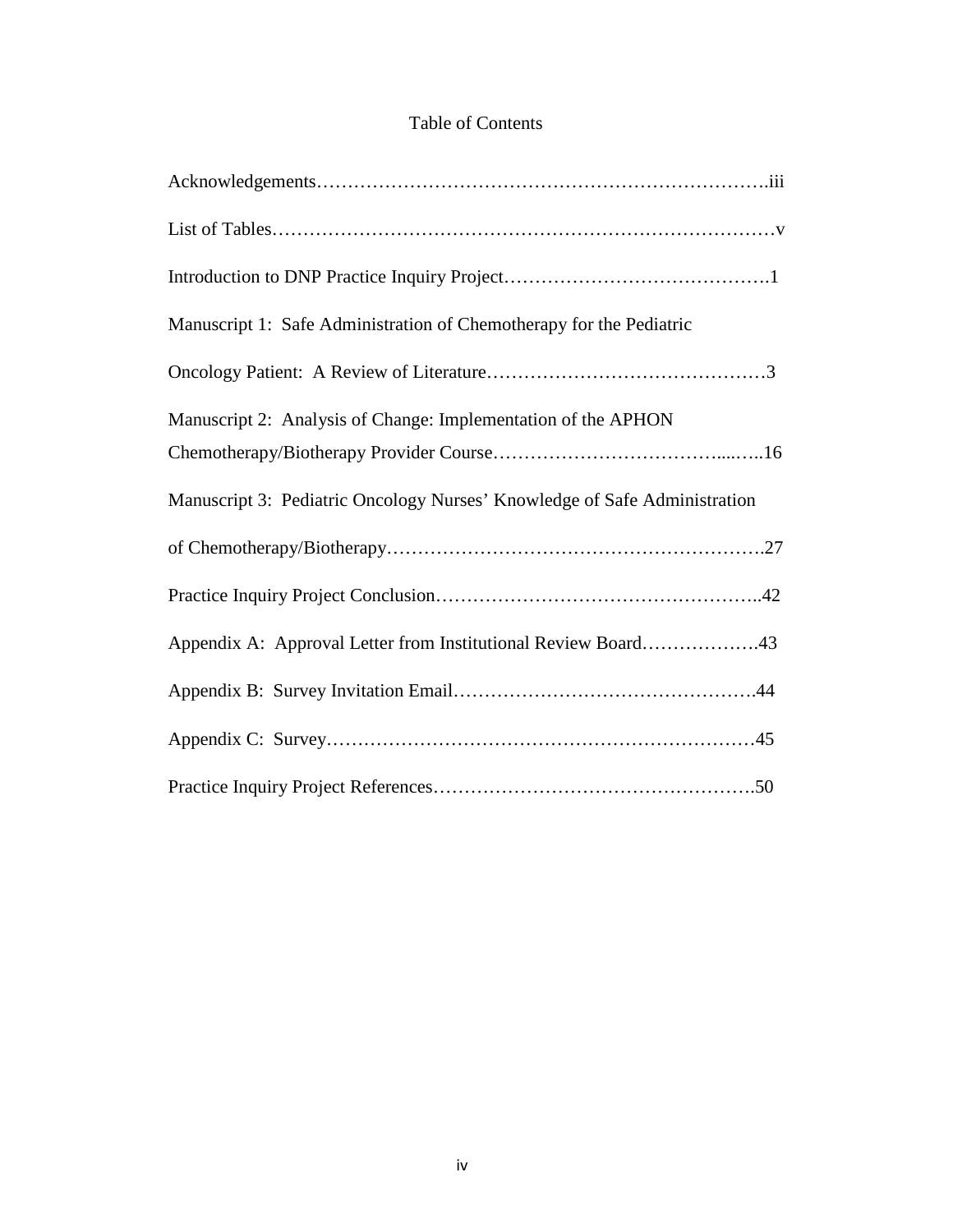# List of Tables

| Table 1 Manuscript 3 Demographic characteristics of study nurses38        |  |
|---------------------------------------------------------------------------|--|
| Table 2 Manuscript 3 Bivariate associations among continuous demographic  |  |
|                                                                           |  |
| Table 3 Manuscript 3 Bivariate associations among categorical demographic |  |
|                                                                           |  |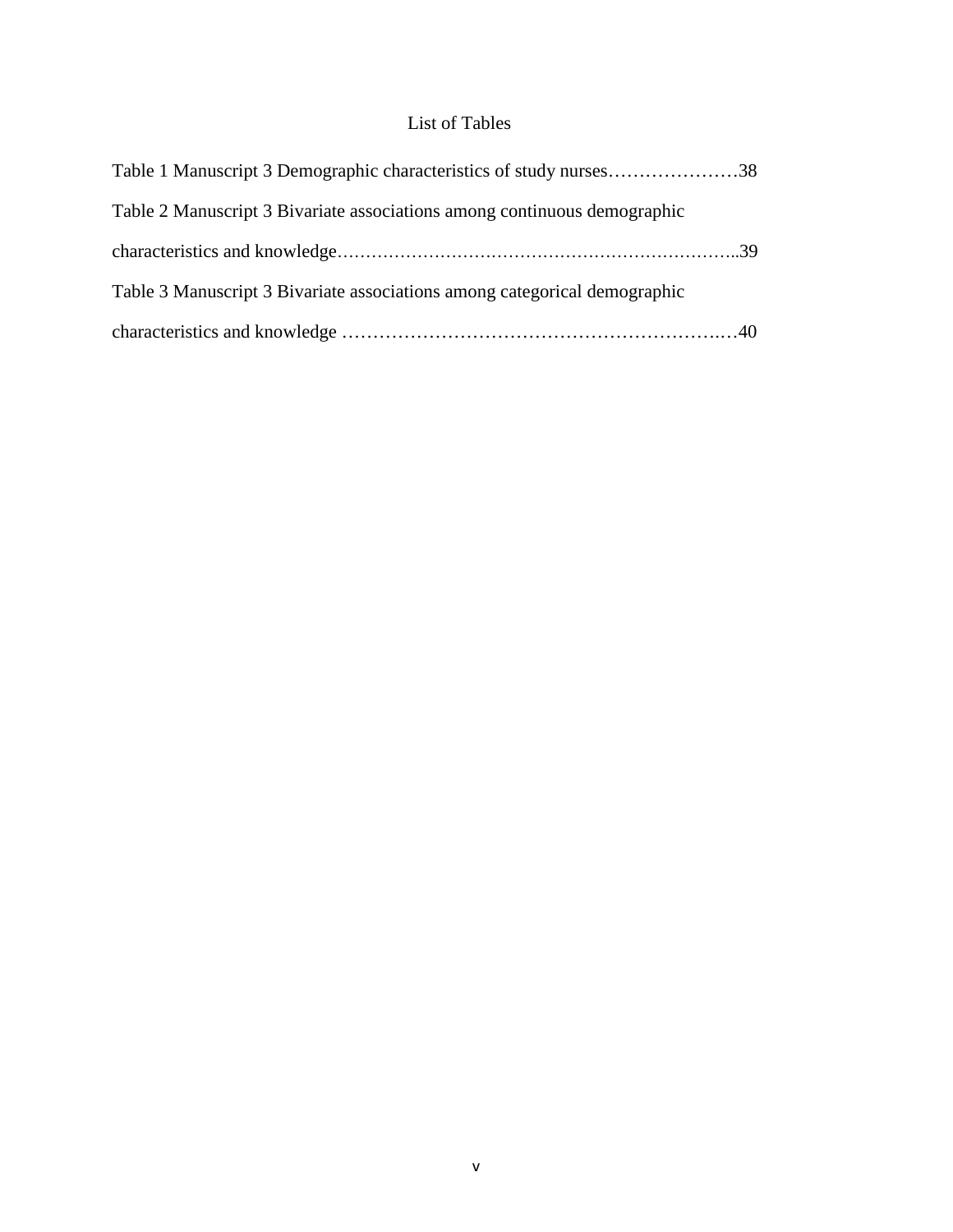# Introduction to Practice Inquiry Project

The introduction of chemotherapy in pediatric oncology tremendously impacted the survival of children with cancer. In the past 60 years, the survival rates of children with cancer have drastically improved with 5-year survival rates of the most common types of childhood cancer nearing 90%. Use of chemotherapeutic agents is not without risk as they are administered in a variety of routes and doses. Disturbingly high error rate ranging from 4% to 18%, depending upon the administration setting (inpatient or outpatient) are reported in the literature (Watts & Parsons, 2013).

Chemotherapy errors have the potential to be lethal because of a low therapeutic index and the lack of an antidote to reverse potential toxicities associated with chemotherapy errors. Guidelines for safe administration of chemotherapy have been published by the Oncology Nursing Society and the American Society of Health-Systems Pharmacists; however, the Association of Pediatric Hematology and Oncology Nurses (APHON) recognized the need for tailored guidelines for the pediatric oncology patient population. In 2004, APHON introduced the Pediatric Chemotherapy and Biotherapy Provider Program with the goal of giving nurses the knowledge needed to safely and consistently administer chemotherapy and biotherapy. Since its inception, the APHON chemotherapy and biotherapy program has become the national standard for teaching nurses how to administer chemotherapy and biotherapy to children and adolescents (Kline, 2007).

The overall purpose of this practice inquiry project is to assess knowledge, beliefs and the impact nursing has had on chemotherapy/biotherapy administration one year post implementation of the APHON Chemotherapy/Biotherapy Provider Program in a children's hospital located within a large medical teaching facility. The first manuscript is a review of articles published between 2005 and 2015 regarding methods/procedures used to ensure safe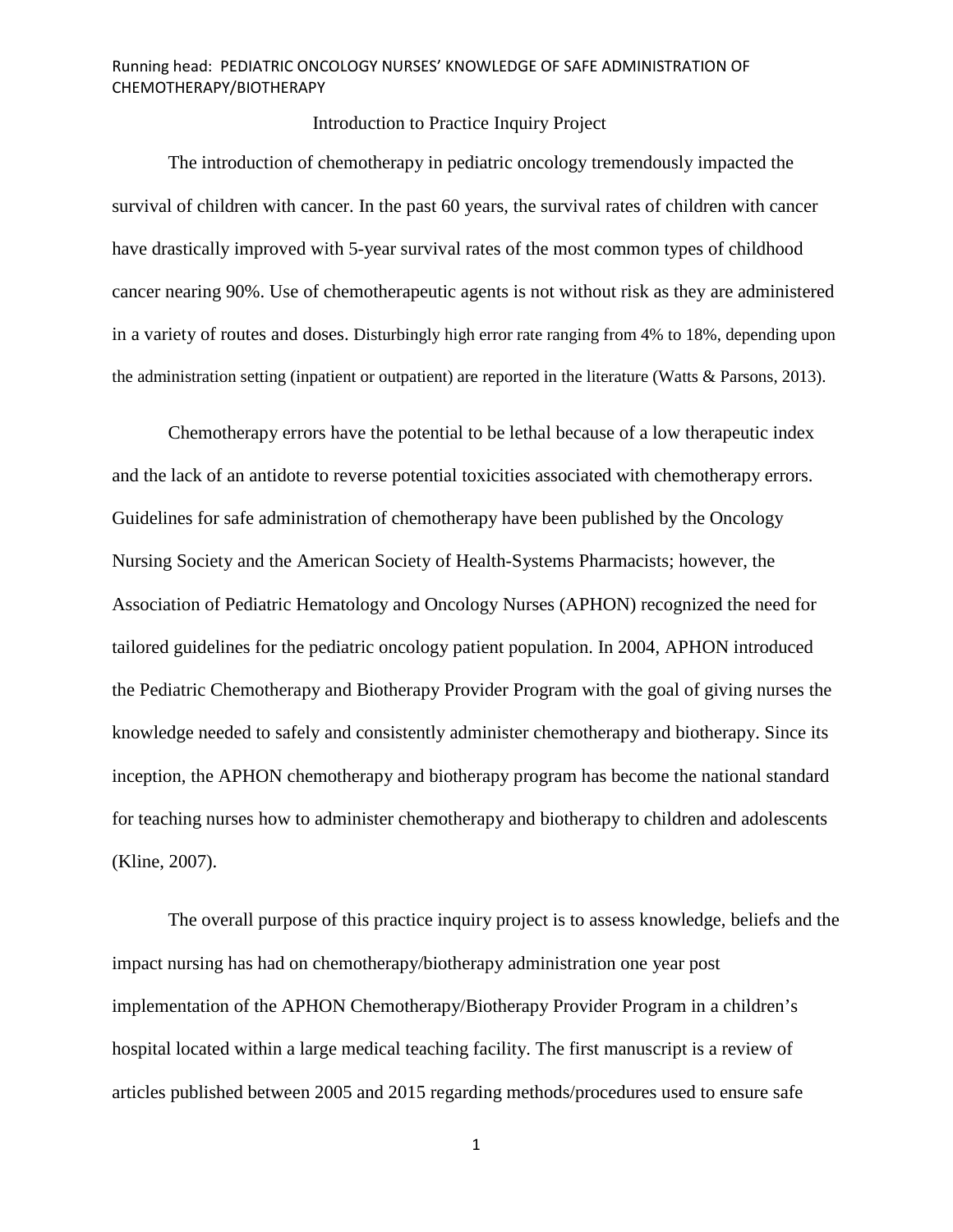chemotherapy administration to oncology patients. The findings from this review provided evidence to support a planned change in chemotherapy administration curriculum for pediatric oncology nurses in a children's hospital. Strategies suggested for standardizing administration of chemotherapy included adoption of clinical guidelines or curriculum set forth by professional organizations including the American Society of Clinical Oncology (ASCO), the Oncology Nursing Society (ONS), as well as the Association of Pediatric Hematology and Oncology Nurses (APHON) (Jacobson, et al., 2009; Kline, 2007; Neuss, Polovich, McNiff, Esper, Gilmore, LeFebvre, Schulmeister, & Jacobson, 2013).

The second manuscript is a microsystem level analysis on the implementation of the APHON program and discusses the importance of following a change theory to successfully implement a planned change. It focuses on the importance of having a purposeful, collaborative plan as well as support on multiple system levels, and by-in from those affected by change in order to achieve successful plan implementation. Continuous process improvement in addition to provision of feedback related to performance and outcomes were also identified as factors influencing a planned change that endures.

The final manuscript describes an analysis performed to determine the knowledge base and beliefs of nurses regarding administration of chemotherapy/biotherapy to pediatric oncology patients one year post implementation of the APHON chemotherapy/biotherapy course. Additionally, the researcher was interested in the nurses' beliefs regarding the impact of nursing on safe administration of chemotherapy/biotherapy to pediatric oncology patients.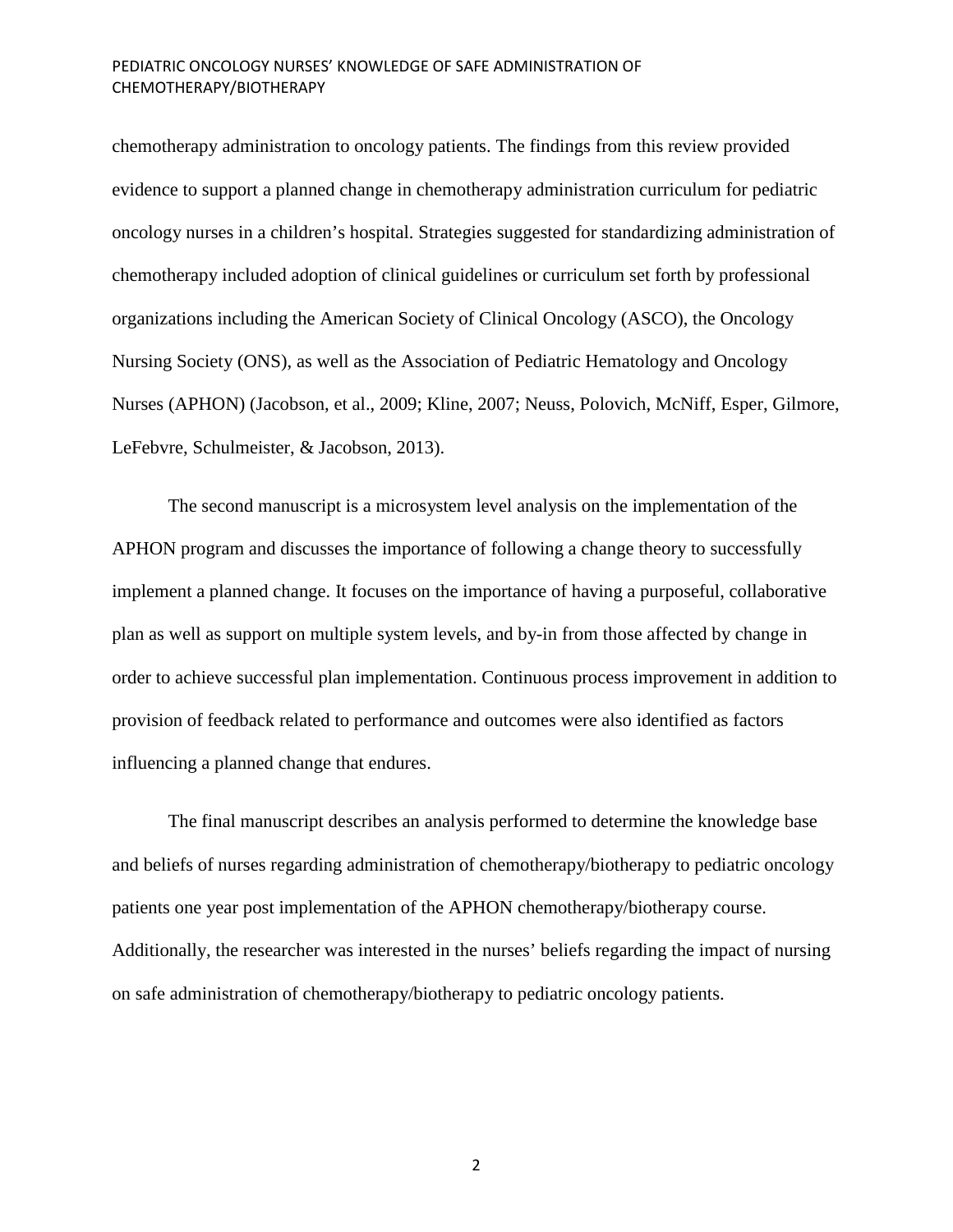Safe Administration of Chemotherapy for the Pediatric Oncology Patient:

A Review of Literature

Leslee A. Bertram

University of Kentucky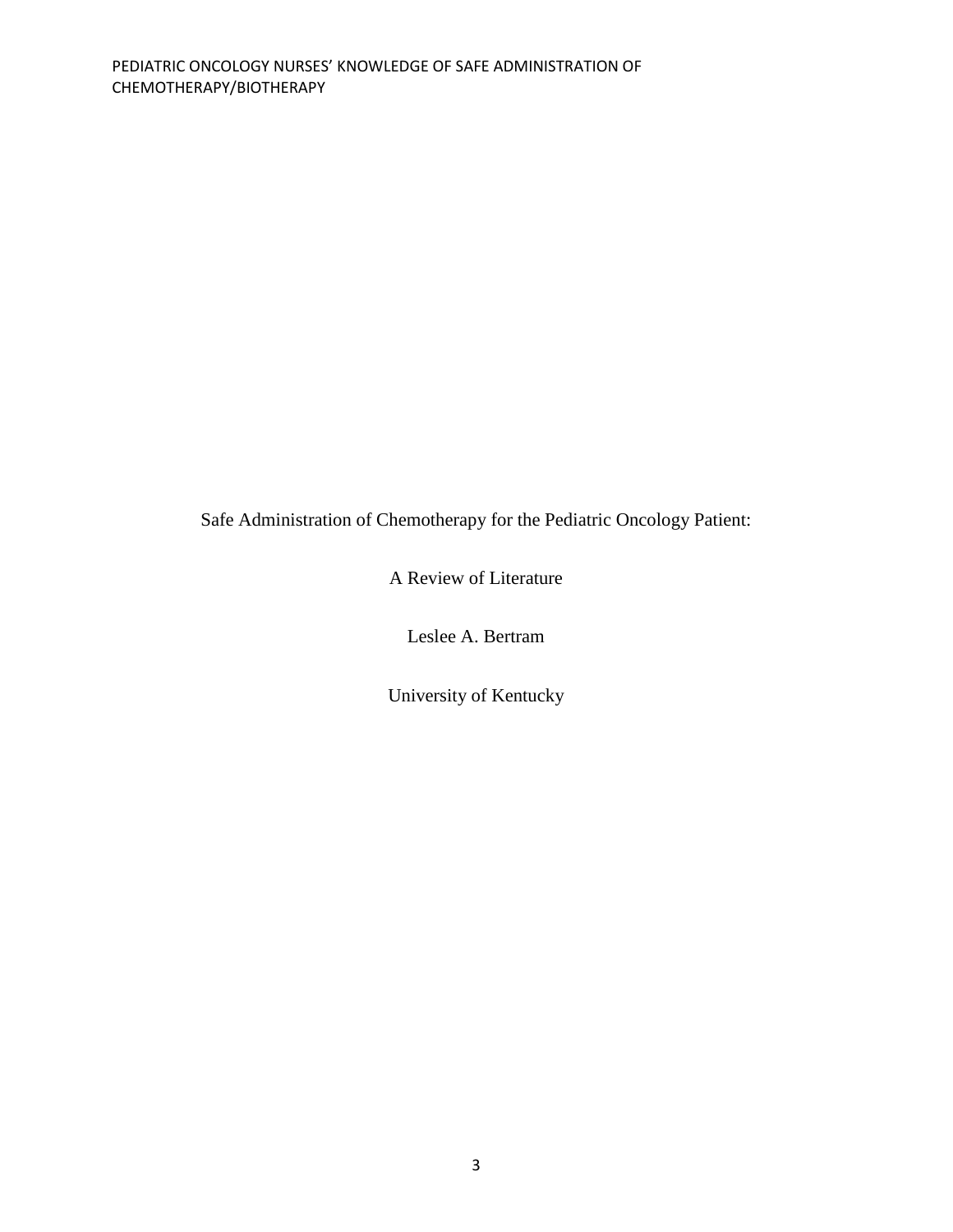#### Abstract

The advent and use of chemotherapy tremendously impacted the survival of children with cancer. In the past 60 years, the survival rates of children with cancer have drastically improved with 5-year survival rates of the most common types of childhood cancer nearing 90%. Use of chemotherapeutic agents is not without risk as they are administered in a variety of routes and doses. It is important for nurses to have the knowledge needed to safely administer antineoplastic agents to all patients, but in particular pediatric oncology patients. The goal of this article is to review the policies and practices used in facilities across the country to ensure chemotherapy and biotherapy are administered safely at all times.

*Keywords:* safe chemotherapy administration, guidelines, practices, oncology, pediatric oncology, nursing competence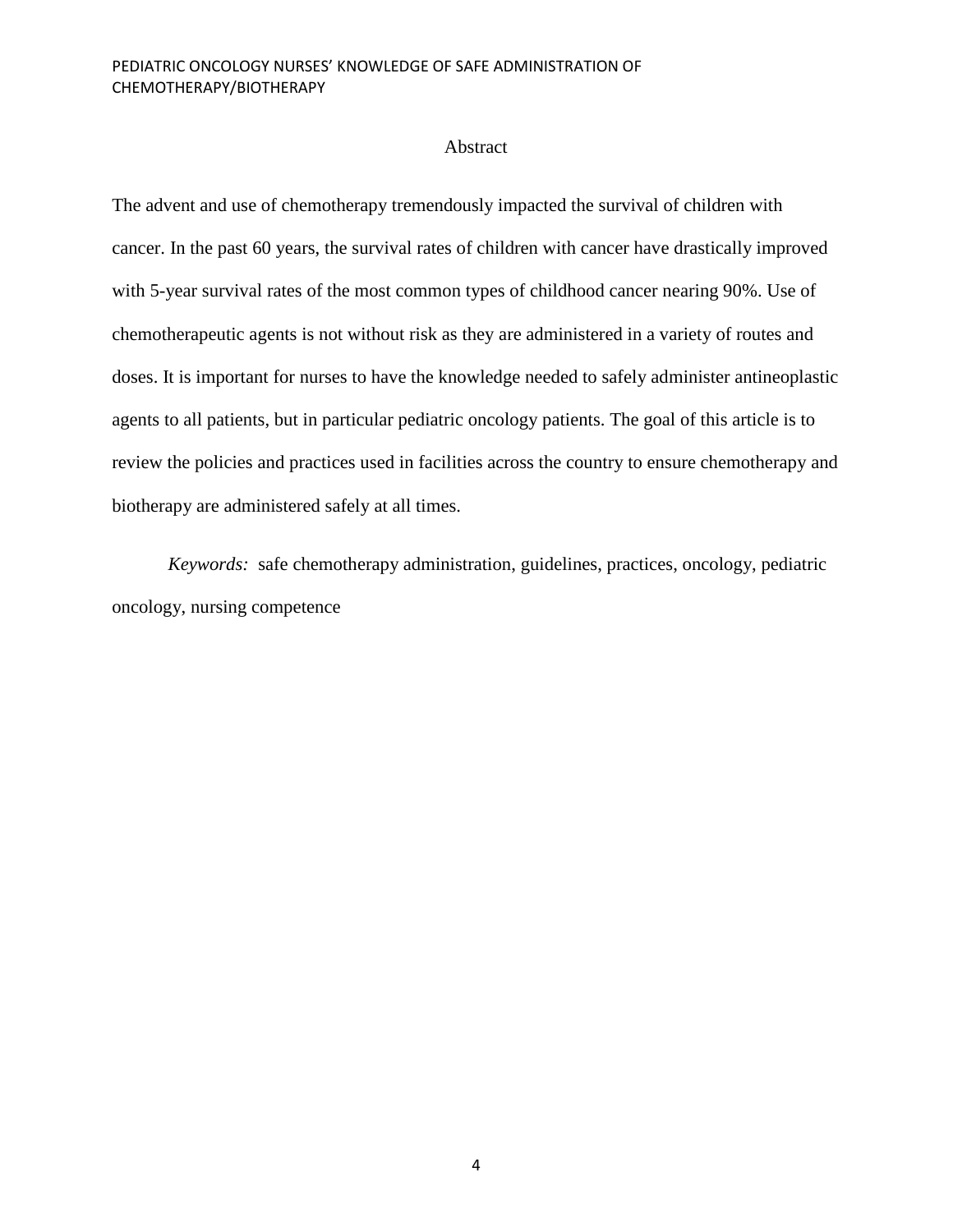Safe Administration of Chemotherapy for the Pediatric Oncology Patient:

# A Review of Literature

Childhood cancer will affect 1 in every 285 children in the United States before they turn 20 years old and accounts for more disease related deaths in children than AIDS, asthma, cystic fibrosis, diabetes and congenital anomalies combined. Fortunately, medical advances over the last sixty years have improved survival rates and nearly 90% of children with the most common types of cancer will have at least a 5-year event-free survival (St. Baldrick's Foundation, 2014). The use of antineoplastic chemotherapy agents in particular, has tremendously improved survival rates for children with childhood cancer; however, they are not used without risk and they top the list of high-alert medications according to the Institute for Safe Medication Practices (2003). Because of their low therapeutic index and narrow safety margins, chemotherapy agents have the potential to cause catastrophic harm if administration error occurred. Studies in pediatric oncology suggest a disturbingly high error rate ranging from 4% to 18%, depending upon the administration setting (inpatient or outpatient) (Watts & Parsons, 2013).

Complex treatment protocols including multidrug regimens, multiple routes of administration, as well as a variety of dosages based on the administration route (e.g. intravenous, intrathecal, oral, subcutaneous, intramuscular) further potentiates the risk for administration error (Sheridan-Leos, 2007). Previously researchers have recognized that chemotherapy errors can occur anywhere along the process, from prescribing, mixing, dispensing and administration (Sheridan-Leos, 2007; Vioral & Kennihan, 2012); however, recently researchers suggest that administration errors are most common (Dhamija, Kapoor, & Juneja, 2014). Due to the complex nature of chemotherapy administration, it is necessary to have in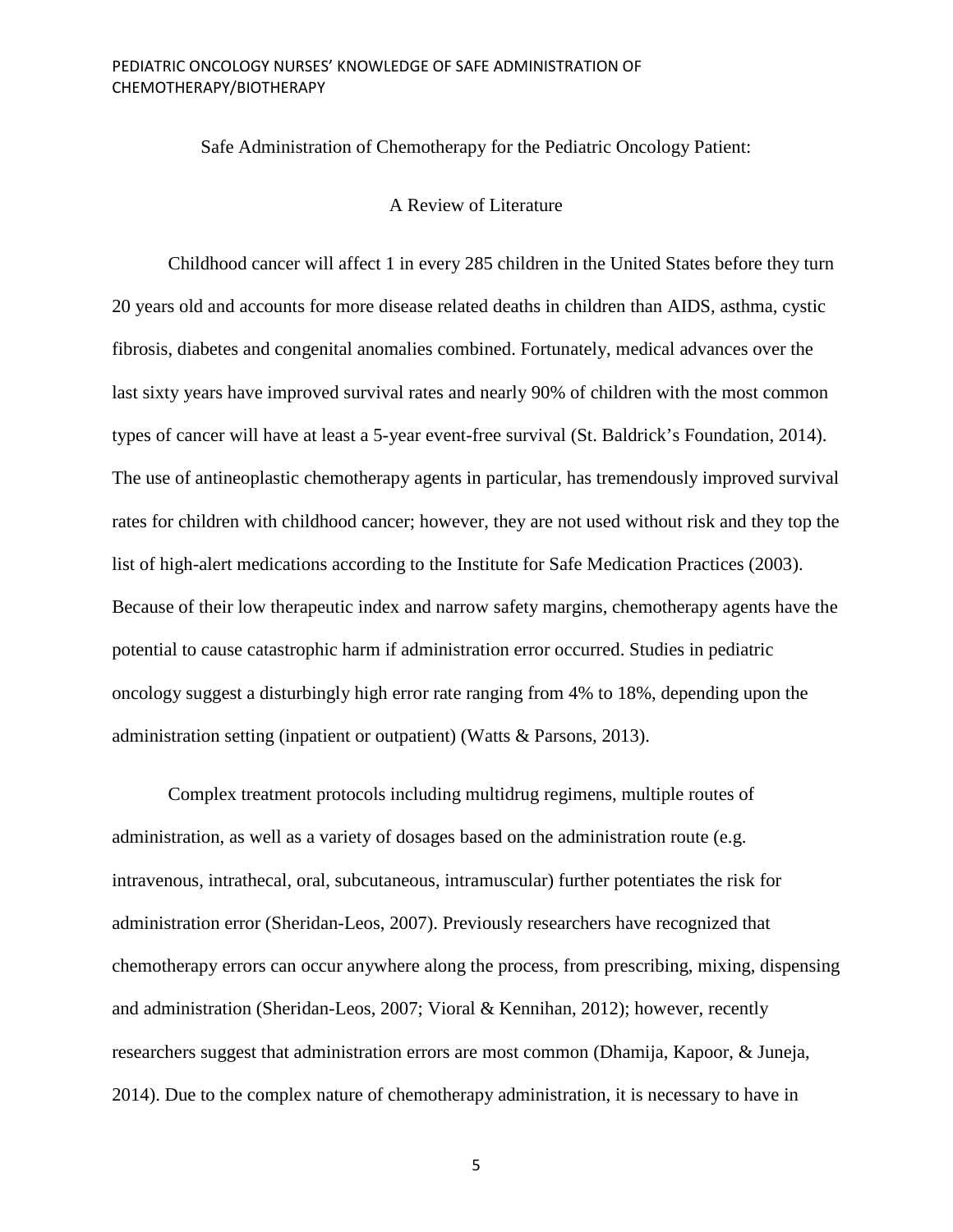place standardized chemotherapy administration protocols as well as education for nurses to ensure the safety of all patients.

The purpose of this review is to explore current guidelines and procedures used by organizations around the US to ensure the safety of patients and staff regarding administration of chemotherapy in order to reduce the risk of chemotherapy administration error.

#### **Literature Review**

#### **Systematic Approach**

The U.S. National Library of Medicine National Institutes of Health (PubMed) and Cumulative Index to Nursing and Allied Health Literature (CINAHL) electronic databases were searched for pertinent articles published between 2005 and 2015. Articles were chosen if they were printed in English and discussed methods/procedures used to ensure safe chemotherapy administration to oncology patients. Articles focusing on chemotherapy order entry and dispensing were excluded from the review. Keywords used: safe chemotherapy administration, guidelines, practices, oncology, pediatric oncology, nursing competence.

Nine articles met the inclusion criteria for the review including: one descriptive study, two practice guidelines, and six case reports.

#### **Summary of Evidence**

Recommendations for avoiding chemotherapy administration errors and improving patient safety call for standardized approaches to administering chemotherapy in in- and outpatient settings as well as development or revision of policies and procedures for system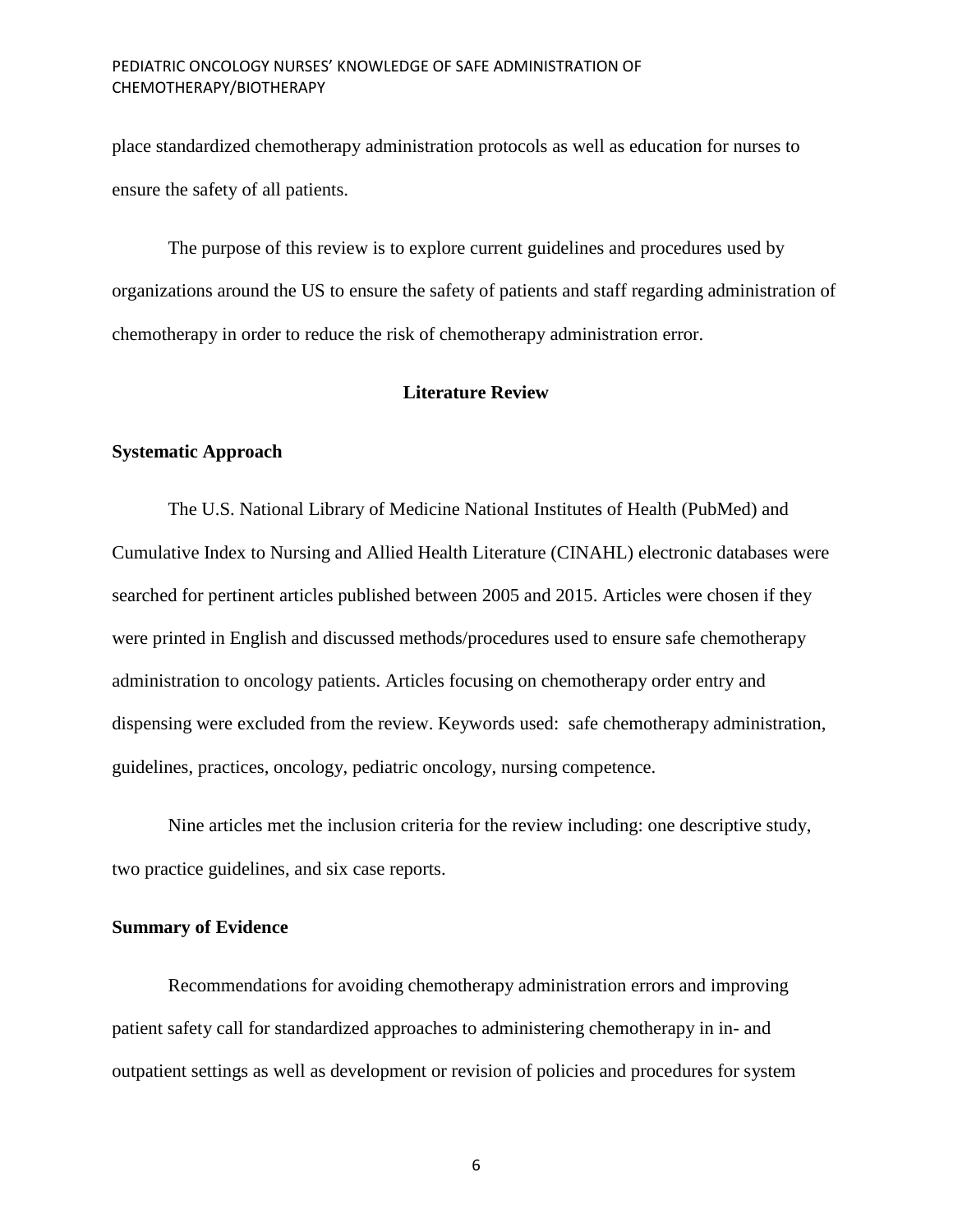improvement (Jacobson, Polovich, McNiff, LeFebvre, Cummings, Galioto, Bonelli, & McCorkle, 2009). Strategies suggested for standardizing administration of chemotherapy included adoption of clinical guidelines or curriculum set forth by professional organizations including the American Society of Clinical Oncology (ASCO), the Oncology Nursing Society (ONS), as well as the Association of Pediatric Hematology and Oncology Nurses (APHON) (Jacobson, et al., 2009; Kline, 2007; Neuss, Polovich, McNiff, Esper, Gilmore, LeFebvre, Schulmeister, & Jacobson, 2013). The literature supports the use of standardized didactic curriculum for nurses in addition to simulations involving patients receiving chemotherapy (Andam & Silva, 2008; Linnard-Palmer, 2012; Vioral & Kennihan, 2012). Clinical guidelines established by the ASCO, ONS, and APHON have been used since the mid-2000's and are recognized as standards of care for administering chemotherapy to oncology patients. The guidelines address topics related to treatment regimens and plans, drug preparation, supportive care measures, as well as management of drug toxicities (Kline, 2007; Vioral & Kennihan, 2012; Weingart, Li, Zhu, Morway, Stuver, Shulman, & Hassett, 2012).

Use of a multidisciplinary approach in order to create a culture of safety surrounding administration of chemotherapy was another common theme derived from the literature. The literature supports implementation of a multiple check/verification system of chemotherapy by at least two RNs prior to administration. An additional verification of the chemotherapeutic agent by a pharmacist is advised in multiple reports (Neuss et al., 2013; Robinson, Heigham, & Clark, 2006; Sheridan-Leos, 2007; Vioral & Kennihan, 2012).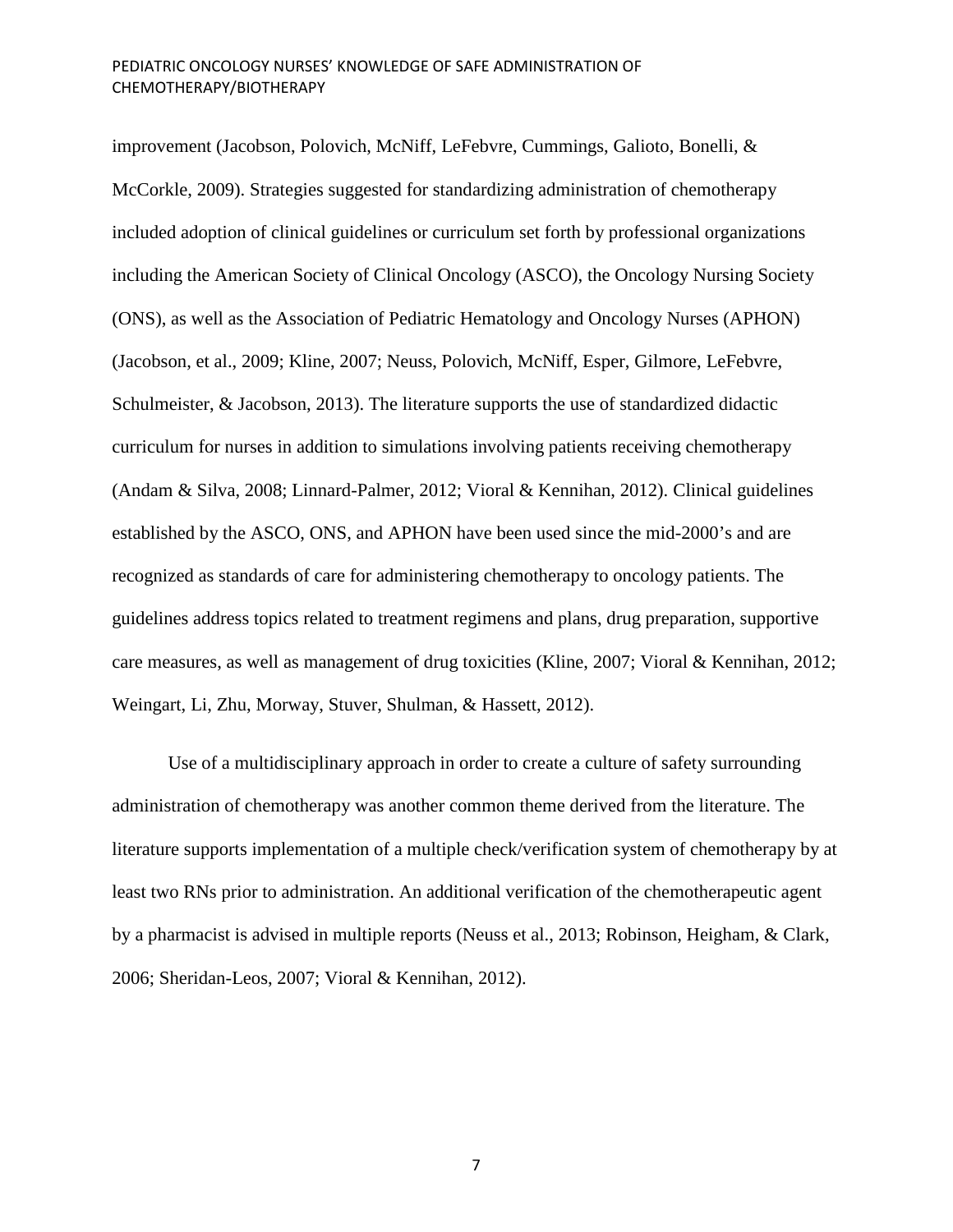# **Methods**

The first set of practice guidelines used in this review was developed by the ASCO and the ONS and includes a list of 31 standards developed by a multidisciplinary steering group. The two professional groups recognized a need for a set of national standards regarding administration of chemotherapy in response to reports of chemotherapy administration errors. The ASCO and ONS standards for safe chemotherapy administration provide a framework for best practice and should be a goal for oncology care providers (Jacobson et al., 2009). In 2013, the ASCO and ONS updated their chemotherapy administration standards in response to increasing use of oral chemotherapy agents. Once again, a multidisciplinary steering group met to address concerns related to administration of oral agents and additional standards were developed. The new standards focus on importance of patient and family education regarding athome administration schedules, how to store and dispose of oral chemotherapy agents, and the importance of monitoring and assessing for toxicities associated with oral agents (Neuss et al., 2013).

The majority of articles used in this review were case reports from institutions across the country regarding implementation of standards set forth by professional organizations. Vioral and Kennihan (2012) and Sheridan-Leos (2007) describe implementation of chemotherapy administration standards at large, suburban hospitals using a multidisciplinary approach. In both reports, organizers of change engaged members of multiple disciplines including nursing, medicine, pharmacy, administration and management to ensure successful implementation of new standards.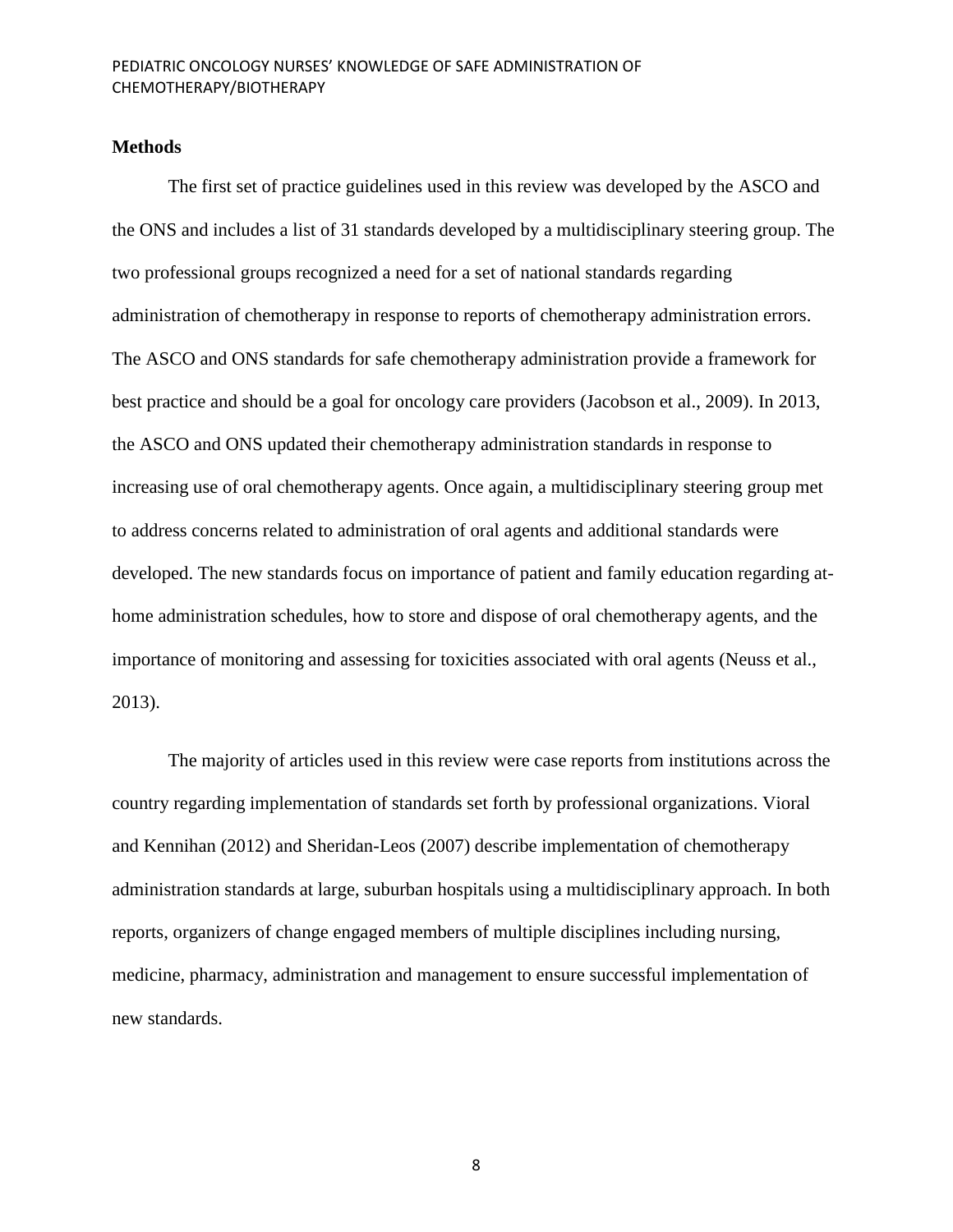Andam and Silva (2008), Linnard-Palmer (2012), and Robinson et al. (2006) discussed methods employed to improve safety of chemotherapy administration to pediatric oncology patients. Andam and Silva (2008) used adult ONS chemotherapy administration guidelines and tailored them to the pediatric setting in a large urban children's hospital, while Linnard-Palmer (2012) used a combination of simulation scenarios and didactic education to ensure staff nurses as well as BSN nursing students in a teaching children's hospital were able to apply essential safety components of care to the child with cancer. Finally, Robinson et al. (2006) used a multidisciplinary approach to identify potential weaknesses in the chemotherapy administration process using the Failure Mode Effects Analysis (FMEA) at a large urban children's hospital. Following implementation of FMEA, a retrospective chart review of 221 charts over a three year span indicated that a 25% decrease in the number of administration errors.

Weingart et al. (2012) sought to assess the number of National Cancer Institute (NCI) designated centers that had implemented the ASCO/ONC chemotherapy administration safety standards. Through a series of surveys, the researchers determined that more than half of the NCI-designated centers (n=31) had fully implemented that chemotherapy administration standards.

# **Strengths, Limitations and Gaps**

The published guidelines from ASCO/ONS are thorough in nature and were developed by members of multiple disciplines. The latest updates address the fact that many of the newer chemotherapy agents can be given in oral form, on an outpatient basis. Researchers suggest the majority of cancer centers across the country have adopted the standards of care to guide in safe administration of chemotherapy and that institutions have recognized the need for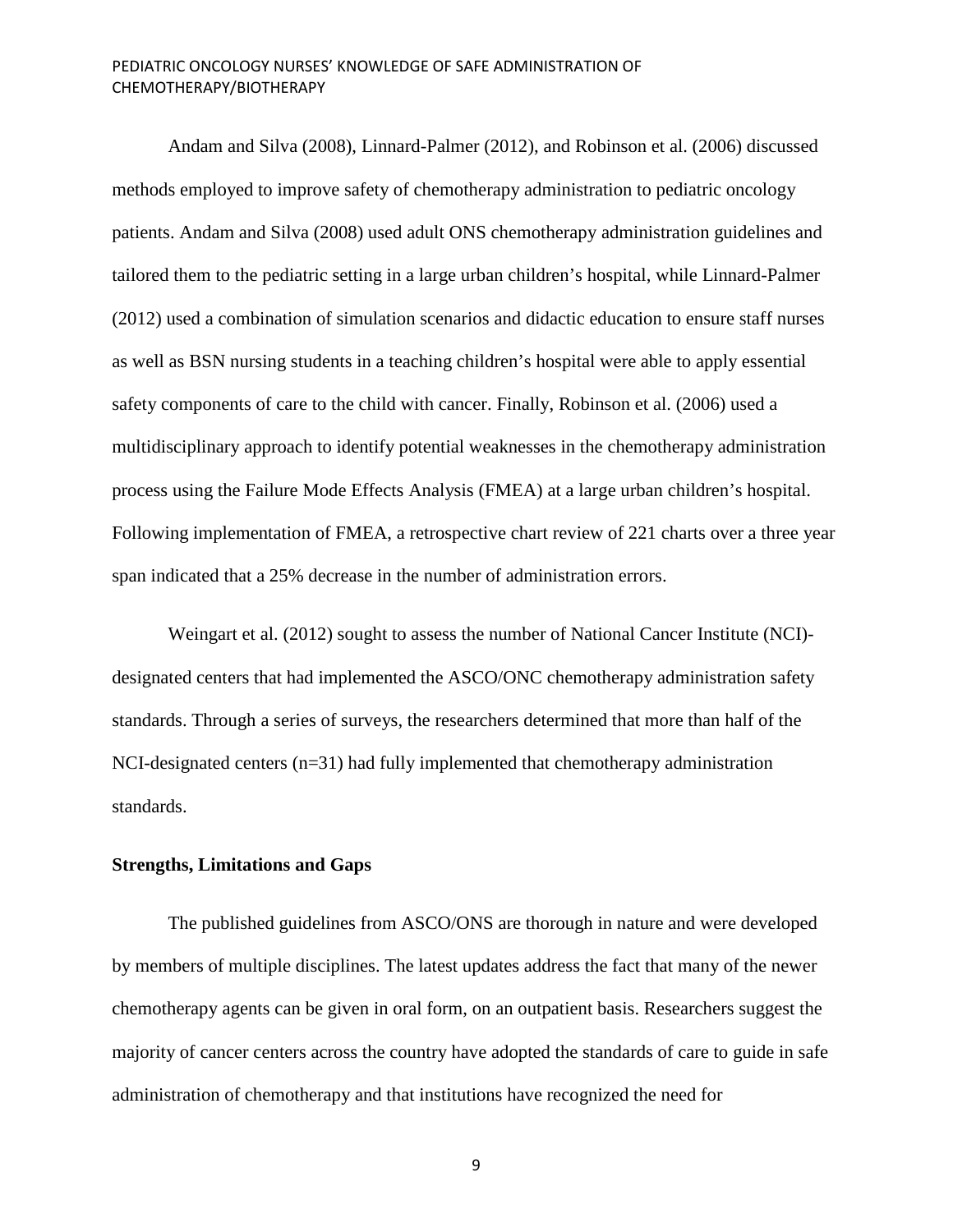standardization in chemotherapy administration in order to ensure patient safety. Researchers further suggest reasons for non-adoption of the standards could be due to lack of resources including personnel and funding (Weingart et al., 2012).

The articles reviewed in this study were descriptive in nature and include practice guidelines which are lower levels of evidence (levels IV and V) according to Johns Hopkins Nursing Levels of Evidence (2012). The review may have been strengthened had there been published articles with higher levels of evidence including randomized controlled trials (RCTs) or systematic reviews of RCTs. While there are a number of reports documenting implementation of the standards in adult oncology settings, there is little literature pertaining to safe administration of chemotherapy in the pediatric oncology setting. Kline (2007) discusses development of the APHON Chemotherapy/Biotherapy Provider Course; however, there are no published reports on how this has affected patient outcomes in terms of reducing the number of chemotherapy administration errors or how the course has impacted nursing.

# **Implications for Practice**

Policies need to address safe administration of chemotherapy and nurses need to be provided the knowledge to safely administer chemotherapy in order to ensure high-quality outcomes for patients (Vioral & Kennihan, 2012). The literature supports the use of a number of methods to ensure safety is a priority for patients and staff alike during the chemotherapy process. The strategies employed by Andam and Silva (2008) and Kline (2007) use a standardized curriculum to ensure nurses have the knowledge base and background needed to safely administer chemotherapy and biotherapy to patients. The APHON curriculum is specific to the pediatric oncology patient and addresses topics such as toxicity and symptom management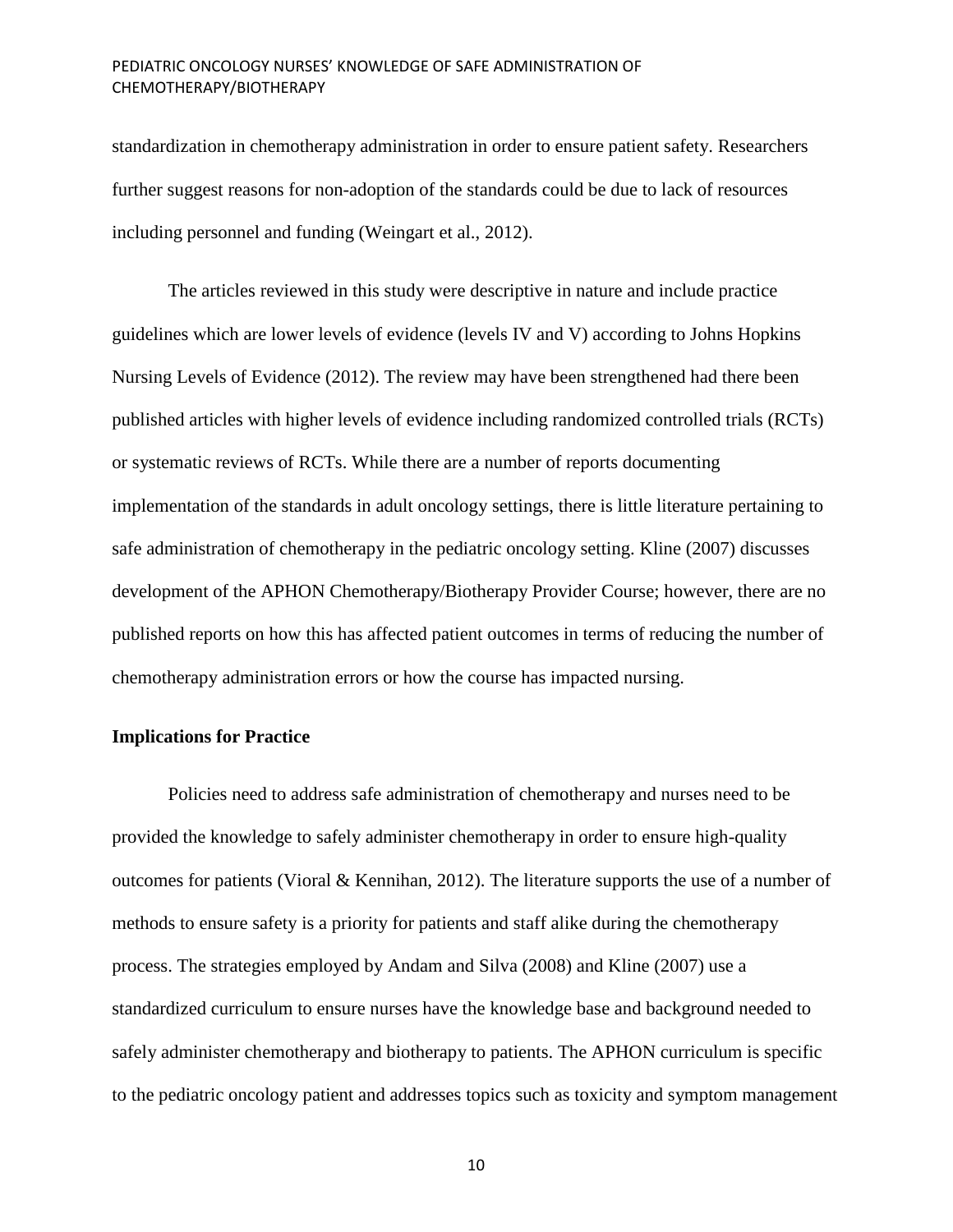as well as psychosocial needs of the pediatric oncology patient. These topics were not covered by the ONS curriculum; however, nurses who completed evaluations for the ONS course expressed a need for pediatric-specific education (Andam & Silva, 2008). The multimodal system of learning used by Linnard-Palmer (2012) was embraced by participants who felt they attained a high level of skills through the patient simulation experience. Perhaps a simulation experience coupled with APHON's pediatric-specific didactic curriculum would offer nurses a comprehensive overview of how to safely administer chemotherapy and biotherapy to the pediatric oncology patient.

The other methods described in the literature as being successful involve forming a multidisciplinary team to evaluate and improve the chemotherapy process and implementation of template order sets. Common themes arise in the articles by Sheridan-Leos (2007), Robinson, Heigham, and Clark (2006), and Vioral and Kennihan (2012) including use of a proactive approach to identify weaknesses in a system before a catastrophic error occurs and importance of buy-in from all disciplines to improve a system with a high-risk for error.

## **Conclusion and Recommendation for Future Study**

Institutions across the country have recognized the need to improve the system of chemotherapy administration. Administration of chemotherapy and biotherapy to a vulnerable population is a high-stakes process. The smallest error can lead to irreversible damage, and possibly death. A combination of the methods discussed in this review seems to be the best way to ensure the safety of the pediatric oncology patient. As a DNP prepared nurse, it is important to have a pulse on the learning needs of staff nurses and to advocate for opportunities for education and enrichment for those on the front-line regarding patient care. It is also important to recognize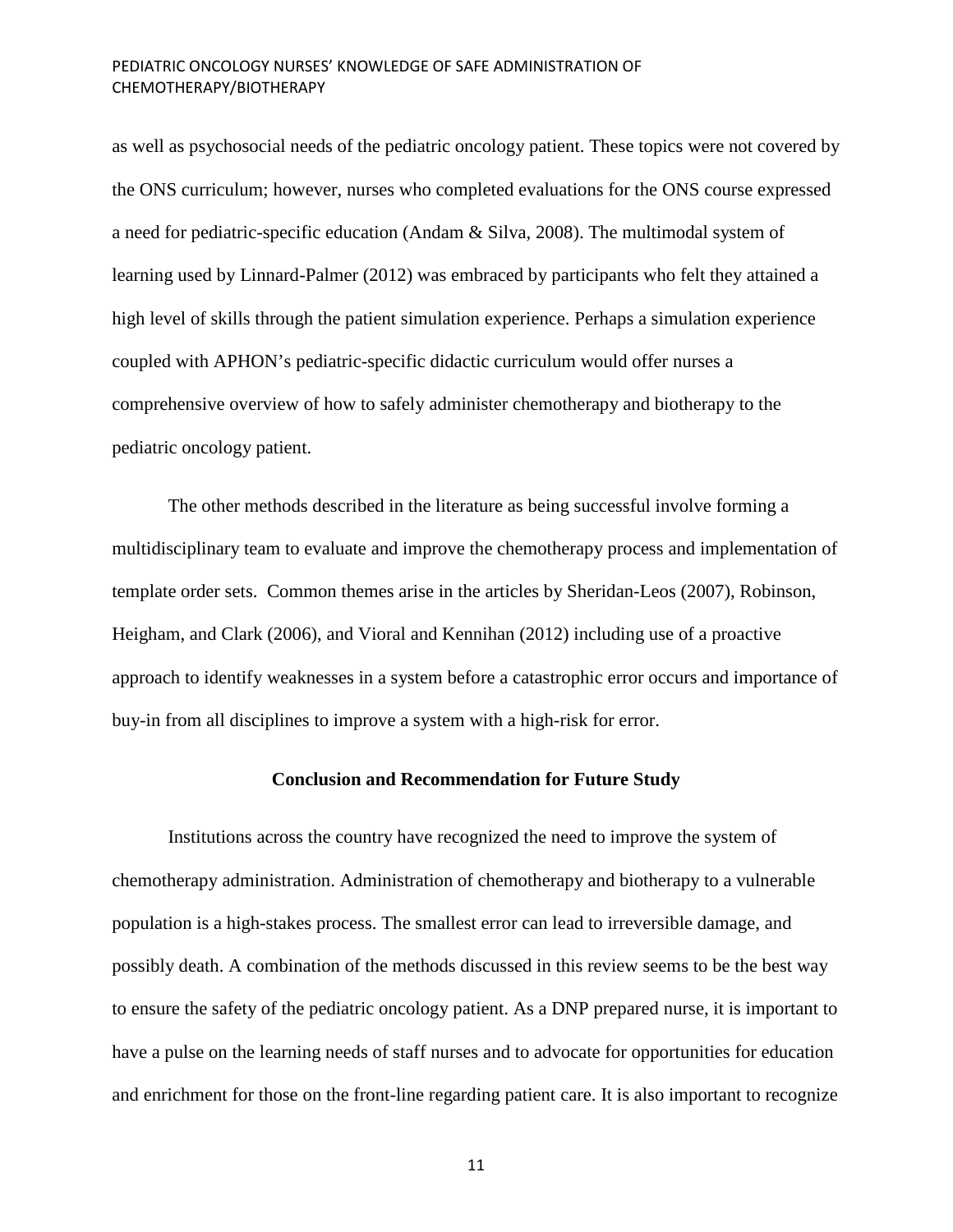the importance of the multidisciplinary team when evaluating the chemotherapy process. Each discipline plays a vital role in ensuring the safety of the pediatric oncology patient, serving as a checks-and-balance system to guarantee accuracy in all chemotherapy orders.

Future research may focus on qualifying the nurses' experience following completion and implementation of the APHON chemotherapy/biotherapy provider program. Additional research may also include measuring the cost savings a proactive approach to the chemotherapy process, or identification of weaknesses in the current chemotherapy administration process would incur.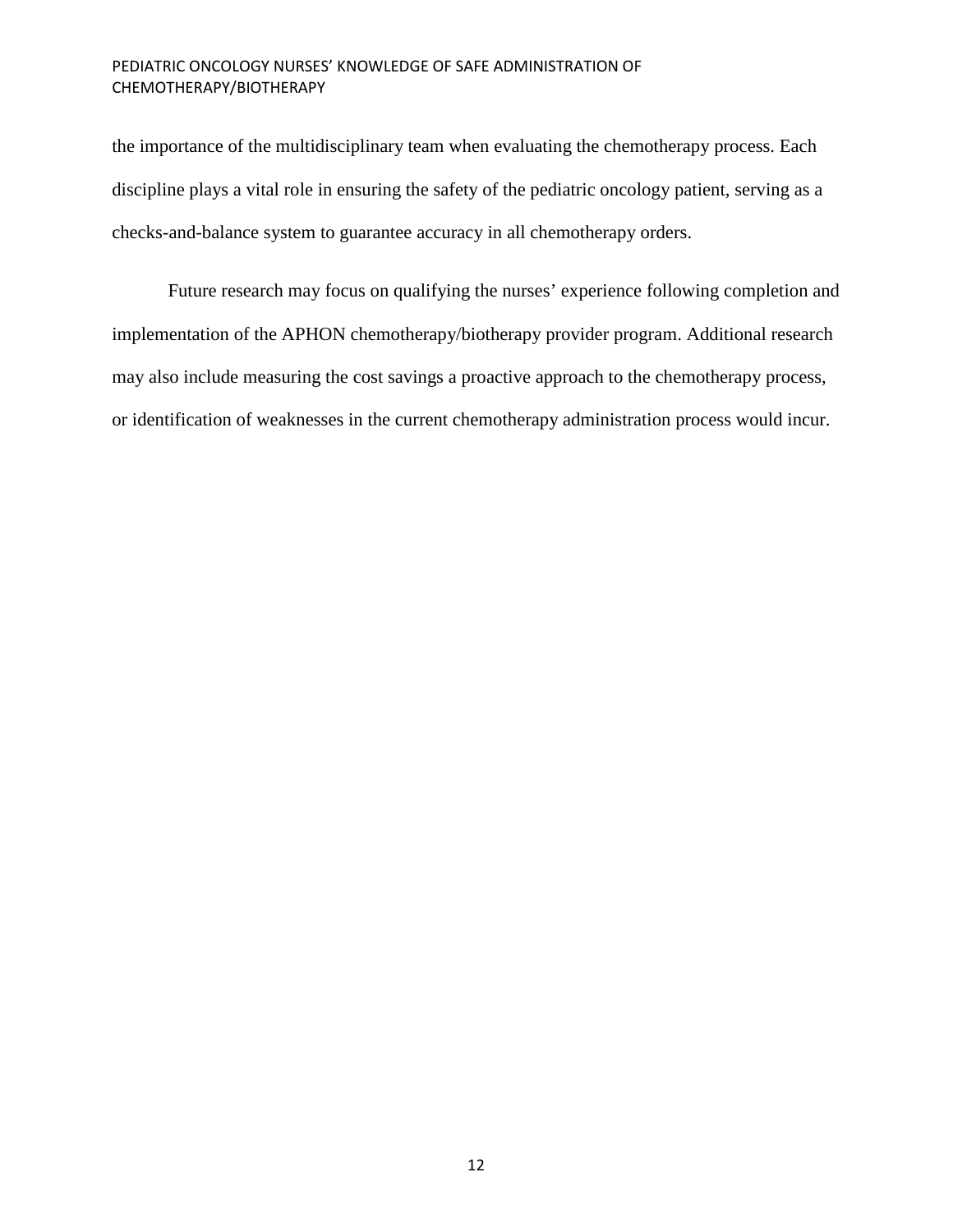# References

Andam, R. & Silva, M. (2008). A journey to pediatric chemotherapy competence. *Journal of* 

*Pediatric Nursing, 23*(4), 257-268.

Dearholt, S., Dang, D., & Sigma Theta Tau International. (2012). *Johns Hopkins Nursing Evidence-based Practice : Models and Guidelines*. Retrieved June 30, 2015, from http://ohsu.v1.libguides.com/content.php?pid=249886&sid=2079582

- Dhamija, M., Kapoor, G., & Juneja, A. (2014). Infusional chemotherapy and medication errors in a tertiary care pediatric cancer unit in a resource-limited setting. *Journal of Pediatric Hematology Oncology, 36*(7), 412-415.
- Jacobson, J. O., Polovich, M., McNiff, K. K., LeFebvre, K. B., Cummings, C., Galioto, M., Bonelli, K. R., & McCorkle, M. (2009). American society of clinical oncology/oncology nursing society chemotherapy administration safety standards. *Oncology Nursing Forum, 36*(6), 651-658.
- Kline, N. E. (2007). The pediatric chemotherapy and biotherapy provider program: A three-year recap. *Journal of Pediatric Oncology Nursing, 24*(5), 245.
- Linnard-Palmer, L. (2012). The use of simulation for pediatric oncology nursing safety principles: Ensuring competent practice through the use of a mnemonic, chemotherapy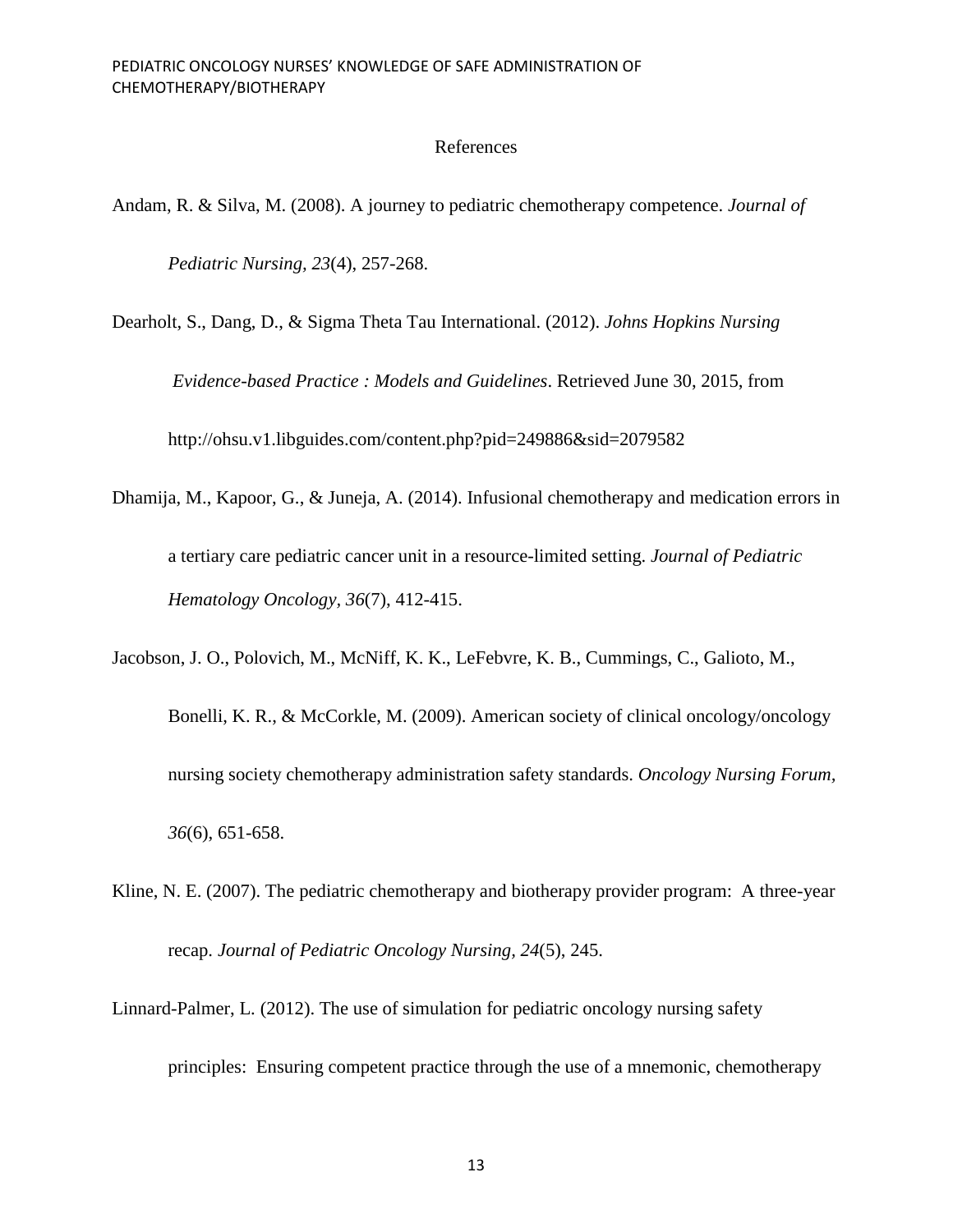road maps and case-based learning. *Journal of Pediatric Nursing, 27*(3), 283-286.

Neuss, M., Polovich, M., McNiff, K., Esper, P., Gilmore, T., LeFebvre, K., Schulmeister, L.,

& Jacobson, J. (2013). 2013 updated American society of clinical oncology/oncology nursing society chemotherapy administration safety standards including standards for the safe administration and management of oral chemotherapy. *Oncology Nursing Forum, 40*(3), 225-233.

- Robinson, D. L., Heigham, M., & Clark, J. (2006). Using failure mode and effects analysis for safe administration of chemotherapy to hospitalized children with cancer. *The Joint Commission Journal on Quality and Patient Safety, 32*(3), 161-166.
- St. Baldrick's Foundation. (2014). About childhood cancer. Retrieved October 28, 2014, from http://www.stbaldricks.org/about-childhood-cancer
- Sheridan-Leos, N. (2007). A model of chemotherapy education for novice oncology nurses that supports a culture of safety. *Clinical Journal of Oncology Nursing, 11*(4), 547-551.
- Vioral, A. & Kennihan, H. (2012). Implementation of the American society of clinical oncology and oncology nursing society chemotherapy safety standards: A multidisciplinary approach. *Clinical Journal of Oncology Nursing, 16*(6), 226-230.

Watts, R. G. & Parsons, K. (2013). Chemotherapy medication errors in a pediatric cancer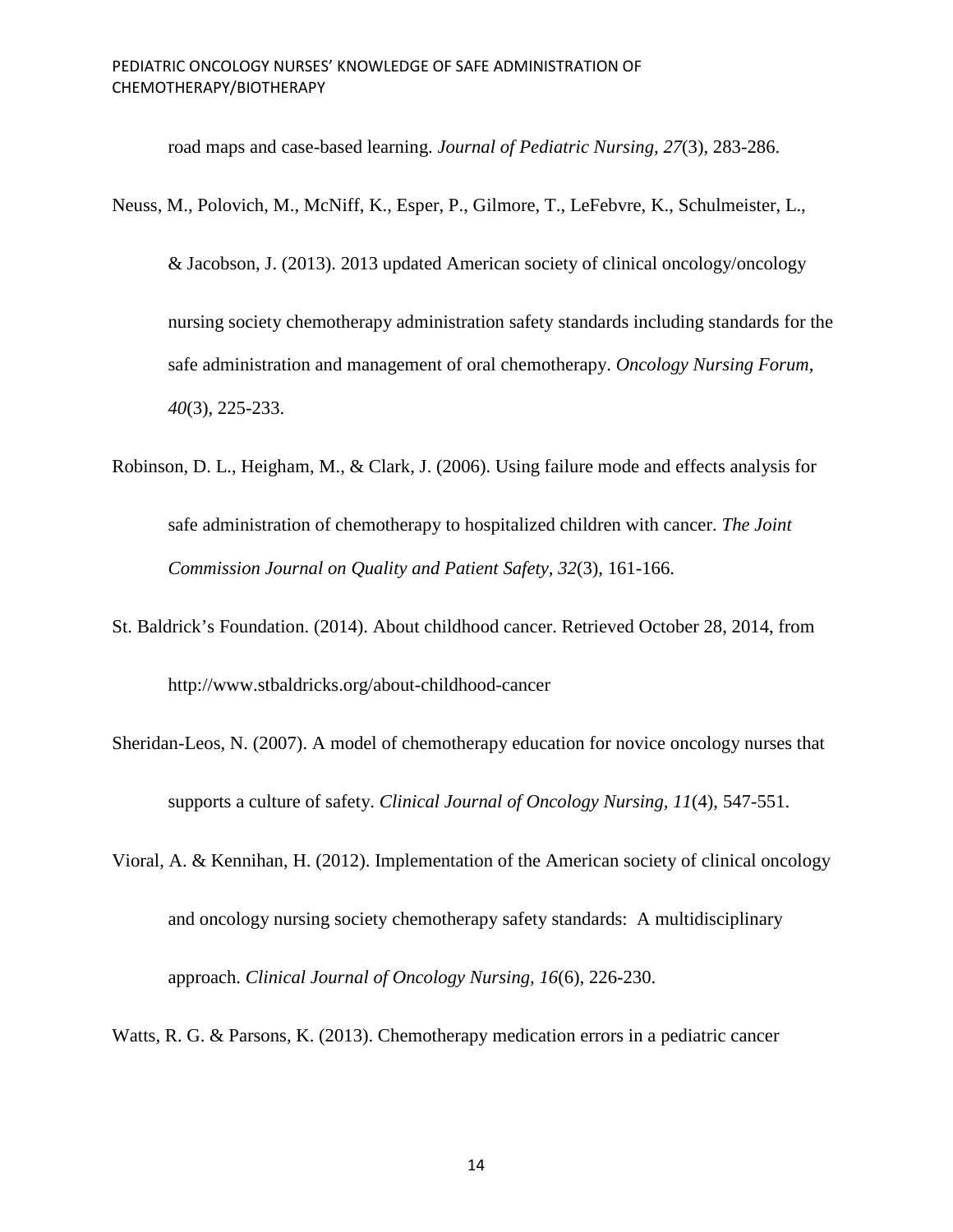treatment center: Prospective characterization of error types and frequency and development of a quality improvement initiative to lower the error rate. *Pediatric Blood & Cancer, 60*(8), 1320-1324.

Weingart, S. N., Li, J. W., Zhu, J., Morway, L., Stuver, S. O., Shulman, L. N., & Hassett, M. J.

(2012). US cancer center implementation of ASCO/Oncology nursing society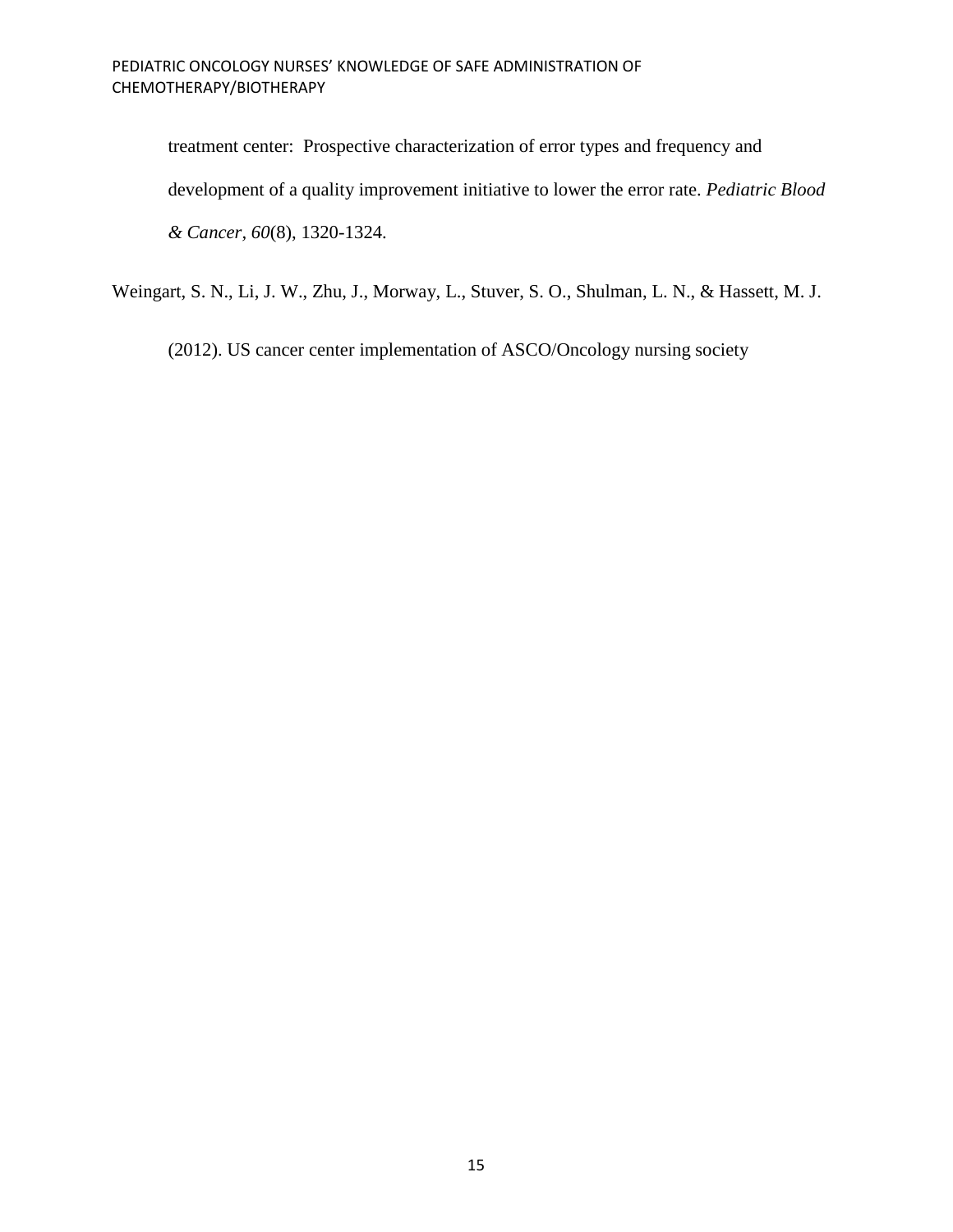Analysis of Change: Implementation of the APHON Chemotherapy/Biotherapy Provider Course

Leslee Anne Bertram

University of Kentucky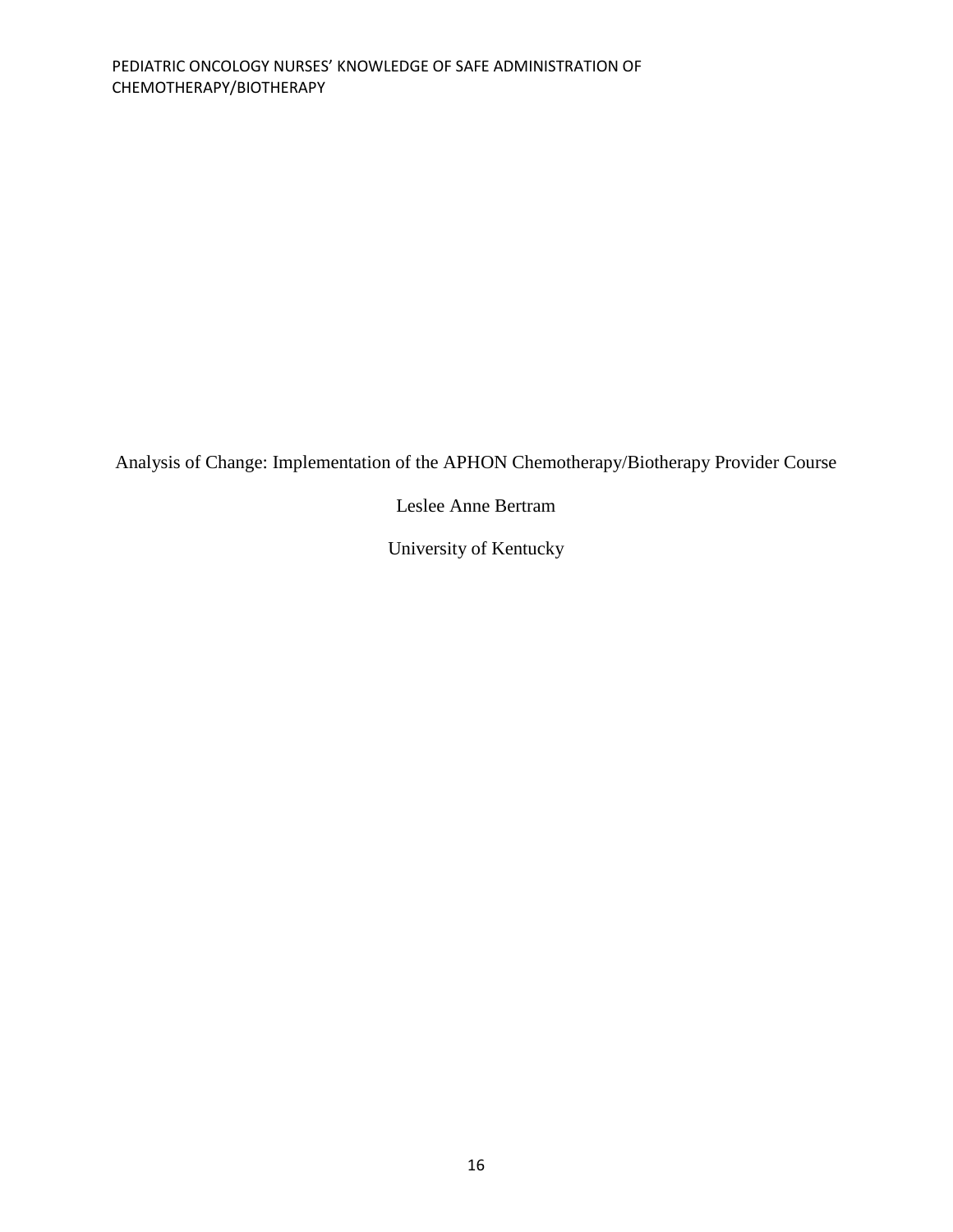The Division of Pediatric Hematology/Oncology at the University of Kentucky in conjunction with Kentucky Children's Hospital recently revised the practice for educating nurses on safe administration of chemotherapy and biotherapy to pediatric oncology patients. This paper will discuss reasons behind the change as well as implementation and analysis on a microsystem level.

# **Background**

The Institute of Medicine (IOM) (2000) reports approximately 7,000 deaths per year are related to medication error. Pediatric cancer patients experience fewer medication errors than other populations; however, when chemotherapy errors do occur, they generally have devastating effects (Sheridan-Leos, 2007). In a 2003 survey of nurses and pharmacists conducted by the IOM, chemotherapy ranked first in a list of high-alert medications. Survey participants perceived chemotherapy errors to have a higher risk of causing significant harm to patients than errors involving IV potassium chloride and insulin (IOM, 2003). Chemotherapy errors have the potential to be lethal because of a low therapeutic index and the lack of an antidote to reverse potential toxicities associated with chemotherapy errors.

Guidelines for safe administration of chemotherapy have been published by the Oncology Nursing Society and the American Society of Health-Systems Pharmacists; however, the Association of Pediatric Hematology and Oncology Nurses (APHON) recognized the need for tailored guidelines for the pediatric oncology patient population. In 2004, APHON introduced the Pediatric Chemotherapy and Biotherapy Provider Program with the goal of giving nurses the knowledge needed to safely and consistently administer chemotherapy and biotherapy. Since its inception, the APHON chemotherapy and biotherapy program has become the national standard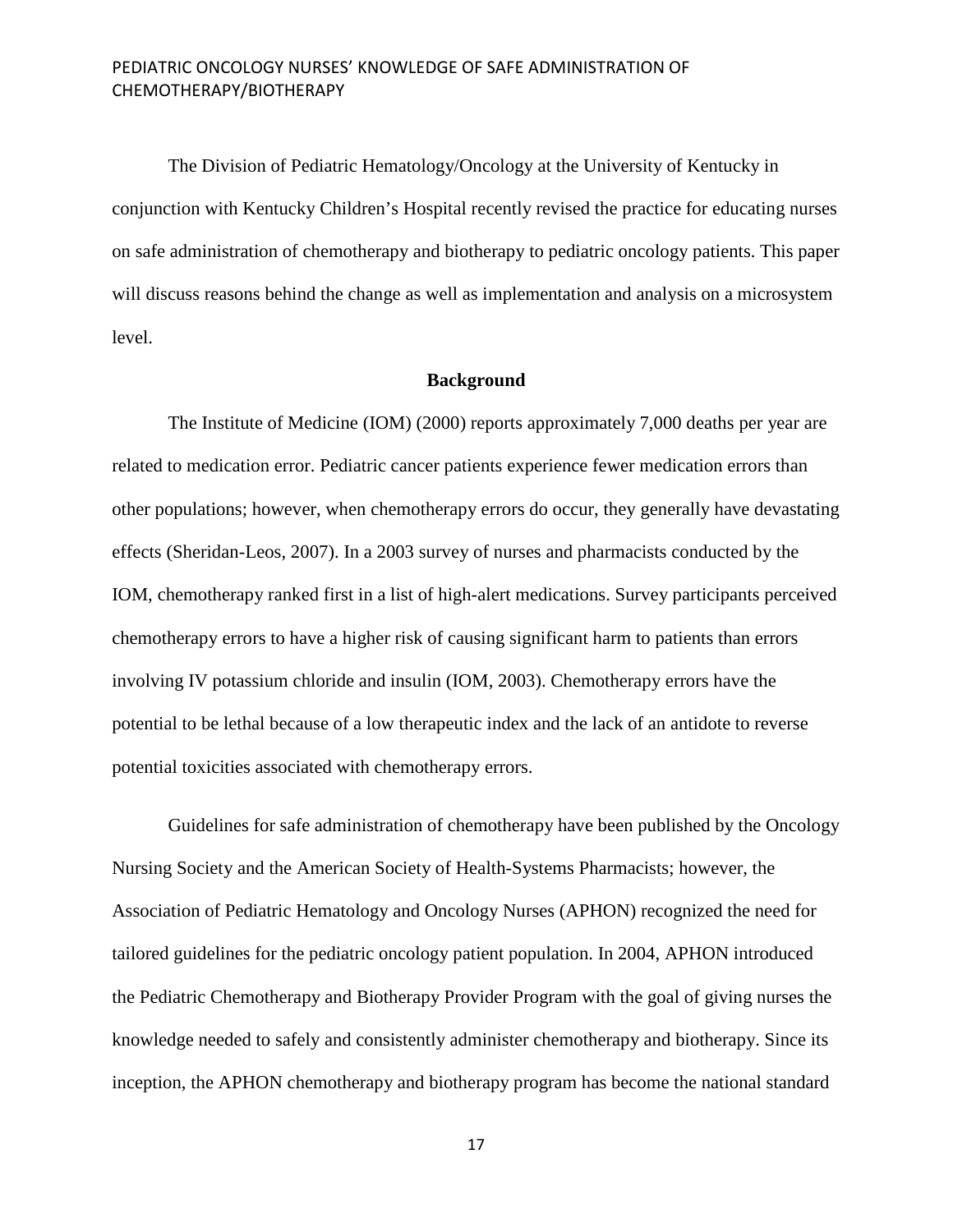for teaching nurses how to administer chemotherapy and biotherapy to children and adolescents (Kline, 2007).

Prior to implementation of the APHON program, nurses at KCH attended a "homegrown" chemotherapy administration course. While this course was informative and nurses were considered competent to administer chemotherapy following its completion, it was not the method for teaching safe administration of chemotherapy and biotherapy to pediatric oncology patients employed at benchmark institutions around the country. Implementation of the APHON program not only gives nurse at KCH the most current information regarding safe, consistent administration of chemotherapy and biotherapy, it gives them the opportunity to gain APHON provider status, the national standard for administration of chemotherapy and biotherapy to pediatric oncology patients.

# **Plan and Implementation**

#### *Program*

Implementation of the Association of Pediatric Hematology/Oncology Nurses (APHON) chemotherapy and biotherapy provider program began in October of 2013 at Kentucky Children's Hospital (KCH) so nurses would have the same knowledge base pertaining to pediatric chemotherapy and biotherapy as nurses in benchmark institutions around the country. As of April 2014, all current nursing staff who administer chemotherapy and biotherapy to pediatric oncology patients in KCH had successfully completed the APHON course.

The APHON Pediatric Chemotherapy and Biotherapy Provider Program is comprised of two 8-hour days of didactic teaching covering content related to differences between pediatric and adult cancers, clinical trials, administration of chemotherapy and biotherapy agents, side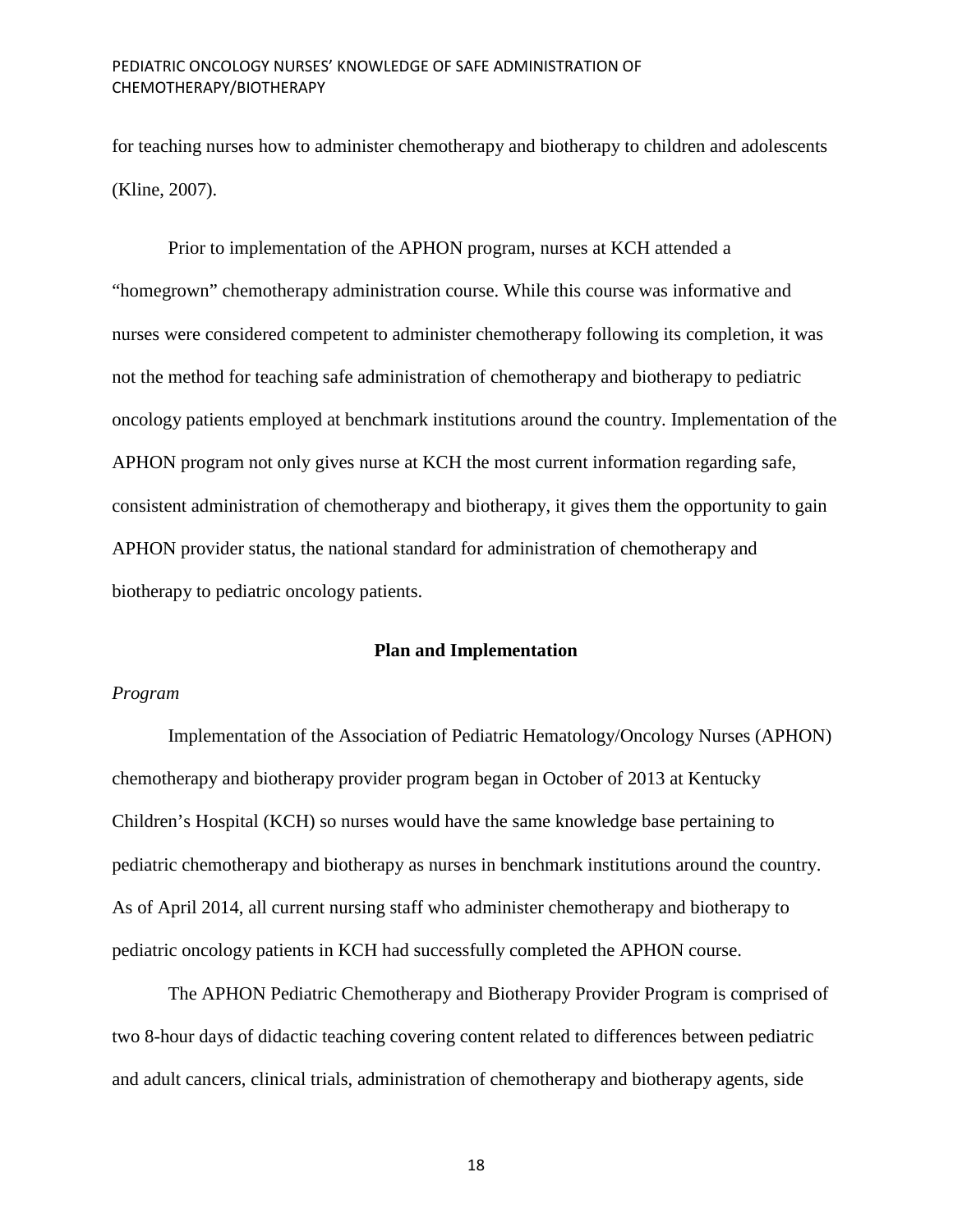effects, toxicity and symptom management, psychosocial issues, as well as legal and ethical issues. The course is co-taught in a classroom in KCH by two APRNs and two RNs (BSN). Following course completion, participants must pass a fifty question computerized test administered through the APHON website. A score of 80% or higher must be achieved in order for participants to achieve "provider status." All participants get to keep their text from the course and receive 13.75 CEUs for participation. Participants are also compensated for their time as they receive professional development pay for time spent in the APHON course.

# *Identification of Microsystem*

The structure of a health care system includes a macrosystem which encompasses a system as a whole, multiple microsystems composed of front-line clinical units, and patient subpopulations in need of individualized care. The microsystem in this instance is the division of pediatric hematology/oncology, specifically nurses who administer chemotherapy to pediatric oncology patients. This microsystem is part of a large medical teaching facility (macrosystem). Microsystems are comprised of clinicians and support staff who work to meet patients' needs providing direct care, accessing systems, assessing patient and staff needs, establishing treatment plans, and evaluating outcomes over time (Nelson, Batalden, Huber, Mohr, Godfrey, Headrick, & Wasson, 2002). The advanced practice nurses and nurse coordinators within the division of pediatric hematology/oncology recognized a need to improve the knowledge base of front-line nurses responsible for administering chemotherapy to pediatric oncology patients. In order to expand the knowledge base and bring the teaching up to par with national standards, the group of nurses planned to implement the APHON Chemotherapy/Biotherapy Provider course so nurses would have the same knowledge base pertaining to pediatric chemotherapy and biotherapy as their peers across the country.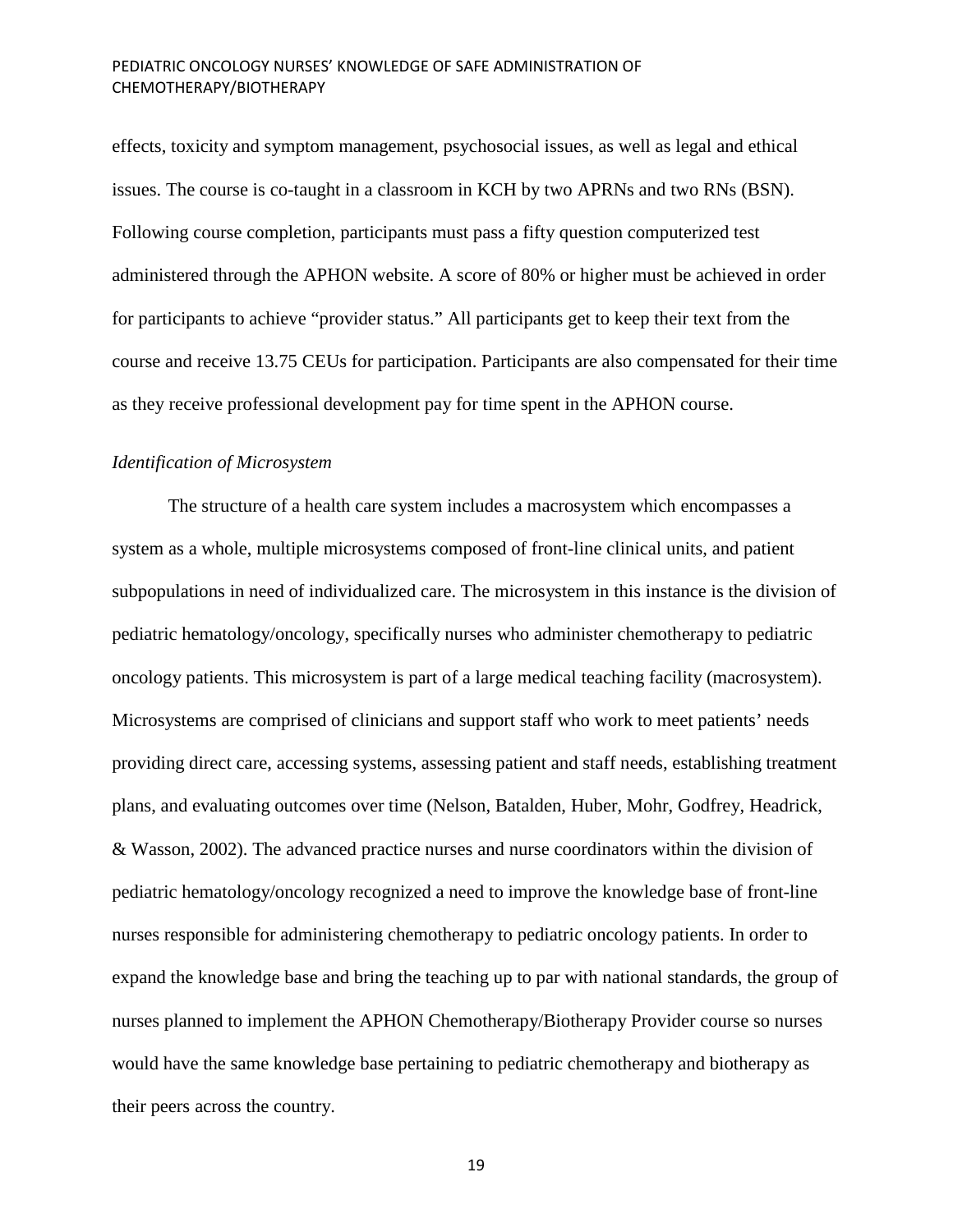#### *Major Stakeholders*

Stakeholders involved in implementing the APHON Chemotherapy/Biotherapy Provider program include: advanced practice nurses (APRNs), staff nurses, nursing staff development, nurse managers, nursing administration, physicians, patients, and the healthcare facility.

# *Change Theory*

In order to successfully implement the APHON Chemotherapy/Biotherapy Provider program, stakeholders needed to identify a change theory best suited to implement the planned change. Kurt Lewin identified three stages through which stakeholders must progress in order for change to become part of a system. Those stages include unfreezing, moving, and refreezing (Mitchell, 2013).

During the unfreezing phase, the APRNs and nurse coordinators examined the status quo regarding what staff nurses were being taught regarding safe administration of chemotherapy and biotherapy agents to pediatric oncology patients. This group of nurses determined that most pediatric oncology centers around the country had implemented the APHON Chemotherapy/Biotherapy Provider Program as a way of preparing their nurses to safely administer these agents to pediatric patients. The APRNs and nurse coordinators proposed the idea of implementing the APHON program to pediatric nursing administration, staff development, and the division chief for pediatric hematology/oncology. The proposal was made during a time of change in leadership in both nursing administration as well as within the division of pediatric hematology/oncology. Fortunately the new leaders fostered a sense of empowerment for nurses and the idea of expanding the knowledge base of nurses to ultimately improve the quality of care was embraced by nursing administration as well the division chief.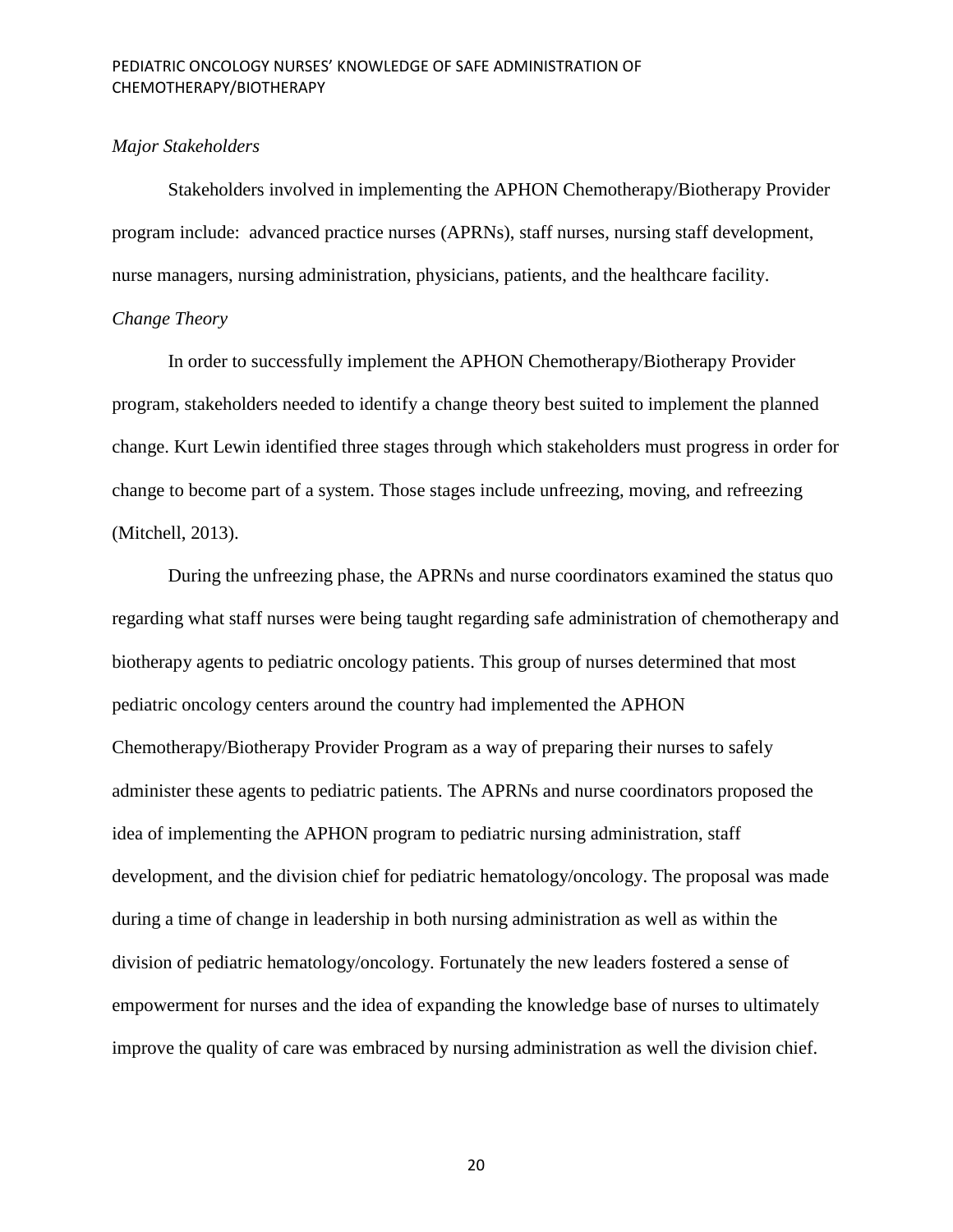Furthermore, the chief of pediatric hematology/oncology approved the use of division funds to pay for the program.

Moving forward, the APRNs and nurse coordinators met regularly to determine when implementation would begin, how often they would teach the course in order to ensure all current staff as well as newly-hired staff had the opportunity to attend, and how many nurses should attend each course at a particular time. With the help of the pediatric acute care nurse manager, the group of nurses assigned all current staff as well as newly-hired staff (based on order of hire) a date to attending the two-day APHON program. Implementation began in October of 2013 and all current staff had successfully completed the program as of April 2014. Additional classes are now held on a quarterly basis for newly-hired RNs.

The division is currently in the refreezing phase or a phase of adoption and evaluation. The APHON program has been established and the new standard for teaching nurses how to safely administer chemotherapy and biotherapy to pediatric oncology patients. The APRNs, nurse coordinators, physicians and nursing administration are providing ongoing support to the front-line RNs administering chemotherapy on a daily basis. Stakeholders continue to evaluate the program to determine the knowledge base and beliefs of nurses regarding administration of chemotherapy/biotherapy to pediatric oncology patients one year post implementation of the APHON chemotherapy/biotherapy course. Additionally, stakeholders are interested in nurses' beliefs regarding the impact of nursing on safe administration of chemotherapy/biotherapy to pediatric oncology patients.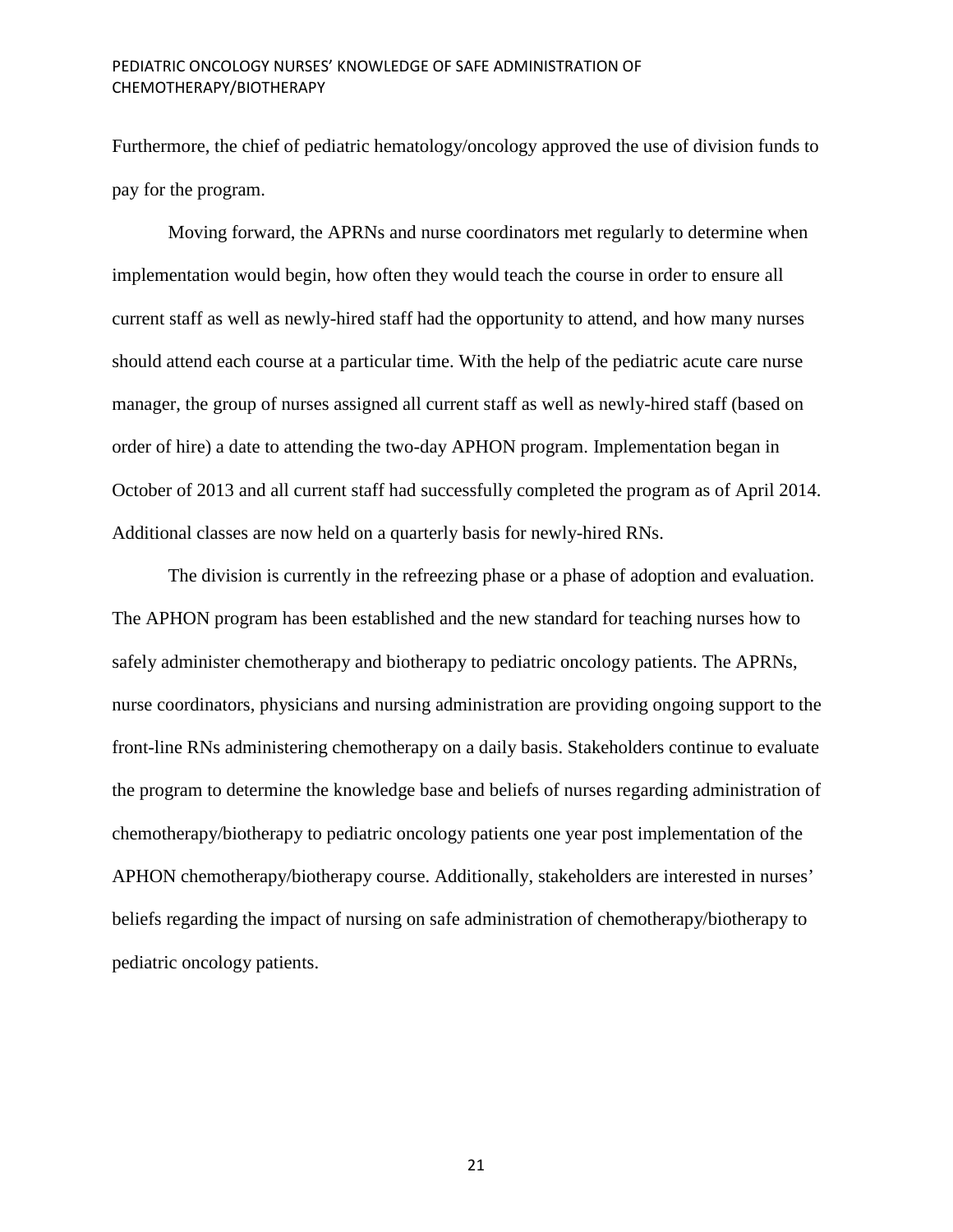#### **Analysis and Outcome**

The APRNs and the nurse coordinators were the driving forces behind change in this situation; however, implementation of the APHON program would not have been successful without support from leaders in the microsystem as well as macrosystem. Mohr and Donaldson (2000) describe a high-quality microsystem as having the following characteristics: willingness to invest in improvement, training that provides for efficiency and staff satisfaction, interdependence of a care team whose goal is to meet patient needs, integration of information into work flow, ongoing outcomes analysis, and support from the larger organization (macrosystem). The leaders on a microsystem level were willing to invest in a program to give nurses the knowledge needed to safely administer chemotherapy to pediatric oncology patients, educate patients and families on treatment plans, and know that it is acceptable to ask questions of providers regarding treatment regimens. It is the hope of the APRNs and nurse coordinators who led the change that nurses will be able to integrate knowledge learned in the APHON program into daily practice.

Continuous process improvement is also a characteristic of a high-quality microsystem. In order to get a true measurement of how implementation of the APHON Chemotherapy/Biotherapy Provider Program has impacted nursing it will be important to gather feedback from the staff nurses. Under the current division chief, the microsystem has sought to empower nurses in hopes of encouraging a sense of ownership in the program. A sense of ownership in the program may foster a higher rate of fidelity regarding implementation of the principles learned in the APHON course.

Since implantation of the APHON program in October of 2013, fifty nurses have successfully completed the curriculum. The APHON program is now the required course for all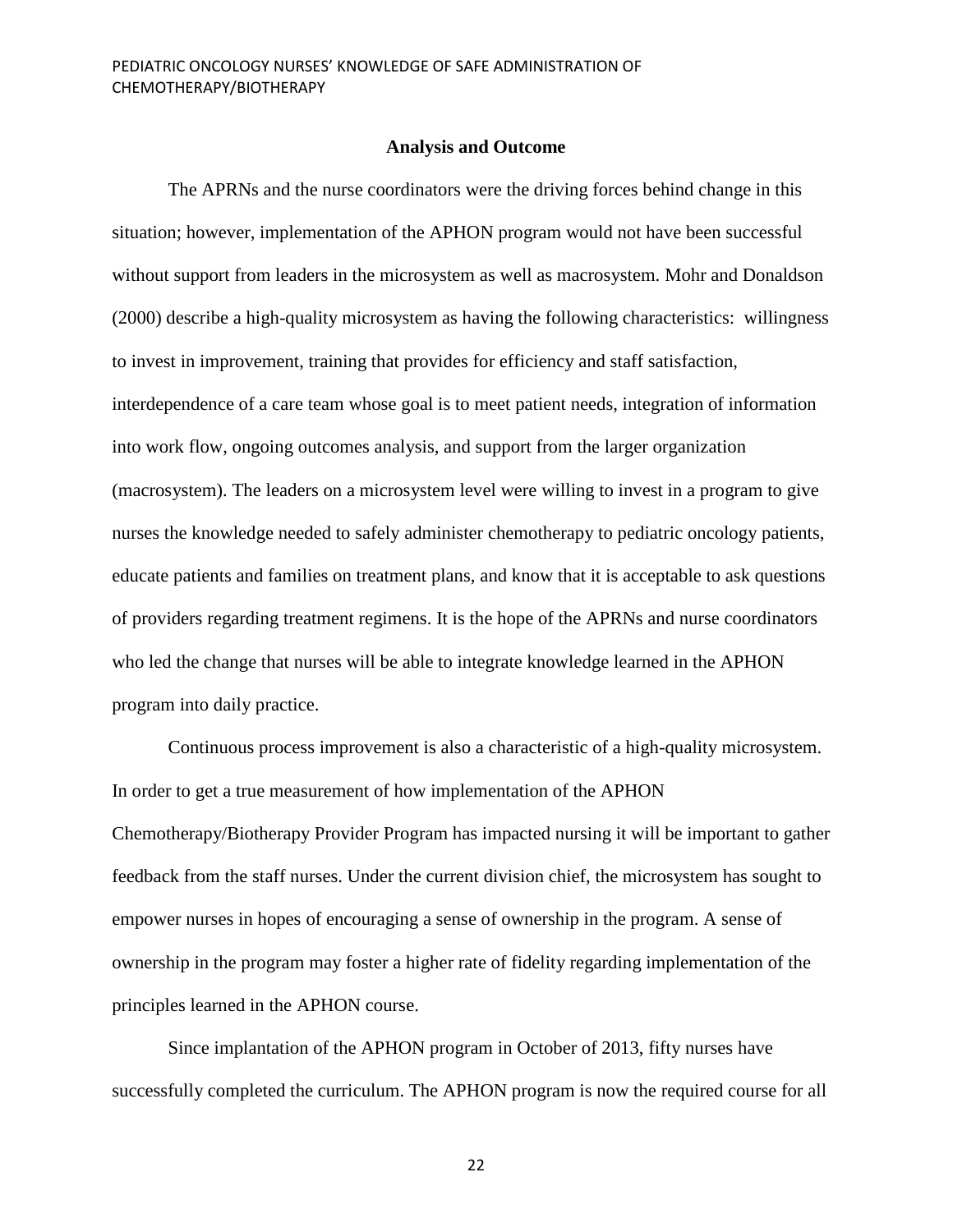nurses who administer chemotherapy and biotherapy to pediatric oncology patients at Kentucky Children's Hospital. Nurses who currently hold the APHON Chemotherapy/Biotherapy Provider status must renew their credentials every two years by taking an online review course administered through APHON's website. Nurses who are newly hired must complete the APHON course within six months of their hire date in order to be able to administer chemotherapy to pediatric oncology patients.

# **Recommendations for Improving the Change Process**

The APRNs and nurse coordinators proposed implementation of the APHON program in a climate that was open to change. The plan was well thought and purposeful and impacted both staff and patients. Retrospectively, it would have been ideal to have included a few staff nurses in the planning phase and proposal of the program to ensure members of all areas affected had a voice in the proposed plan. Fortunately, the staff nurses welcomed the opportunity to build on the knowledge they already possessed and embraced the change without resistance.

Feedback related to performance and outcomes, as well as, opportunities for the staff to discuss barriers to the process as well as how the program has impacted how they provide nursing care should be provided. Staff should be recognized for achieving targeted outcomes to help solidify the new practice. Ongoing monitoring and feedback will be critical to the longterm success of the APHON program.

#### **Nursing Implications**

Because of its high-alert status, it is imperative that all nurses who administer chemotherapy and biotherapy to pediatric oncology patients have the knowledge base needed to ensure safe administration with every patient, every time so potentially harmful errors can be avoided. Successful completion of the APHON Chemotherapy/Biotherapy provider course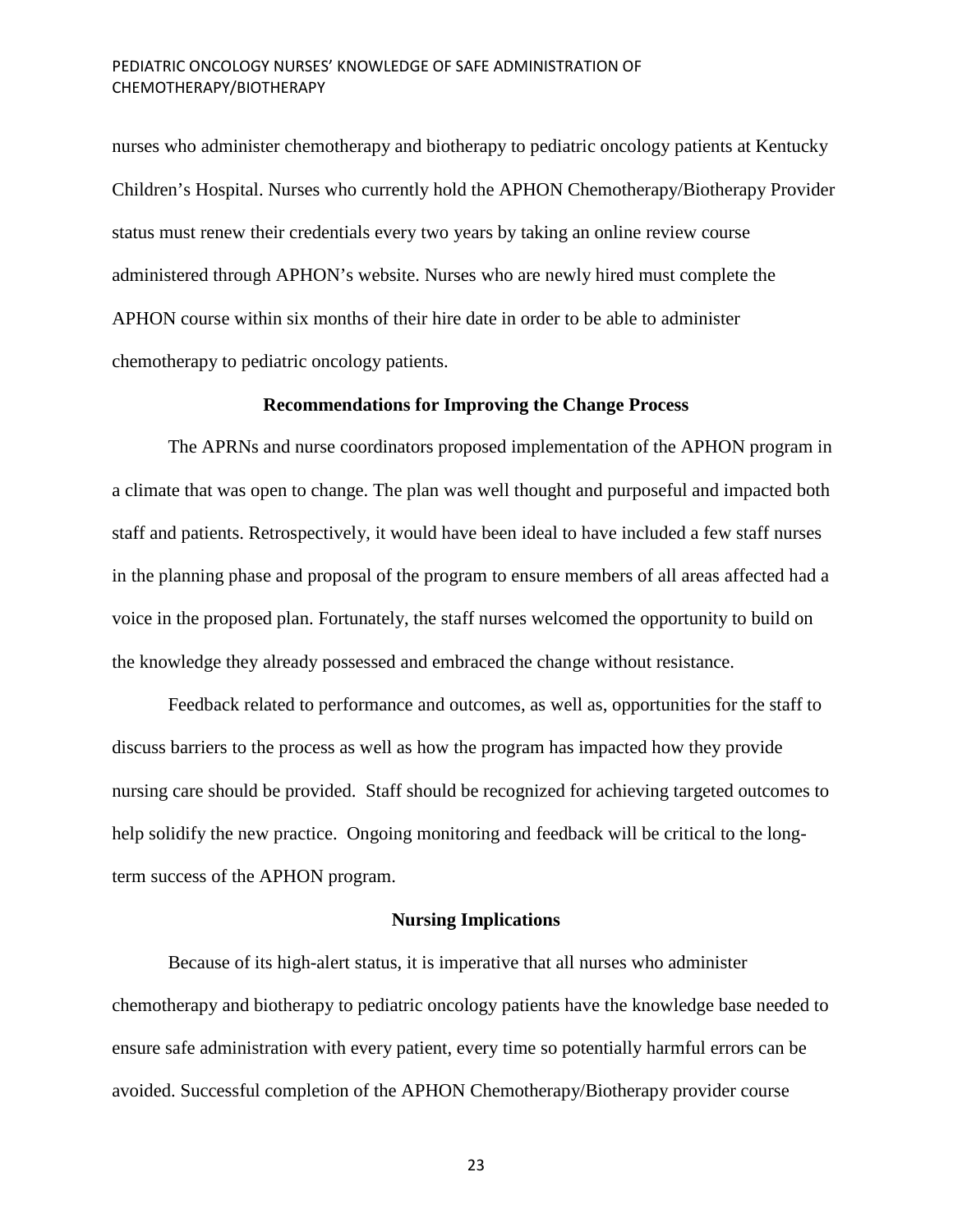ensures nurses are equipped with the knowledge and could serve as a stepping stone for nurses to pursue specialty certification through the Oncology Nursing Society (ONS) as a Certified Pediatric Hematology Oncology Nurse (CPHON).

The literature acknowledges the importance of adherence to guidelines when administering chemotherapy and biotherapy to pediatric oncology patients. However, since implementation of the APHON Pediatric Chemotherapy and Biotherapy Provider Program in 2004, there have been no published articles on the knowledge base of nurses following successful completion of the APHON program. Future research could focus on the relationship between successful completion of the APHON program and pursuit of specialty certification.

## **Conclusion**

Implementing change is not an easy task. It is necessary to have a purposeful plan that is calculated and collaborative in nature. Identification of an appropriate change theory can be useful to ensure the planned change is accepted and endures. Support on multiple system levels as well as by-in from those affected by change are also critical components to successful plan implementation. Continuous process improvement that is patient and staff focused, empowering staff to share ideas and innovations, and providing continuous feedback regarding progress are all necessary in order for a plan to be successful and sustained.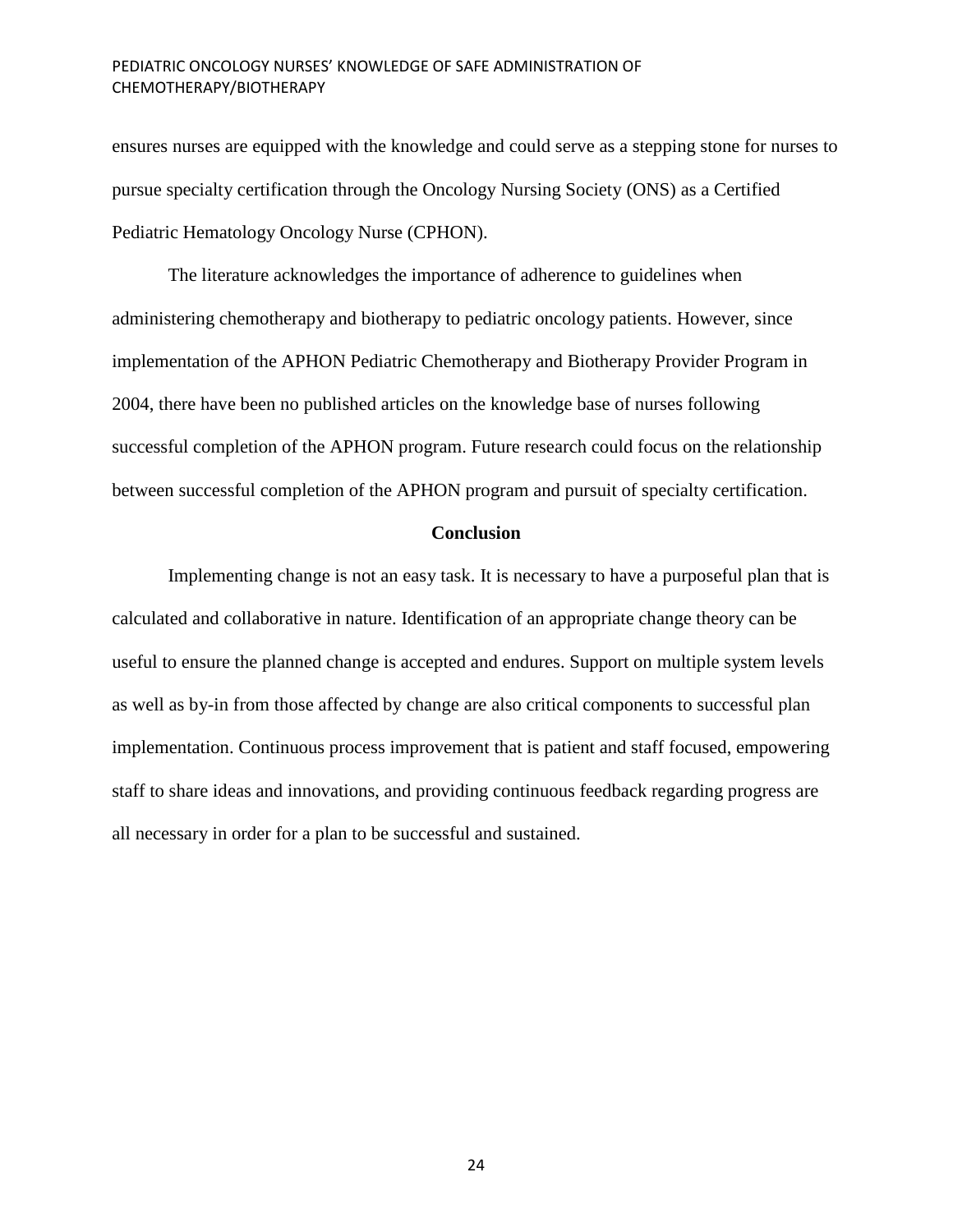# References

Institute for Safe Medication Practices. (2003). Survey on high-alert medications. Differences

between nursing and pharmacy perspectives revealed. *ISMP Medication Safety Alert, 8*

(21), 1-3.

Institute of Medicine. (2000). *To err is human: Building a safer healthcare system.* Washington,

DC: National Academies Press.

Kline, N. E. (2007). The pediatric chemotherapy and biotherapy provider program: A three-year recap. *Journal of Pediatric Oncology Nursing, 24*(5), 245.

Mitchell, G. (2013). Selecting the best theory to implement planned change. *Nursing* 

*Management, 20*(1), 32-37.

Mohr, J. & Donaldson, M. (2000). *Improvement and innovation in health-care micro-systems: A technical report for the institute of medicine committee on the quality of health care in America.* Princeton: Robert Wood Johnson Foundation.

Nelson, E. C., Batalden, P. B., Huber, T. P., Mohr, J. J., Godfrey, M. M., Headrick, L. A., & Wasson, J. H. (2002). Microsystems in health care: Part 1. Learning from highperforming front-line clinical units. *The Joint Commission Journal on Quality and Safety, 28*(9), 472-493.

Sheridan-Leos, N. (2007). A model of chemotherapy education for novice oncology nurses that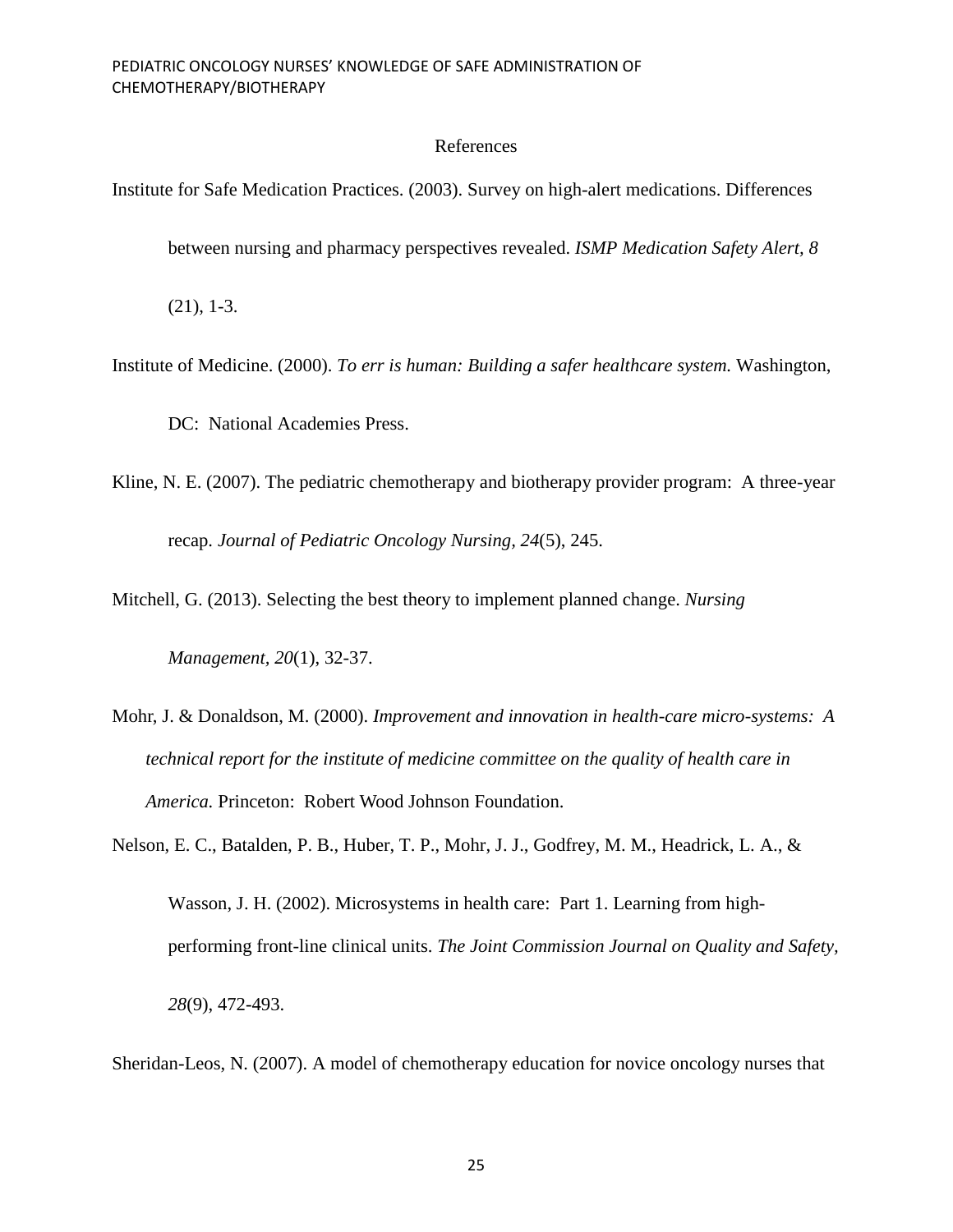supports a culture of safety. *Clinical Journal of Oncology Nursing, 11*(4), 245-251.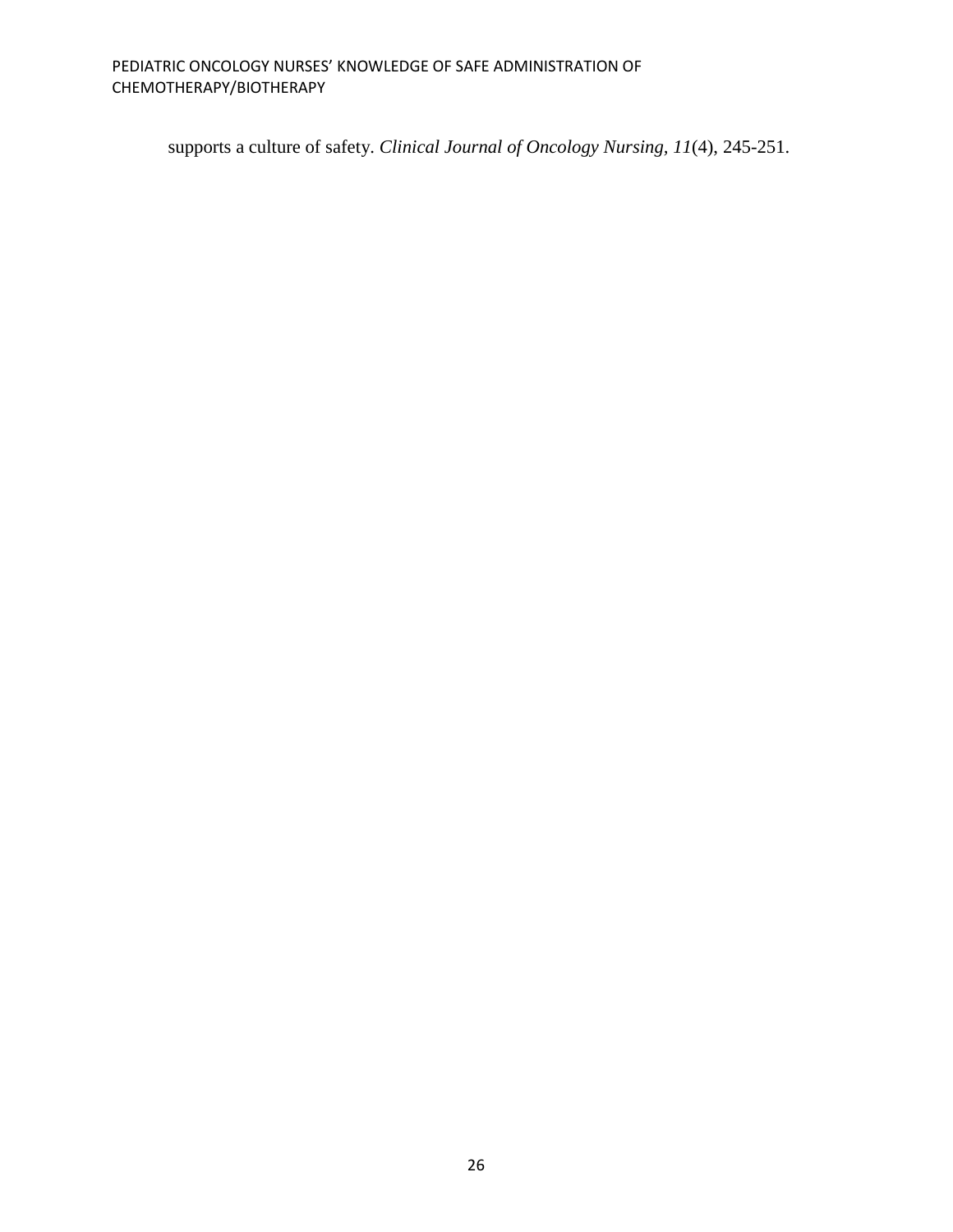Pediatric Oncology Nurses' Knowledge of Safe Administration of Chemotherapy/Biotherapy

Leslee A. Bertram

University of Kentucky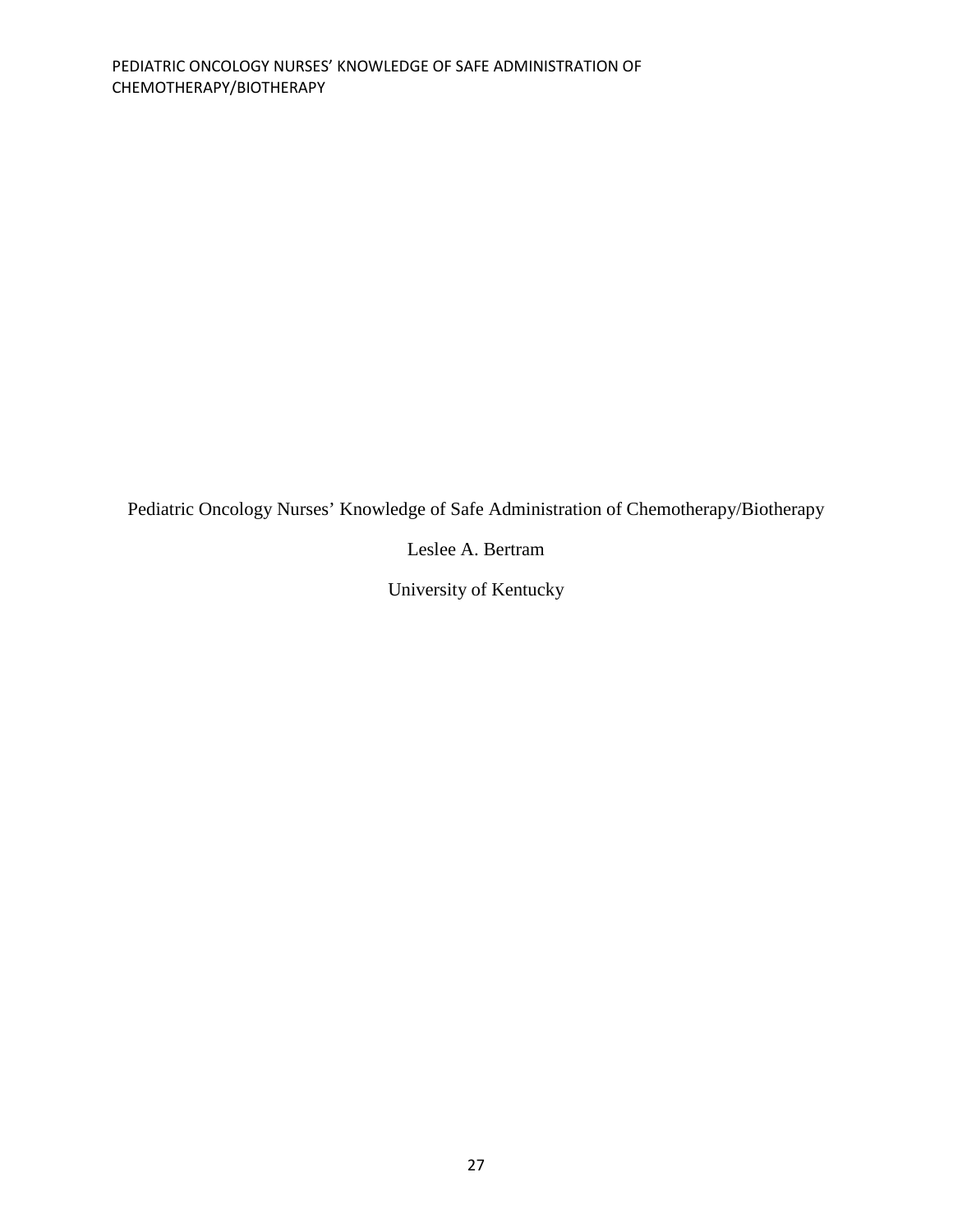#### Abstract

**Aim:** The purpose of this study is to assess nurses' knowledge and beliefs related to chemotherapy/biotherapy administration in the pediatric oncology population at least one year post implementation of the APHON chemotherapy/biotherapy provider course. Specifically, the principal investigator is interested in knowing if nurses feel they have been able to use the knowledge gained in the APHON course to positively impact the pediatric oncology patient.

**Design:** A descriptive design was used to describe associations between nurses' knowledge and beliefs regarding safe administration of chemotherapy/biotherapy to pediatric oncology patients. An invitation to a 26 item questionnaire, administered via Qualtrics was sent via secure email to all pediatric hematology/oncology nurses (inpatient and outpatient) who completed the APHON chemotherapy/biotherapy provider course as of April 2014.

**Setting:** A children's hospital within a large medical teaching facility including an ambulatory care clinic.

**Participants:** The study was open to all 35 registered nurses at the University of Kentucky (all at least 18 years of age) who had completed the APHON chemotherapy/biotherapy provider course as of April 2014.

**Outcome Measure:** Pediatric oncology nurses' knowledge of and confidence in administration of chemotherapy. Data were also analyzed to determine if there is a statistically significant difference between groups of nurses.

**Results:** Overall, participants reported a high level of knowledge regarding administration of chemotherapy/biotherapy to pediatric oncology patients; however, there were no significant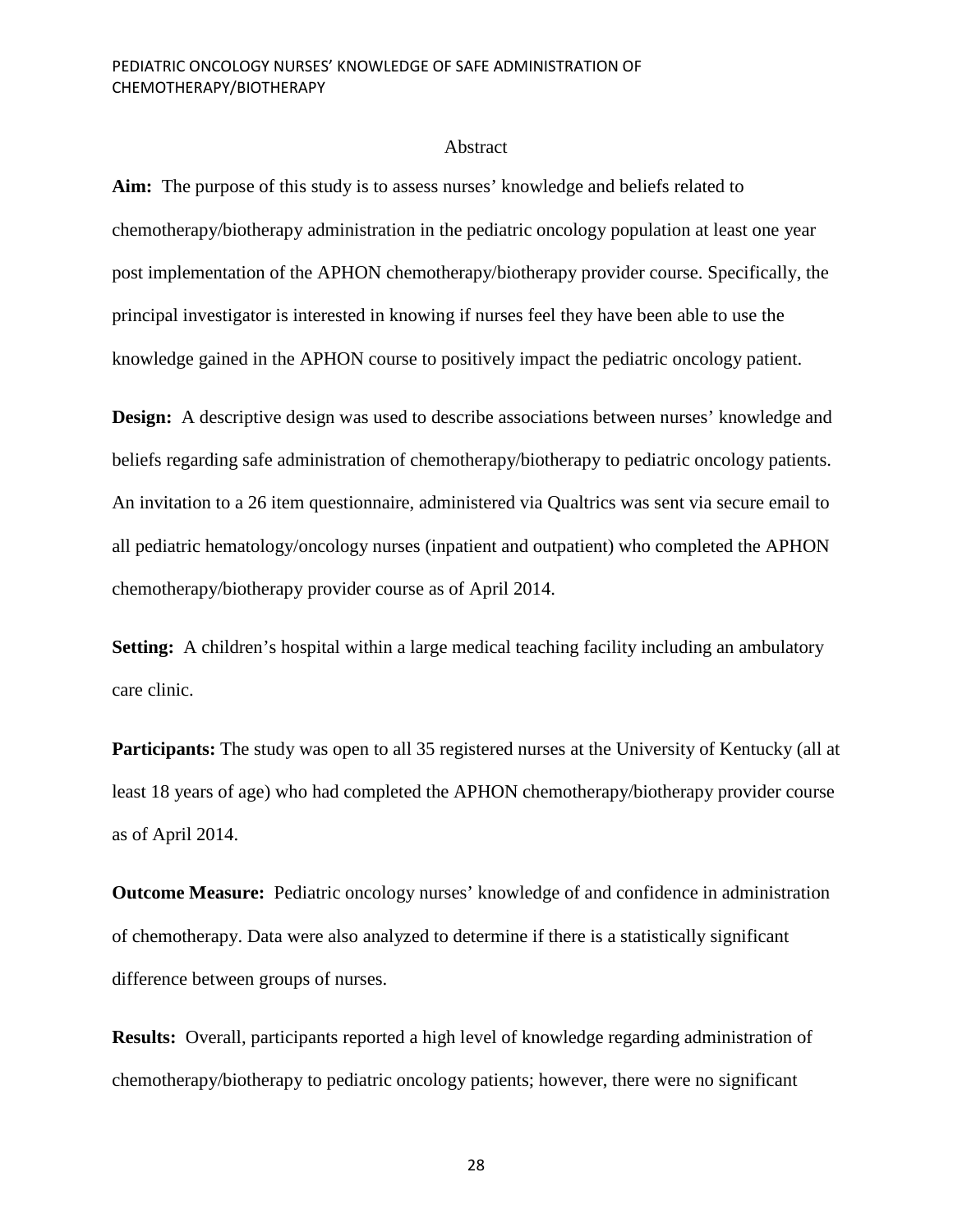differences found in relation to total knowledge scores with age, education level, or with how long the participant has been an APHON provider.

**Conclusion:** Evaluation of the APHON chemotherapy/biotherapy program at least one year post participants' completion revealed high scores related to knowledge regarding safe administration of neoplastic agents to pediatric oncology patients.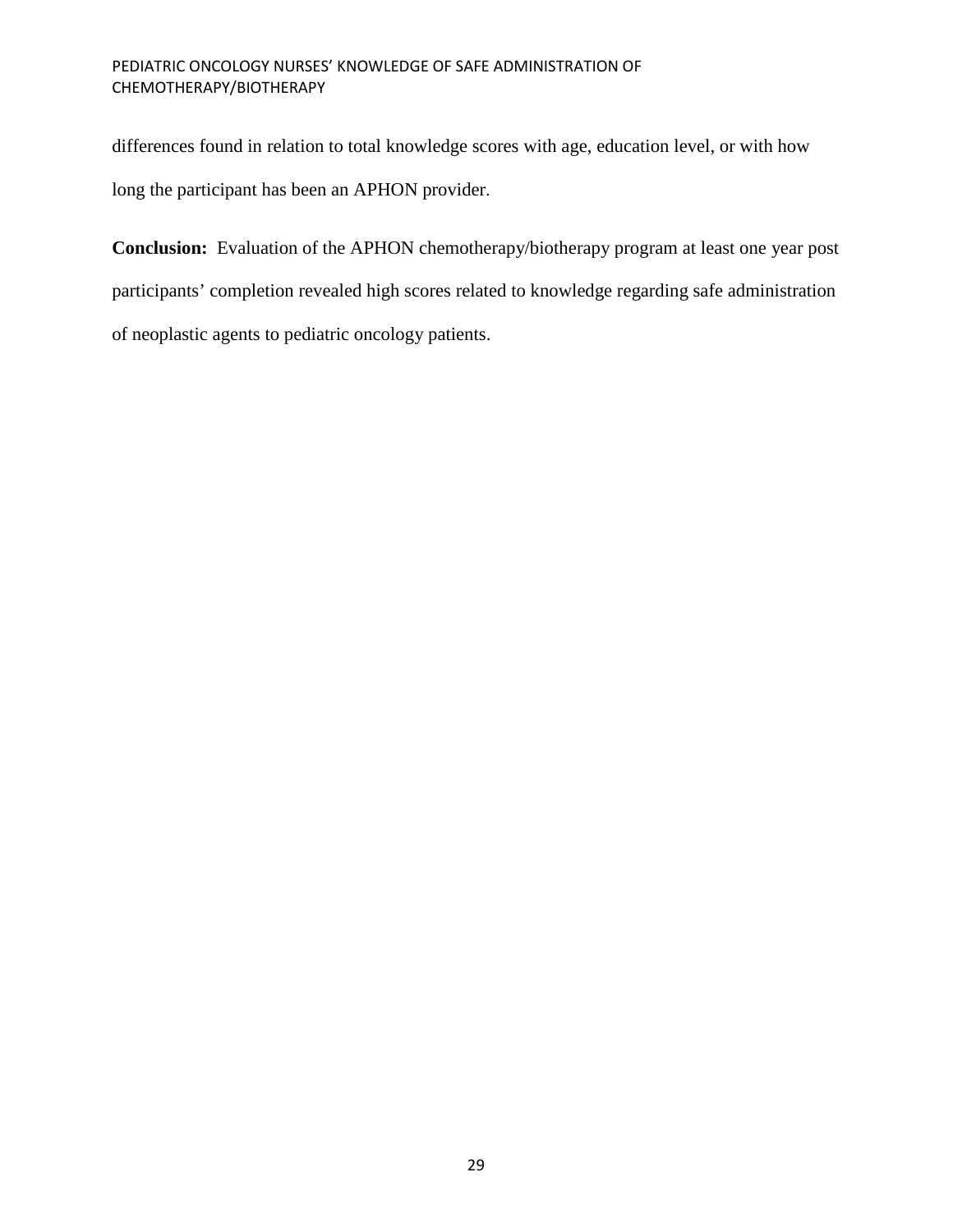## **Introduction**

In 2015, approximately 10,400 children in the US under the age of 15 will be diagnosed with cancer. The introduction of multiple agent regimens of chemotherapy in the 1970's drastically improved the 5-year survival rate for pediatric oncology patients. Today, nearly 90% of children diagnosed with cancer will survive 5 years or more, compared to only 58% in the mid-1970's (American Cancer Society, 2015). Administration of chemotherapy is not without risk. Studies in pediatric oncology suggest a disturbingly high error rate ranging from 4% to 18%, and may cause devastating, if not lethal effects (Watts & Parsons, 2013).

Recommendations for avoiding chemotherapy administration errors and improving patient safety call for standardized approaches to administering chemotherapy in inpatient and outpatient settings as well as development or revision of policies and procedures for system improvement (Jacobson, Polovich, McNiff, LeFebvre, Cummings, Galioto, Bonelli, & McCorkle, 2009). In 2004, the Association of Pediatric Hematology and Oncology Nurses (APHON) introduced the Pediatric Chemotherapy and Biotherapy Provider Program. The intensive, two day, didactic program is intended to give nurses the knowledge needed to safely and consistently administer chemotherapy and biotherapy. Since its inception, the APHON chemotherapy and biotherapy program has become the national standard for teaching nurses how to administer chemotherapy and biotherapy to children and adolescents; however, since implementation of the standards, there have been no published reports on patient outcomes in terms of reducing the number of chemotherapy administration errors or how the course has impacted nursing (Kline, 2007).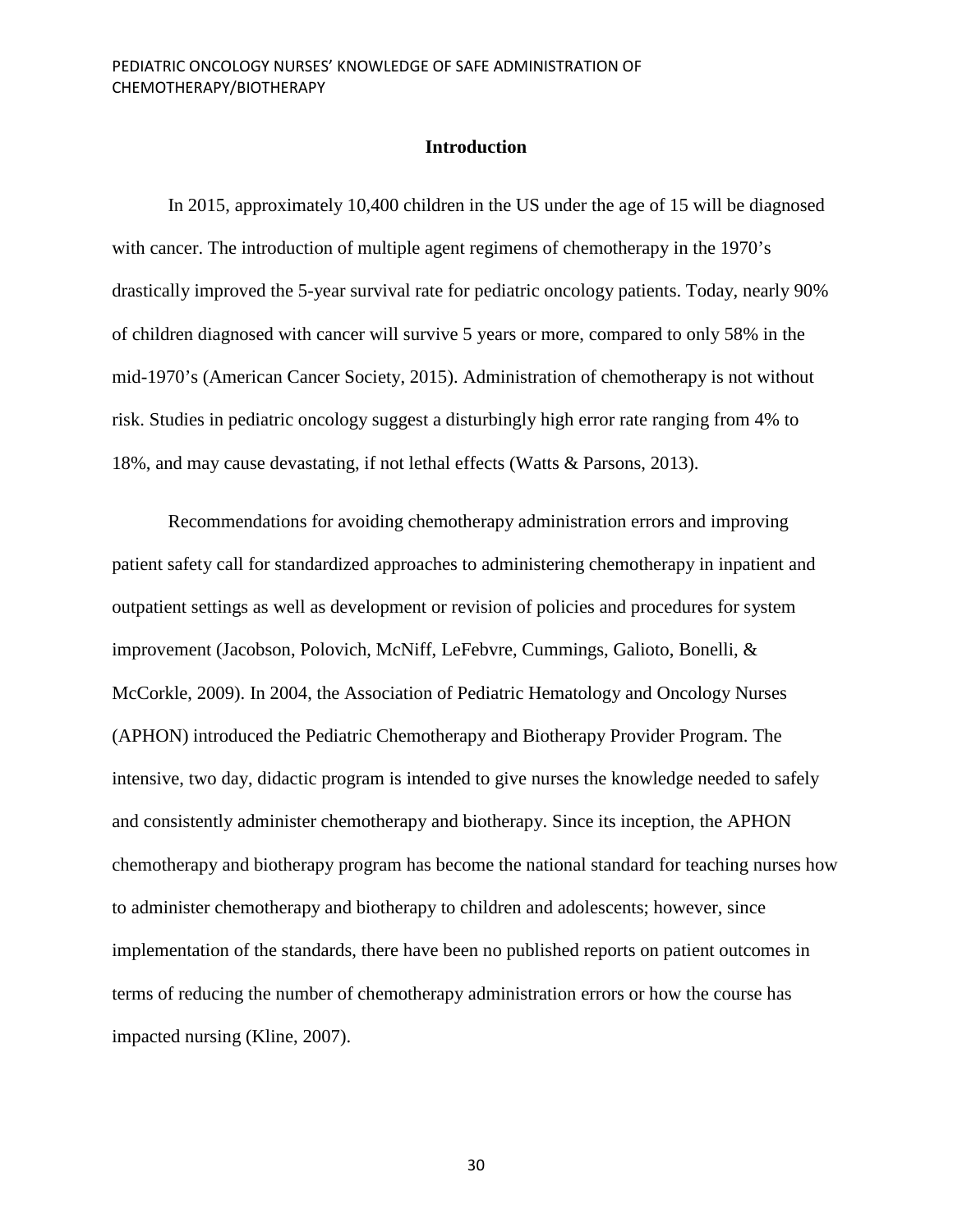Implementation of the APHON chemotherapy and biotherapy provider program began in October of 2013 at Kentucky Children's Hospital (KCH) and as of April 2014, all current nursing staff who administer chemotherapy and biotherapy to pediatric oncology patients in KCH had successfully completed the APHON course. The purpose of this program evaluation was to assess knowledge, beliefs and the impact nursing has had on chemotherapy/biotherapy administration one year post implementation of the APHON program.

# **Methods**

The study took place in a children's hospital located within a large medical teaching facility and was approved by the University of Kentucky Institutional Review Board (UK IRB). The principal investigator (PI) was an instructor for the APHON course at the university and had access to participants' email addresses. Potential subjects had to be 18 years of age and had to have successfully completed the course by April 2014. Thirty-five potential subjects were identified as meeting these criteria and were sent an invitation via secure email to participate in an online survey. Subjects' identities were not linked to the survey as the invitation email to the survey contained an anonymous link to the Qualtrics survey. Qualtrics is a secure web-based application used to build and manage online surveys and databases. All data collected using Qualtrics are housed on secure servers and can be exported to various statistical software. No identifying information was tied to participants' responses.

## **Data Collection**

The principal investigator (PI) sent an invitation via email to participate in a survey to 35 registered nurses who completed the APHON chemotherapy/biotherapy provider course as of April 2014. The email explained the purpose of the study and contained an anonymous link to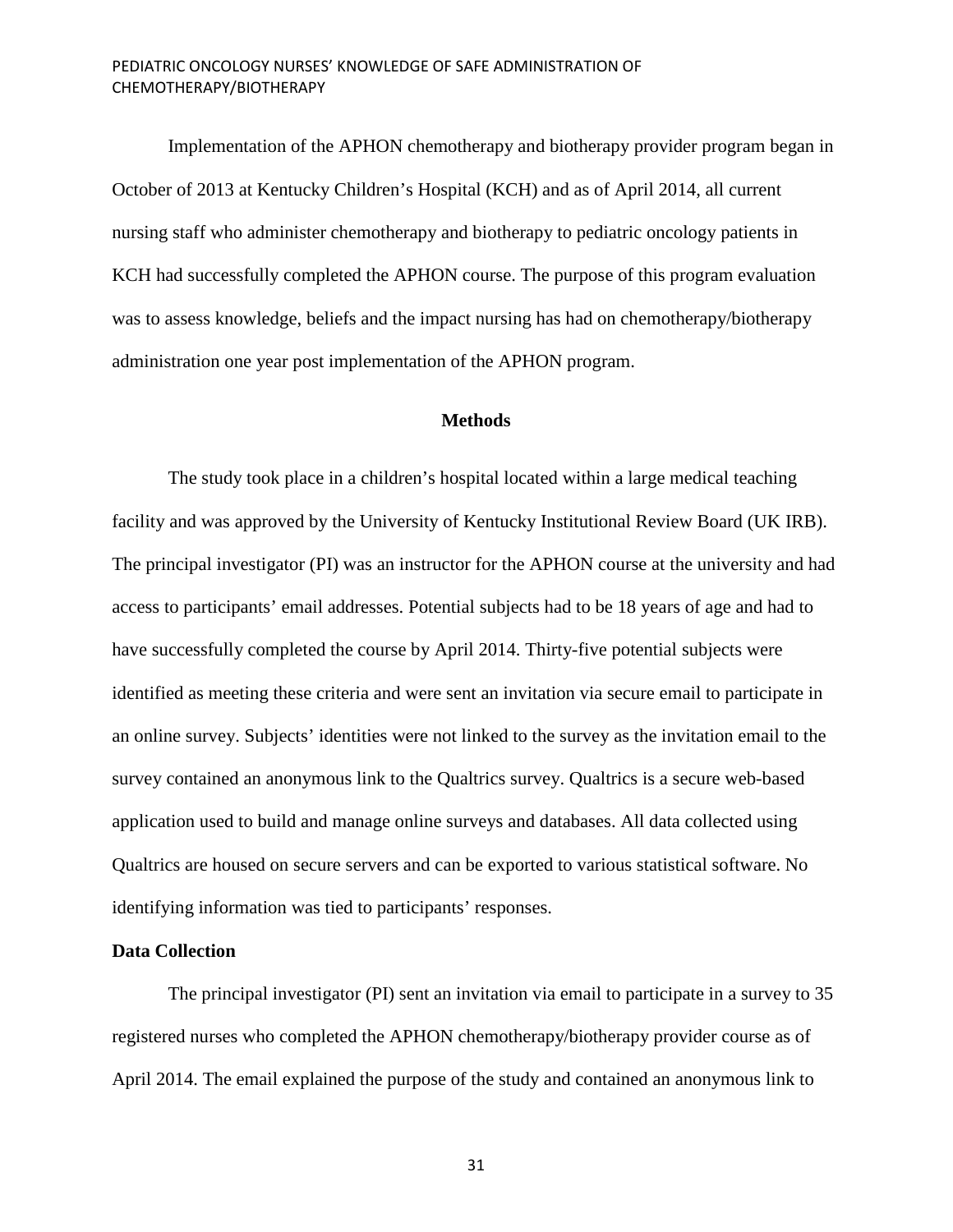the Qualtrics survey. Completion of the survey was completely voluntary and in no way affects the participant's employment or performance evaluation as the PI does not supervise or evaluate any of the registered nurses. The survey was available for approximately two weeks, with a reminder email being sent to subjects after the survey had been open for one week.

# **Design**

A cross-sectional, descriptive design was used in the twenty-six item questionnaire developed by the PI (Appendix C). The first five questions of the survey were related to demographics. Questions six through twenty-four asked participants to rate their knowledge of and confidence in administering chemotherapy using a Likert-type scale. The last two questions in the survey allowed for participants to articulate their experiences as APHON chemotherapy/biotherapy providers. According to DeVellis (2012) the Cronbach alpha coefficient of a scale should be above 0.7. The survey demonstrates good internal consistency with a Cronbach alpha coefficient of 0.84. The introductory email informed participants of no more than minimal risk involved in completing the survey, indicated consent by participating in the study, contained an anonymous link to the Qualtrics survey, and contained contact information for the PI as well as the University of Kentucky Office of Research Integrity. Participants could discontinue the survey at any point.

# **Outcome Measures**

Pediatric oncology nurses' knowledge of and confidence in administration of chemotherapy were measured with a four-point, Likert-type scale with a total scale score of seventy-six. Correlation analysis was used to determine if there is a linear relationship between participants' ages and total score. Additionally, bivariate analysis was used to determine if participants' overall scores are related to education level and analysis of variance was used to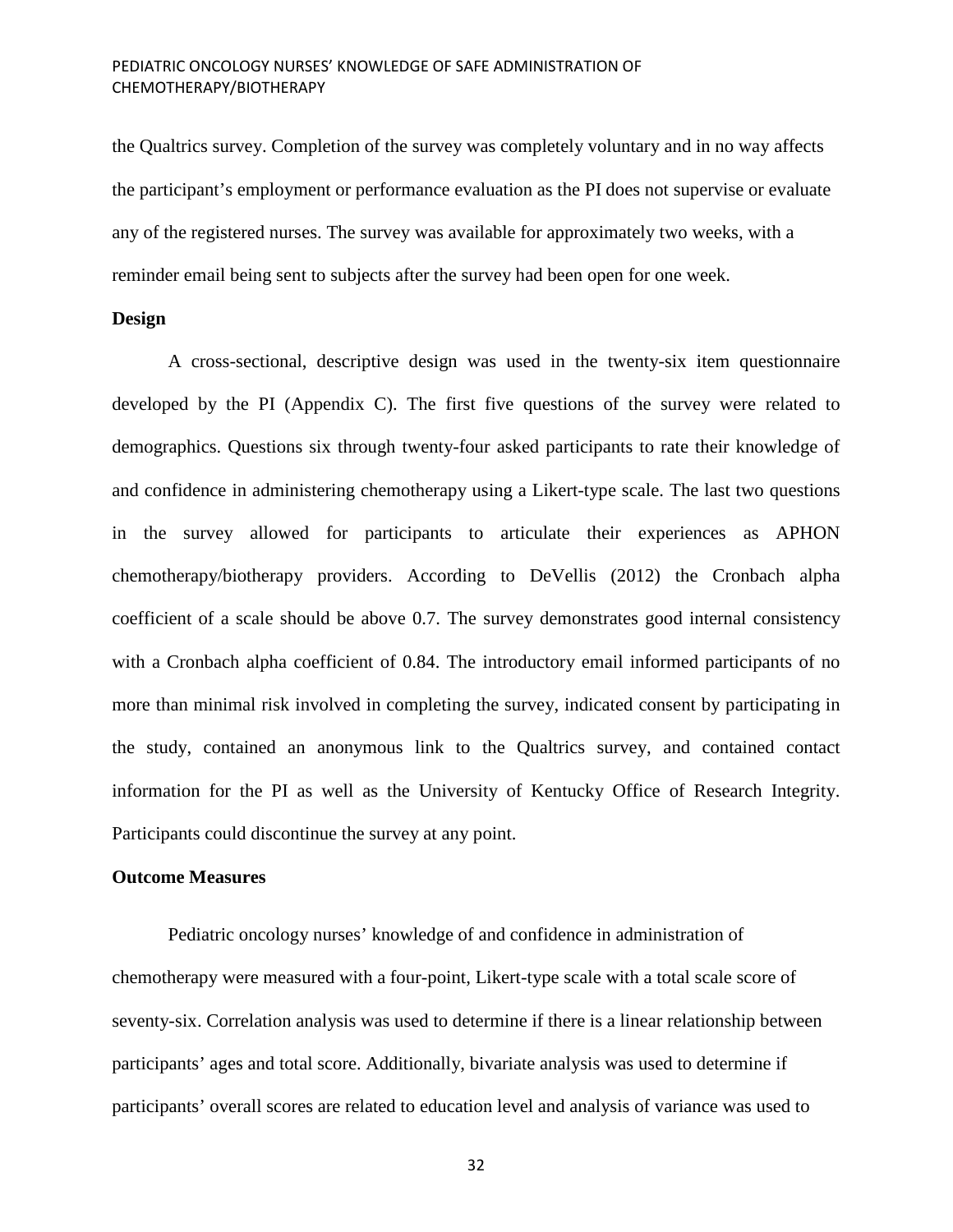compare overall scores with years of pediatric oncology nursing experience as well as number of months the nurse has held the APHON provider status. The two open response questions at the end of the survey were intended to gain insight into the nurses' experiences as APHON chemotherapy/biotherapy providers.

## **Statistical Analysis**

Descriptive statistics including means, medians and standard deviations were used. Data were analyzed using SPSS version 22.0 with a significance set at *p* < 0.05 for all results. Pearson product-moment correlation coefficient was used to determine if there was a relationship between participants' ages and overall score. Since the scores from the nineteen Likert-type questions followed a normal distribution, it was appropriate to perform parametric tests to determine whether there were statistically significant differences among groups. An independent-sample t-test was used to determine if there was a significant difference in the total score for associate degree nurses compared to nurses who have a bachelor's degree or higher. Finally, one-way analysis of variance (ANOVA) was used to determine if there was a difference in overall score related to 1.) experience as a pediatric oncology nurse measured in years or 2.) number of months participants have held the APHON provider status.

# **Study Results**

A total of twenty-five (*n*=25) nurses completed the survey. Demographic data are presented in Table 1. Twenty-four of the twenty-five respondents were female. The mean age of participants was 37.6±8.7 years. The mean score from the 19 Likert-type questions was 69.2, with a median of 69, and a range of 59-76. There was a small, positive correlation with age of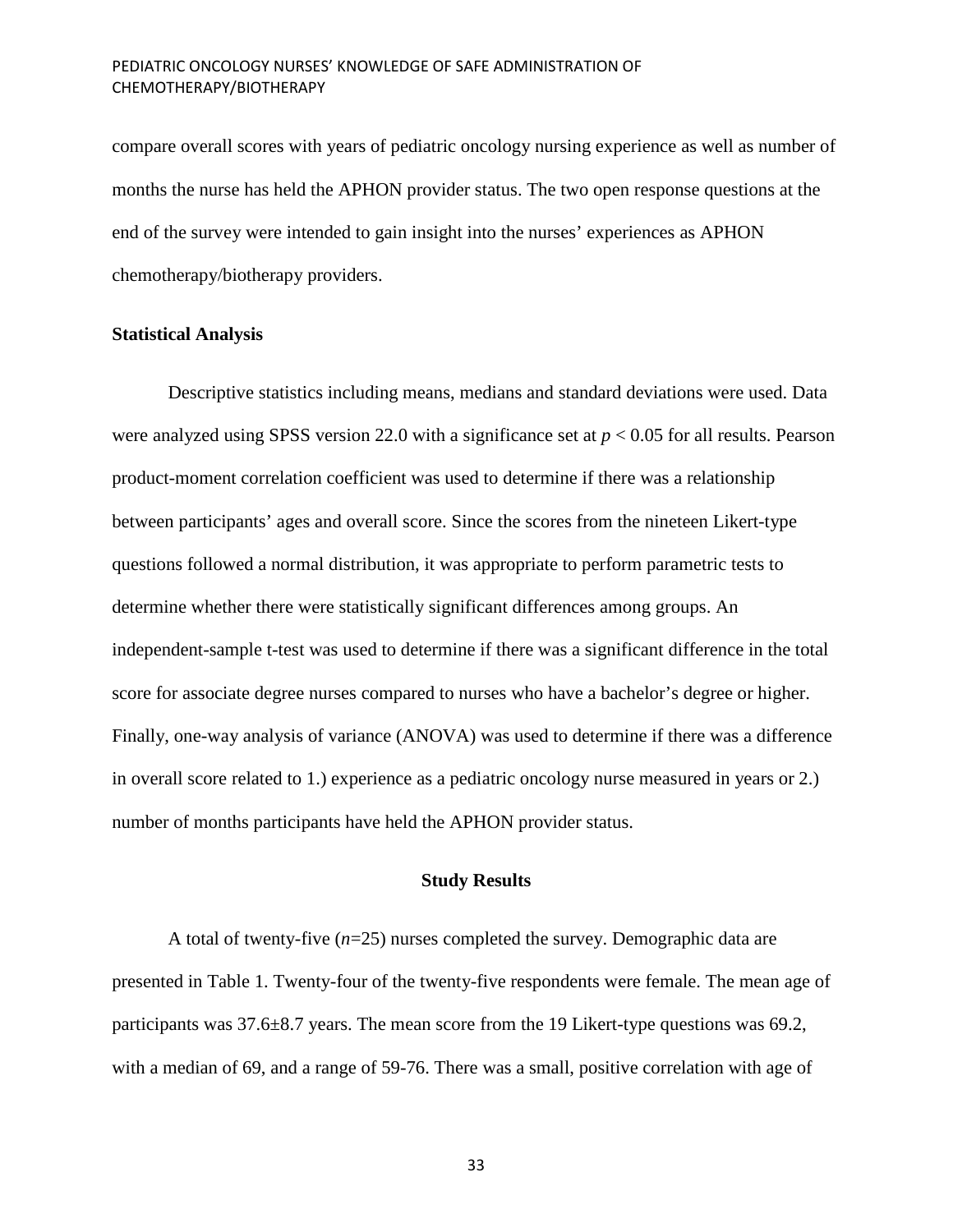participants and overall score  $(r = 0.11, p = 0.59)$ . There was no significant difference in overall score related to academic degree level of respondents (*p =*0.79), number of years of experience (*p =*0.94), or number of months participants held the APHON provider status (*p =*0.12). Twenty three of the 25 (92%) participants strongly agreed that they have a personal responsibility for the safe administration of chemotherapy/biotherapy agents to pediatric oncology patients and that the RN is a critical final check prior to administration. Nearly all participants (96%) reported feeling confident in their ability to independently calculate a patient's body surface area (BSA) and verify an ordered chemotherapy/biotherapy dose based on the BSA.

Seventeen participants (68%) strongly agreed that continuing education related to reinforcement of knowledge related to safe administration of chemotherapy/biotherapy to pediatric oncology is important, while fourteen nurses (56%) strongly agreed that becoming an APHON chemotherapy/biotherapy provider has stimulated their interest in pursuing specialty certification as a certified pediatric hematology/oncology nurse (CPHON). Nearly all nurses (88%) reported ensuring a treatment roadmap accompanied a chemotherapy/biotherapy order every time. Additionally, all nurses (100%) reported they always double check chemotherapy/biotherapy doses with a second RN and if there is a question regarding the chemotherapy/biotherapy dose, they contact the nurse practitioner or attending physician for clarification; however, when asked specifically the level of comfortability one had in challenging a chemotherapy/biotherapy order they believed to be incorrect, only 16 (64%) of participants reported feeling comfortable.

In the open response portion of the survey, two nurses reported finding incorrect doses during the dose verification process (independent calculation of BSA and dose) and notified the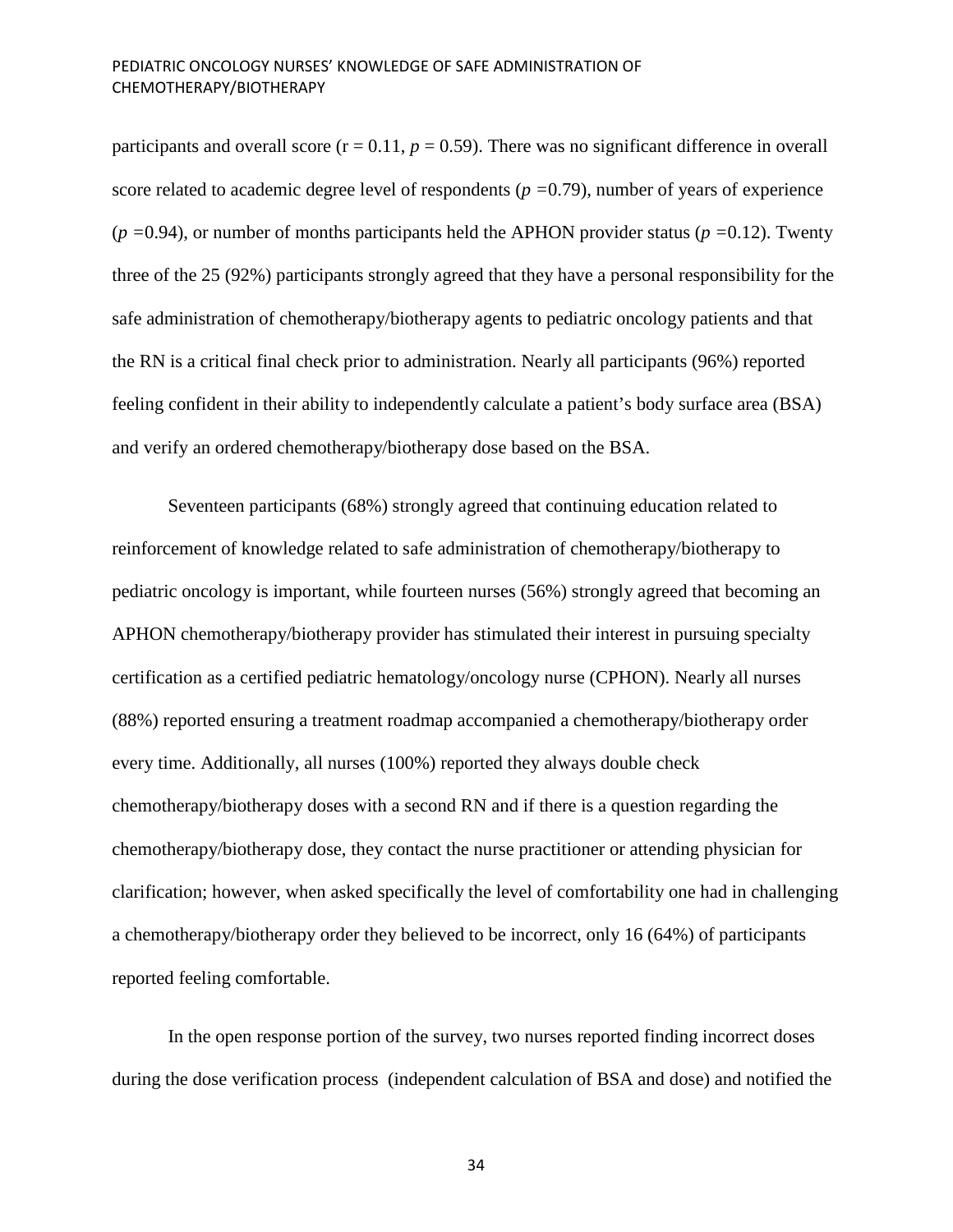attending physician while others described being able to recognize side effects of drugs that they were unaware of prior to completing the APHON course. Furthermore, nurses reported feeling more confident in their ability to answer patients' and families' questions regarding drugs/side effects following completion of the APHON course.

## **Discussion**

The high mean score of participants on the Likert-type questions indicates nurses feel knowledgeable regarding administration of chemotherapy and biotherapy to pediatric oncology patients and are confident in their ability to educate patients and families. The study revealed no significant statistical difference in overall score related to participant age, education level, nor amount of time the participant has held the APHON provider status. While the majority of respondents reported always following the APHON guidelines for safe administration of chemotherapy and biotherapy, 12% of participants reported ensuring the patient's roadmap accompanied the chemotherapy order most of the time. It would be interesting to know the reasons why this is not the case all of the time and further investigation into why this is not the standard practice 100% of the time is warranted. Furthermore, it is worth following up with nurses regarding their level of comfortability in challenging a chemotherapy/biotherapy order they believed to be incorrect. Perhaps reinforcing the notion that it is always acceptable to notify an attending or advanced practice nurse if there is question regarding a chemotherapy order would be beneficial.

The results of this study indicate the majority of participants are interested in continuing education related to safe administration of chemotherapy and biotherapy to pediatric patients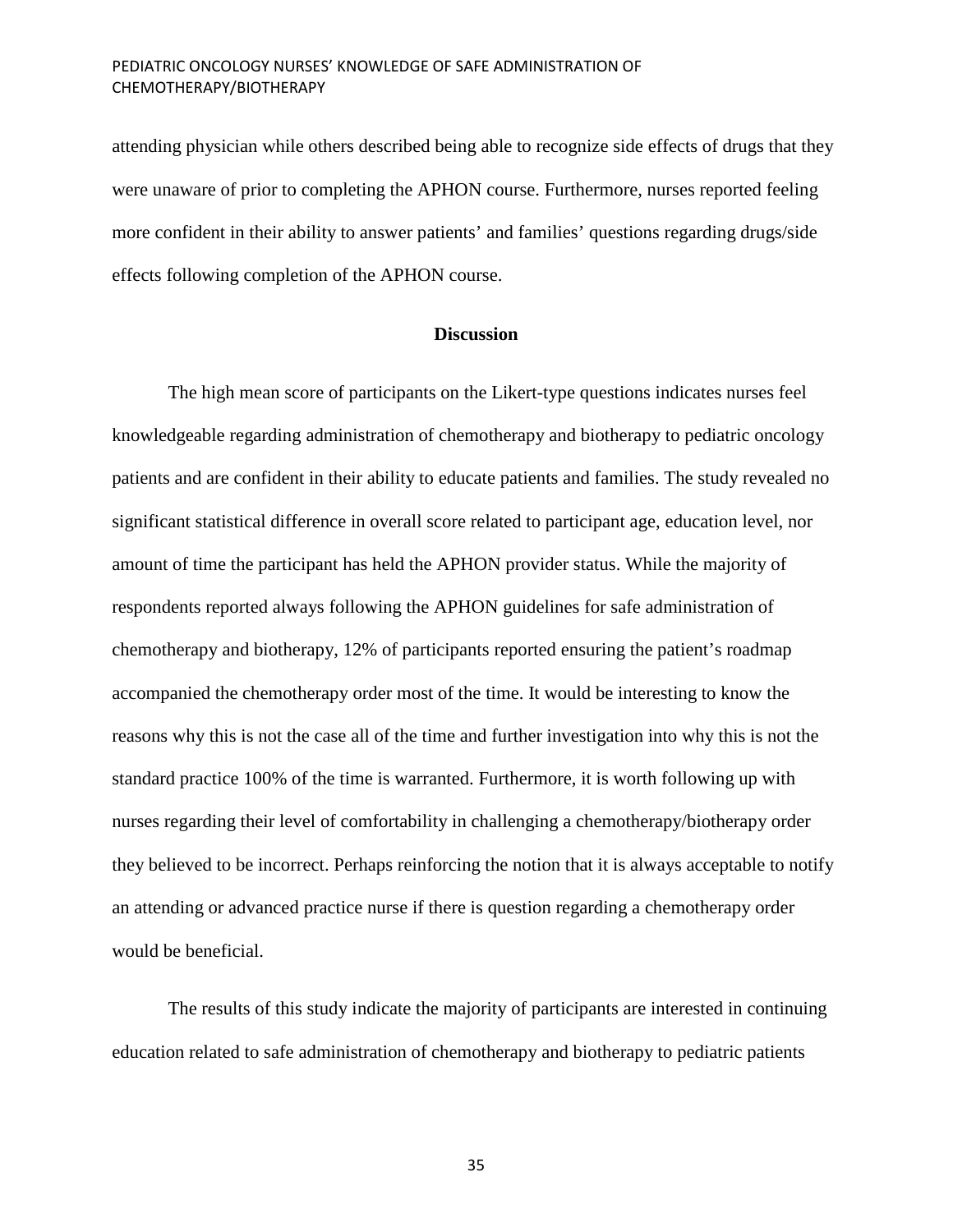with 56% of participants indicating an interest in obtaining specialty certification. Planning is underway for a CPHON review course for nurses as a result of this feedback.

In the open response portion of the survey, participants were asked to describe a patient encounter in which he/she was totally confident in the decision made and how the knowledge obtained in the APHON course guided the decision. Of particular interest were the responses in which nurses recalled specific instances in which they caught an incorrect chemotherapy dose while independently calculating the patient's BSA against the ordered dose and appropriately notified the attending physician. Retrospectively, it would have been nice to know whether or not there was a difference in chemotherapy error rates (dose calculation or administration error) prior to implementation of the APHON program compared to points in time following implementation.

# **Limitations**

Results of the study cannot be generalized due to the small sample size. No standardized questionnaire exists to address the aims of the study and a review of the literature did not reveal comparable studies. Although participation in the study was completely voluntary and in no way affected employment or performance evaluations, recall and self-report bias may have influenced the results. It should also be noted that a knowledge assessment regarding safe administration of chemotherapy was performed prior to implementation of the APHON course; however, this study was not planned at that time and IRB approval was not obtained for that assessment. The results of that assessment determined the need for a future educational intervention as several knowledge gaps were revealed and the PI was interested in specific administration procedures in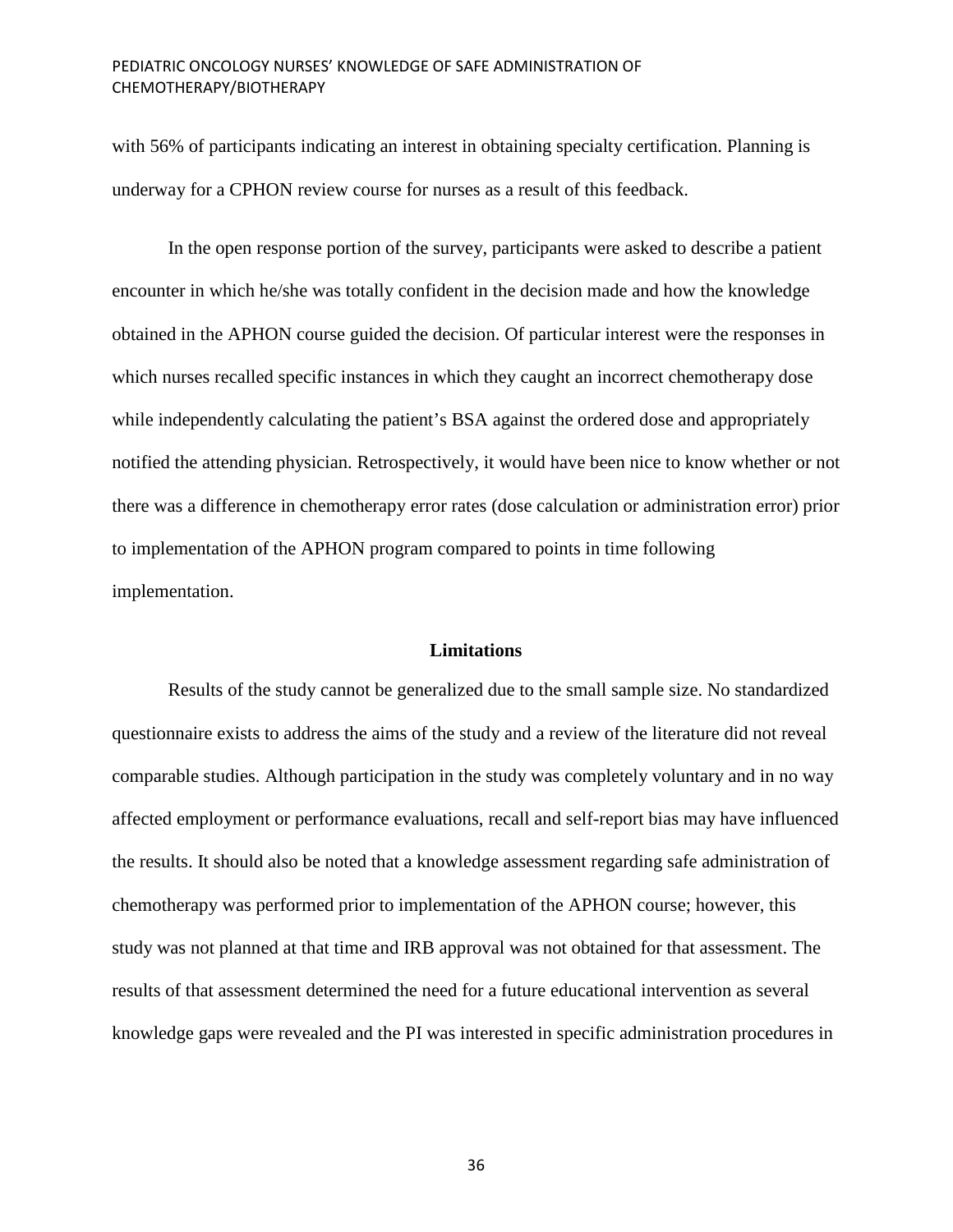the post evaluation. Data regarding chemotherapy administration errors prior to and after implementation of the APHON course would have also enriched the study.

# **Conclusion**

Evaluation of the APHON chemotherapy/biotherapy program at least one year post participants' completion revealed high scores related to knowledge regarding safe administration of antineoplastic agents to pediatric oncology patients. Data analysis revealed the desire for continuing education as well as interest in specialty certification, both of which will enrich nursing practice. It is encouraging to know that the majority of the time nurses are following the APHON standards for safe administration of chemotherapy; however, it should be reinforced that the standards apply to every patient, every time an antineoplastic agent is administered.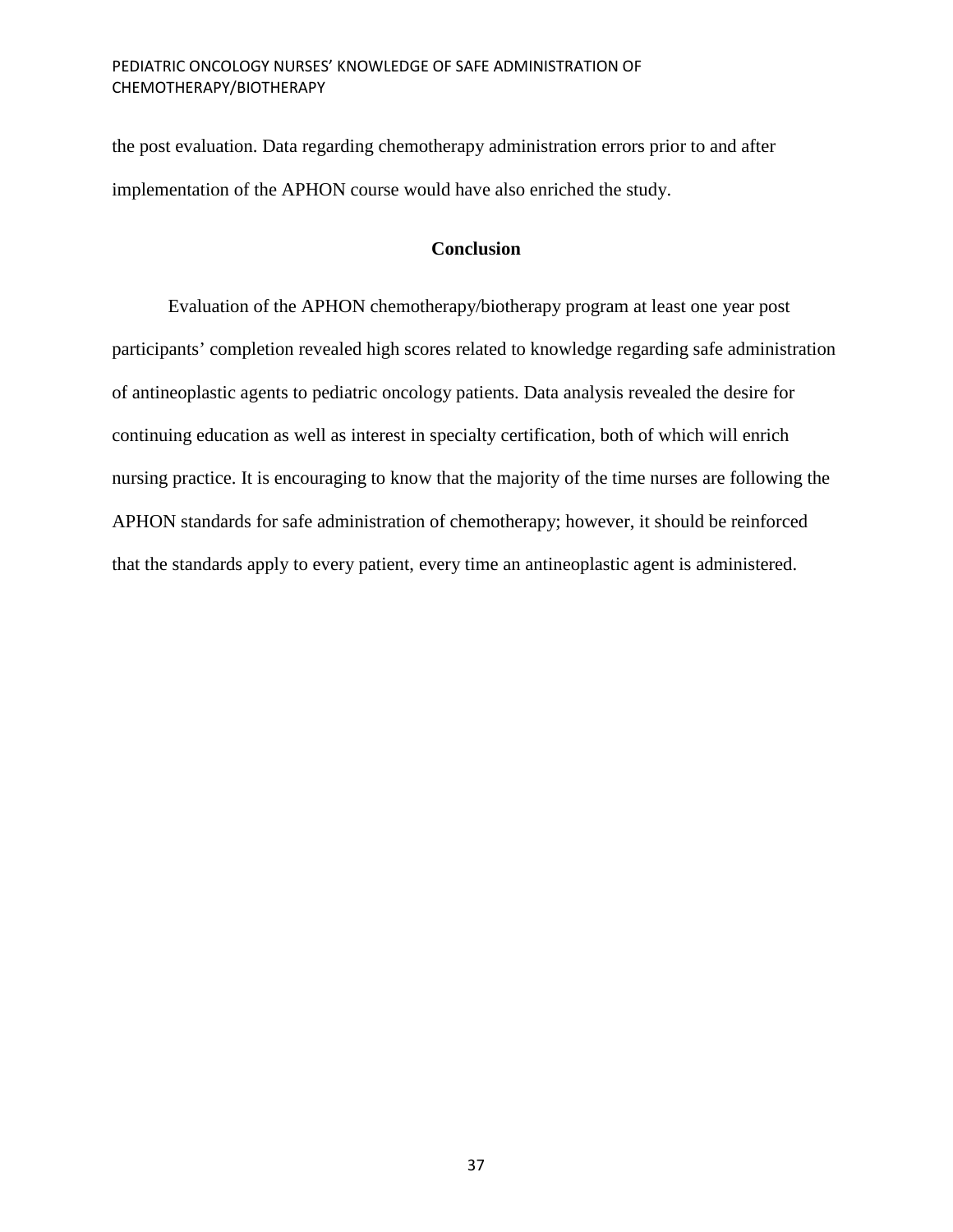Table 1. Demographic characteristics of study nurses  $(N = 25)$ 

| <b>Variable</b> | <i>Mean</i> ( <i>SD</i> ) or $n$ (%) |
|-----------------|--------------------------------------|
| Age             | $37.6 \pm 8.7$ years                 |
| <b>Gender</b>   |                                      |
| <b>Male</b>     | 1(4%)                                |
| Female          | 24(96%)                              |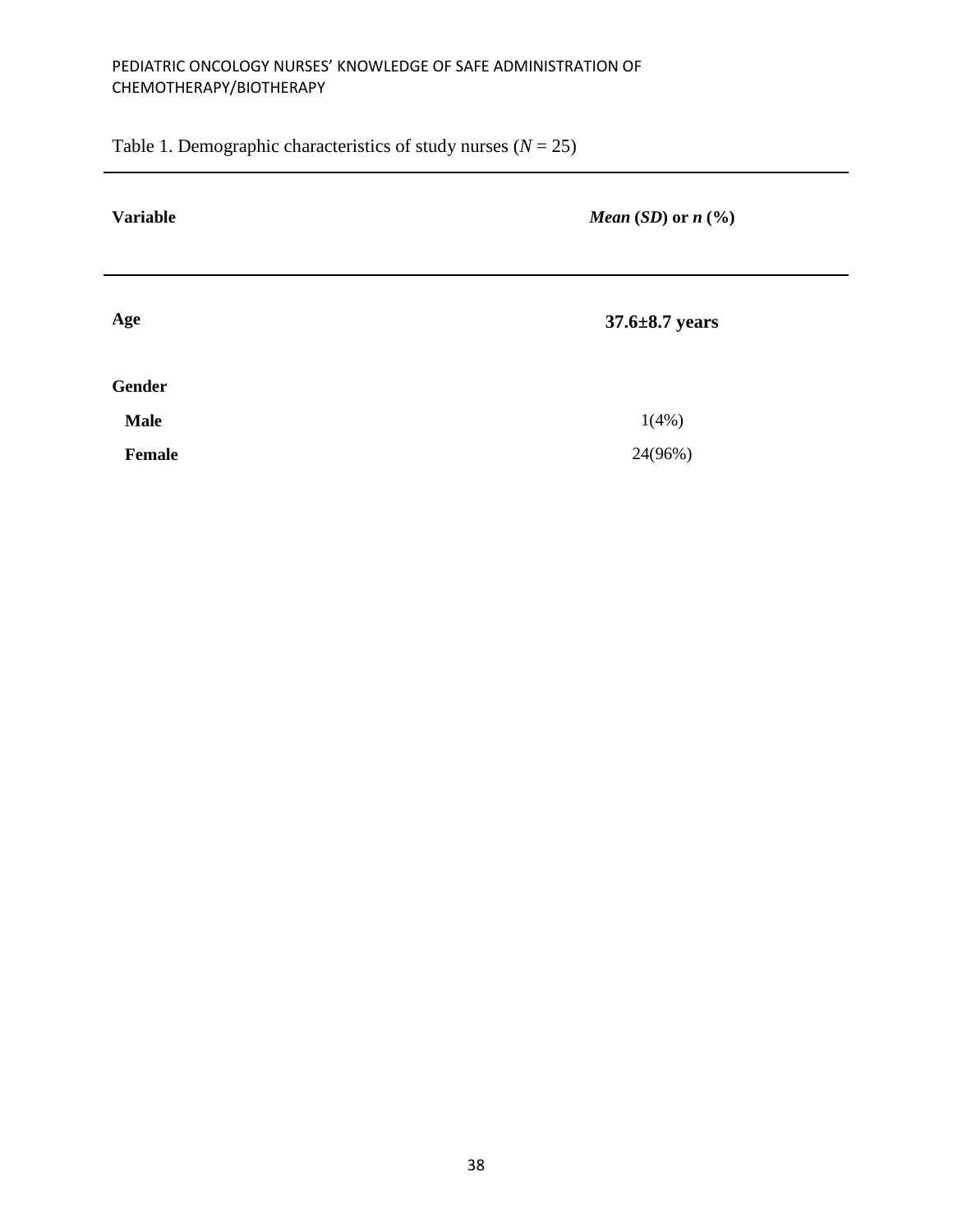Table 2. Bivariate associations among continuous demographic characteristics and knowledge

| <b>Variable</b> | $\boldsymbol{r}$ | $\boldsymbol{p}$ |
|-----------------|------------------|------------------|
| Age             | 0.11             | 0.59             |
| $\cdots$        |                  |                  |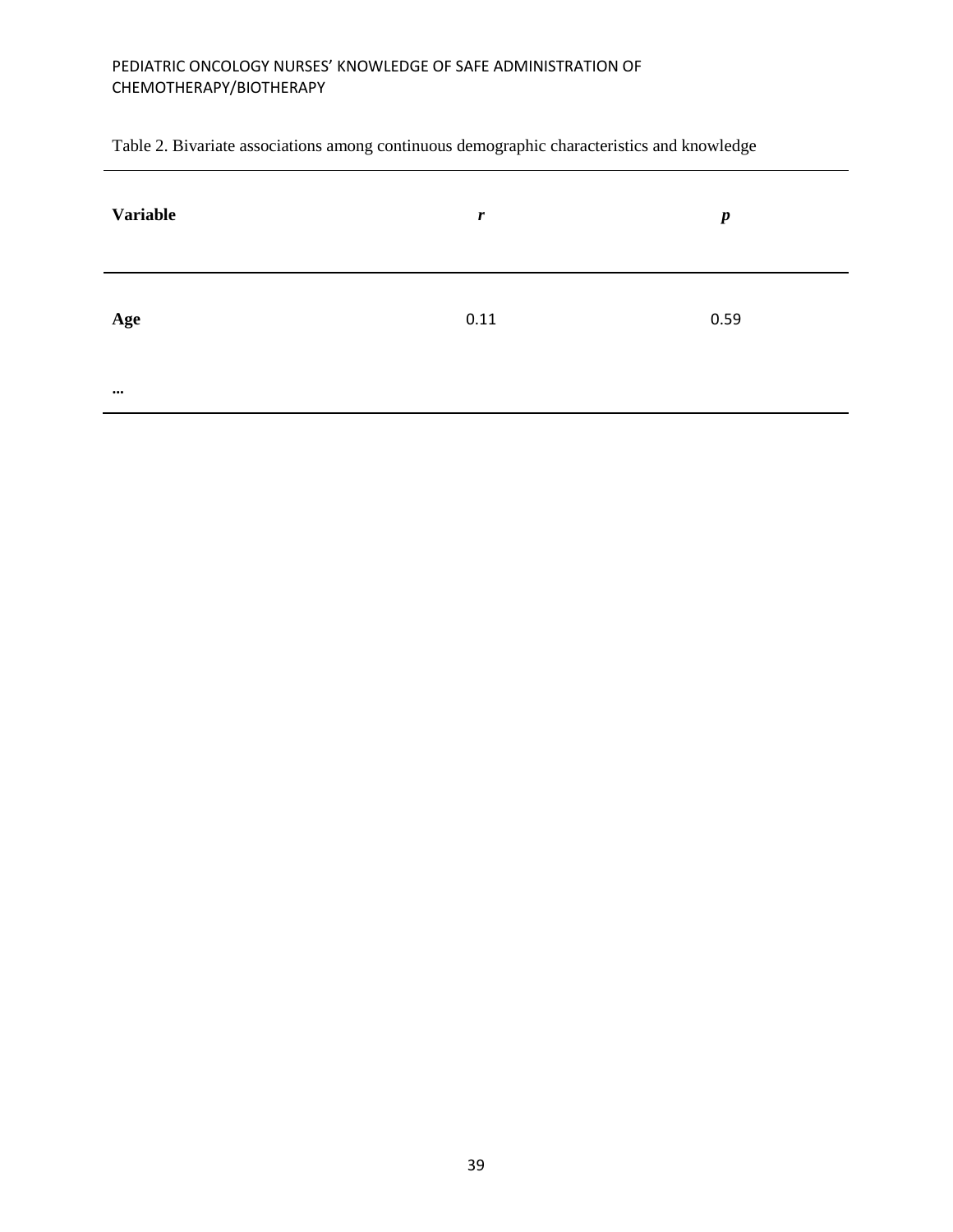Table 3. Bivariate associations among categorical demographic characteristics and knowledge

| <b>Variable</b>                                              | Mean (SD)                 | t(p)       |
|--------------------------------------------------------------|---------------------------|------------|
| <b>Nursing degree</b><br><b>ADN</b><br><b>BSN/MSN</b>        | 68.41(4.87)<br>69.92(4.7) | 0.79(0.44) |
|                                                              |                           |            |
| Years of experience as a pediatric<br><b>Oncology nurse</b>  |                           |            |
| 1-5 years                                                    | 68.33(4.72)               | 0.06(0.94) |
| 6-10 years                                                   | 69(5.24)                  |            |
| $>10$ years                                                  | 69.2(4.54)                |            |
| Amount of time participant has<br>held APHON provider status |                           |            |
| 12-15 months                                                 | 66.14(5.61)               | 2.3(0.12)  |
| 16-18 months                                                 | 69.8(1.92)                |            |
| $>18$ months                                                 | 70.62(4.5)                |            |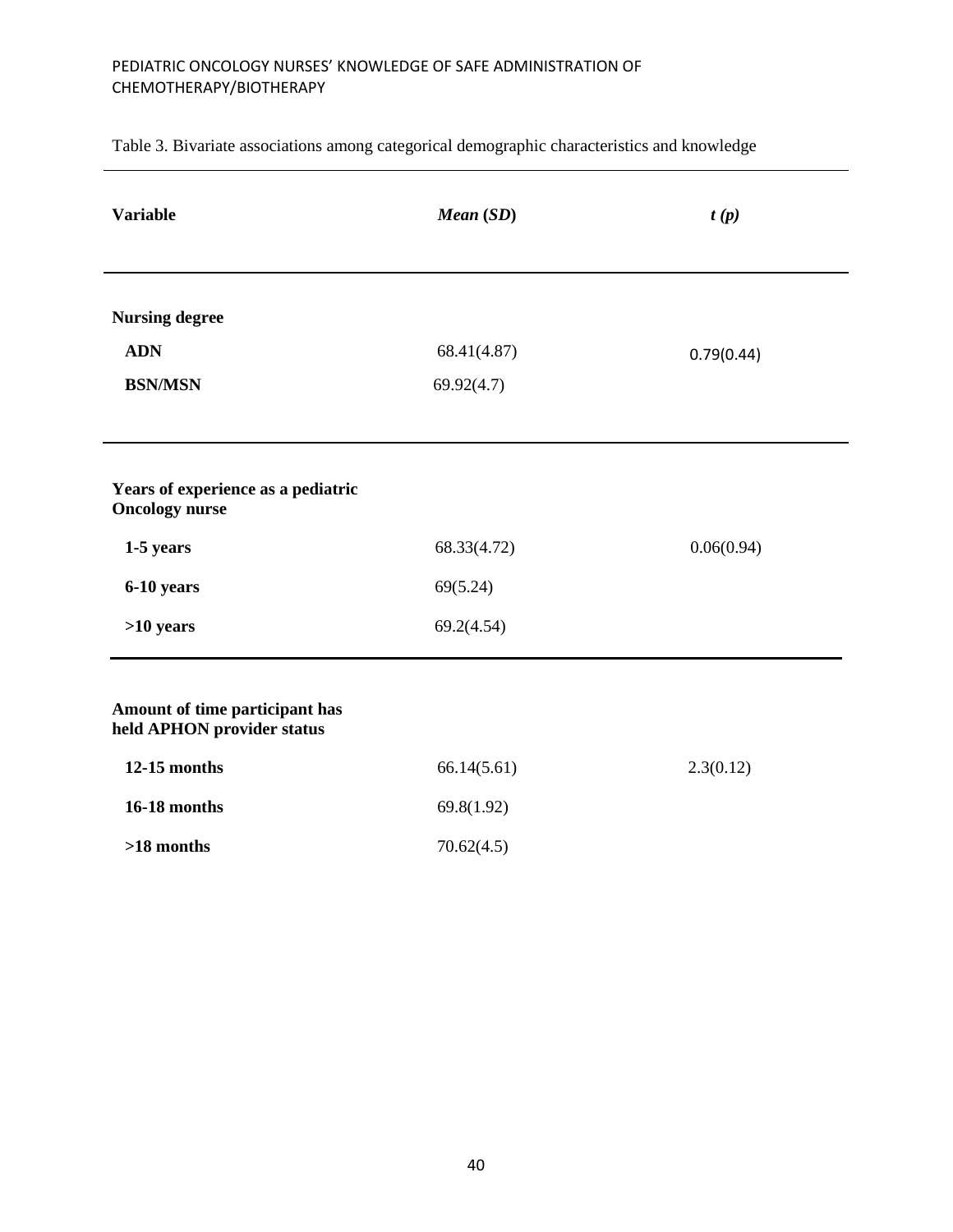# References

American Cancer Society. (2015). What are the key statistics for childhood cancer? Retrieved

June 9, 2015, from http://www.cancer.org/cancer/cancerinchildren/detailedguide/cancerin-children-key-statistics

DeVellis, D. A. (2012). *Scale development: Theory and applications* (3<sup>rd</sup> ed.). Thousand Oaks, California: Sage.

Jacobson, J. O., Polovich, M., McNiff, K. K., LeFebvre, K. B., Cummings, C., Galioto, M.,

Bonelli, K. R., & McCorkle, M. (2009). American society of clinical oncology/oncology nursing society chemotherapy administration safety standards. *Oncology Nursing Forum, 36*(6), 651-658.

- Kline, N. E. (2007). The pediatric chemotherapy and biotherapy provider program: A three-year recap. *Journal of Pediatric Oncology Nursing, 24*(5), 245.
- Watts, R. G. & Parsons, K. (2013). Chemotherapy medication errors in a pediatric cancer treatment center: Prospective characterization of error types and frequency and development of a quality improvement initiative to lower the error rate. *Pediatric Blood & Cancer, 60*(8), 1320-1324.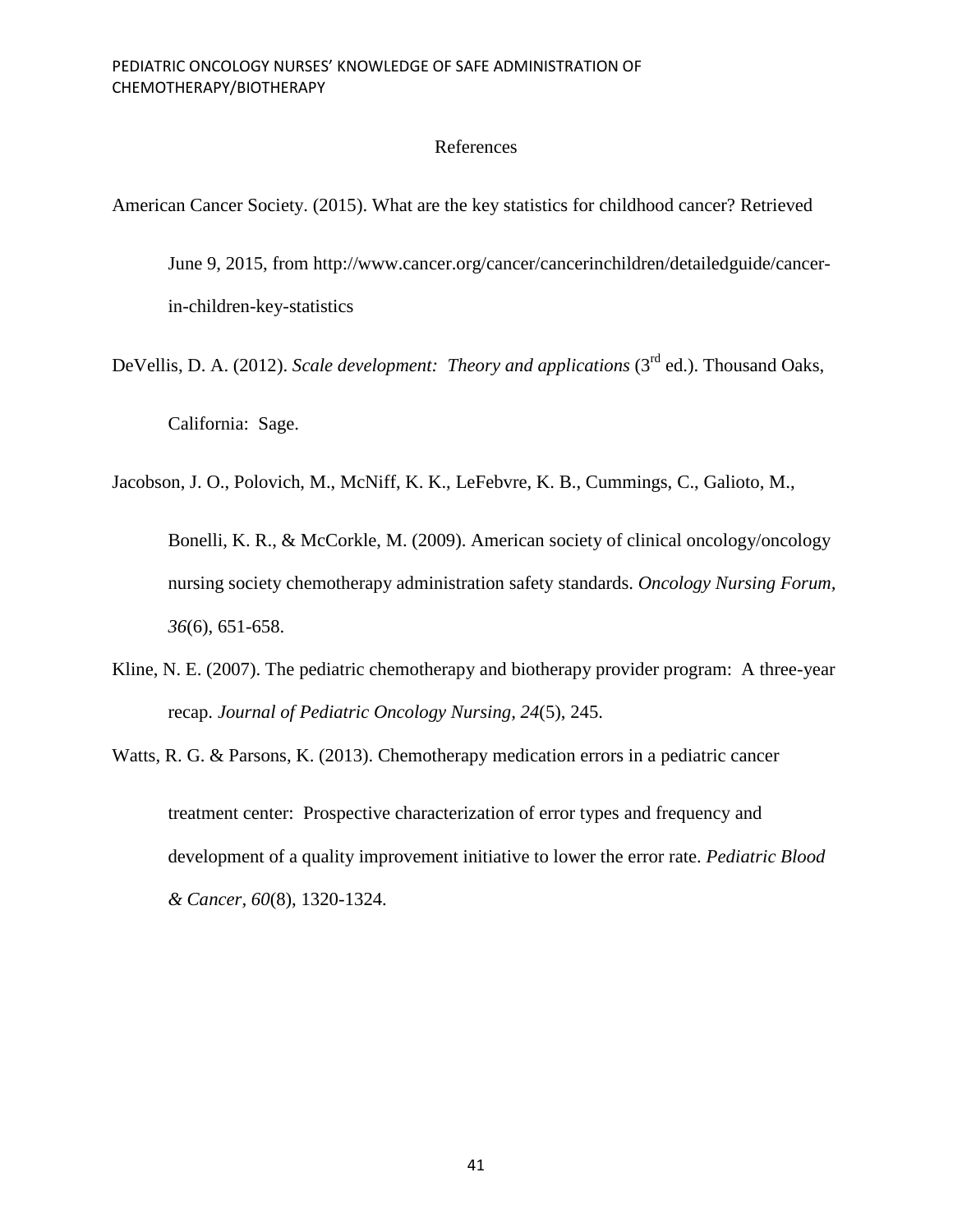# Practice Inquiry Report Conclusion

Because of its high-alert status, it is imperative that all nurses who administer chemotherapy and biotherapy to pediatric oncology patients have the knowledge base needed to ensure safe administration with every patient, every time so potentially harmful errors can be avoided. The literature acknowledges the importance of adherence to guidelines when administering chemotherapy and biotherapy to pediatric oncology patients and this practice inquiry project sought to improve the knowledge base of pediatric oncology nurses regarding safe administration of chemotherapy and biotherapy to pediatric oncology patients through implementation of the APHON Chemotherapy/Biotherapy provider course. Subsequent evaluation was performed to assess nurses' knowledge and beliefs related to chemotherapy/biotherapy administration at least one year post implementation of the APHON chemotherapy/biotherapy provider course revealing high scores related to knowledge concerning safe administration of neoplastic agents to pediatric oncology patients. Furthermore, data analysis revealed the desire for continuing education as well as interest in specialty certification, which has led to planning for a CPHON review course available in the fall of 2015.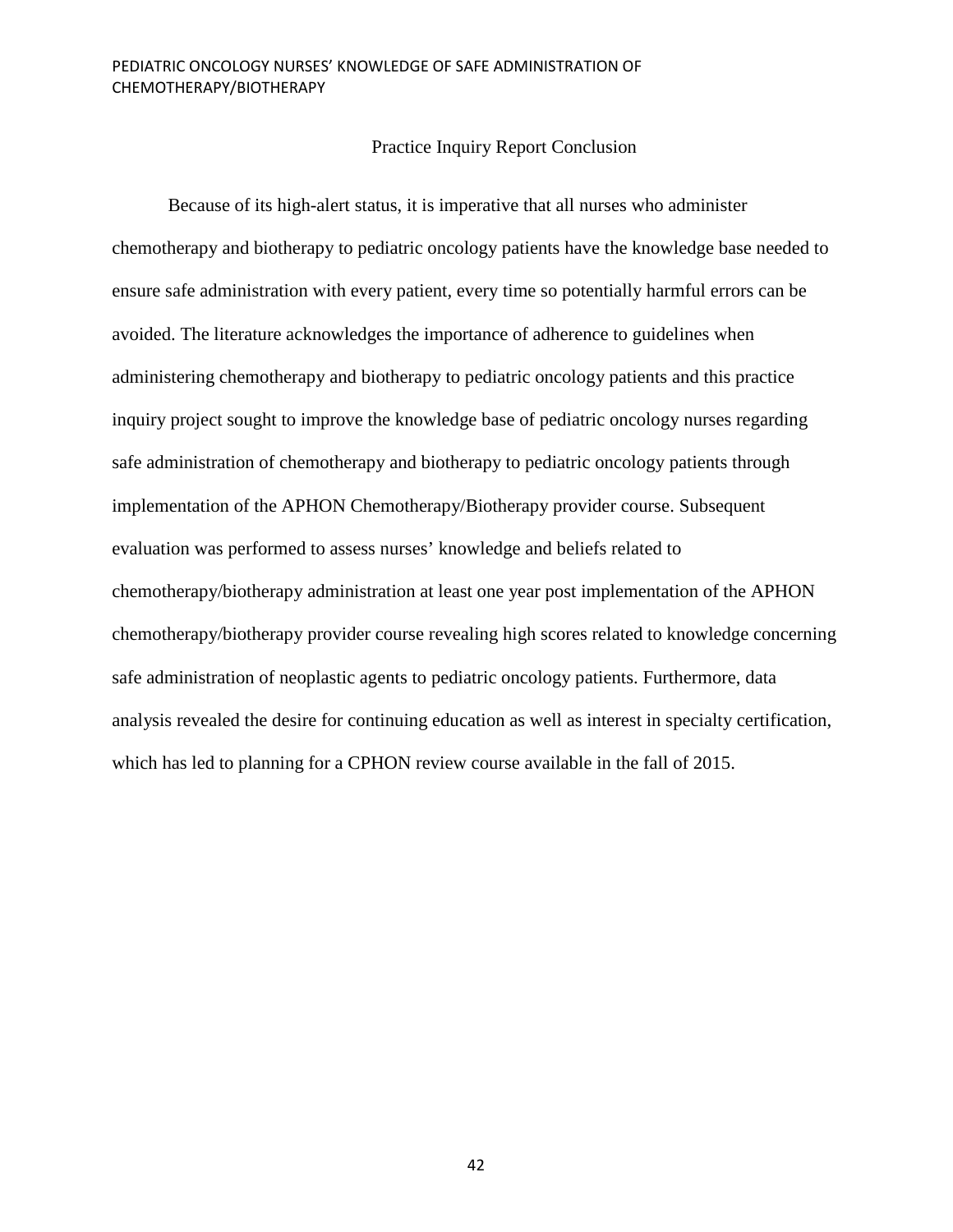#### Appendix A. Approval Letter from Institutional Review Board



IRB, IACUC, RDRC 315 Kinkead Hall Lexington, KY 40506-0057 859 257-9428 fax 859 257-8995 www.research.uky.edu/ori/

Office of Research Integrity

**Initial Review** 

Approval Ends May 19, 2016

**IRB** Number 15-0331-P2H

- TO: Leslee Bertram, MSN, APRN Nursing Instruction Pediatrics J-455 KY Clinic Speed Sort 0284 PI phone #: (859)218-0116
- FROM: Chairperson/Vice Chairperson Medical Institutional Review Board (IRB)
- **SUBJECT:** Approval of Protocol Number 15-0331-P2H

DATE: May 22, 2015

On May 21, 2015, the Medical Institutional Review Board approved your protocol entitled:

Pediatric Oncology Nurses' Knowledge of Safe Administration of Chemotherapy/Biotherapy

Approval is effective from May 21, 2015 until May 19, 2016 and extends to any consent/assent form, cover letter, and/or phone script. If applicable, attached is the IRB approved consent/assent document(s) to be used when enrolling subjects. [Note, subjects can only be enrolled using consent/assent forms which have a valid "IRB Approval" stamp unless special waiver has been obtained from the IRB.] Prior to the end of this period, you will be sent a Continuation Review Report Form which must be completed and returned to the Office of Research Integrity so that the protocol can be reviewed and approved for the next period.

NOTE: Please be reminded data / records must be retained for 6 years after study closure (revision number 8 was not addressed or it was not highlighted as requested).

In implementing the research activities, you are responsible for complying with IRB decisions, conditions and requirements. The research procedures should be implemented as approved in the IRB protocol. It is the principal investigators responsibility to ensure any changes planned for the research are submitted for review and approval by the IRB prior to implementation. Protocol changes made without prior IRB approval to eliminate apparent hazards to the subject(s) should be reported in writing immediately to the IRB. Furthermore, discontinuing a study or completion of a study is considered a change in the protocol's status and therefore the IRB should be promptly notified in writing.

For information describing investigator responsibilities after obtaining IRB approval, download and read the document "PI Guidance to Responsibilities, Qualifications, Records and Documentation of Human Subjects Research" from the Office of Research Integrity's IRB Survival Handbook web page [http://www.research.uky.edu/ori/IRB-Survival-Handbook.html#PIresponsibilities]. Additional information regarding IRB review, federal regulations, and institutional policies may be found through ORI's web site [http://www.research.uky.edu/ori]. If you have questions, need additional information, or would like a paper copy of the above mentioned document, contact the Offi

Ellen Hahn, RN, Ph.D.<br>Ellen Hahn, RN, Ph.D.<br>Larry Cunningham, MD, ODS

An Equal Opportunity University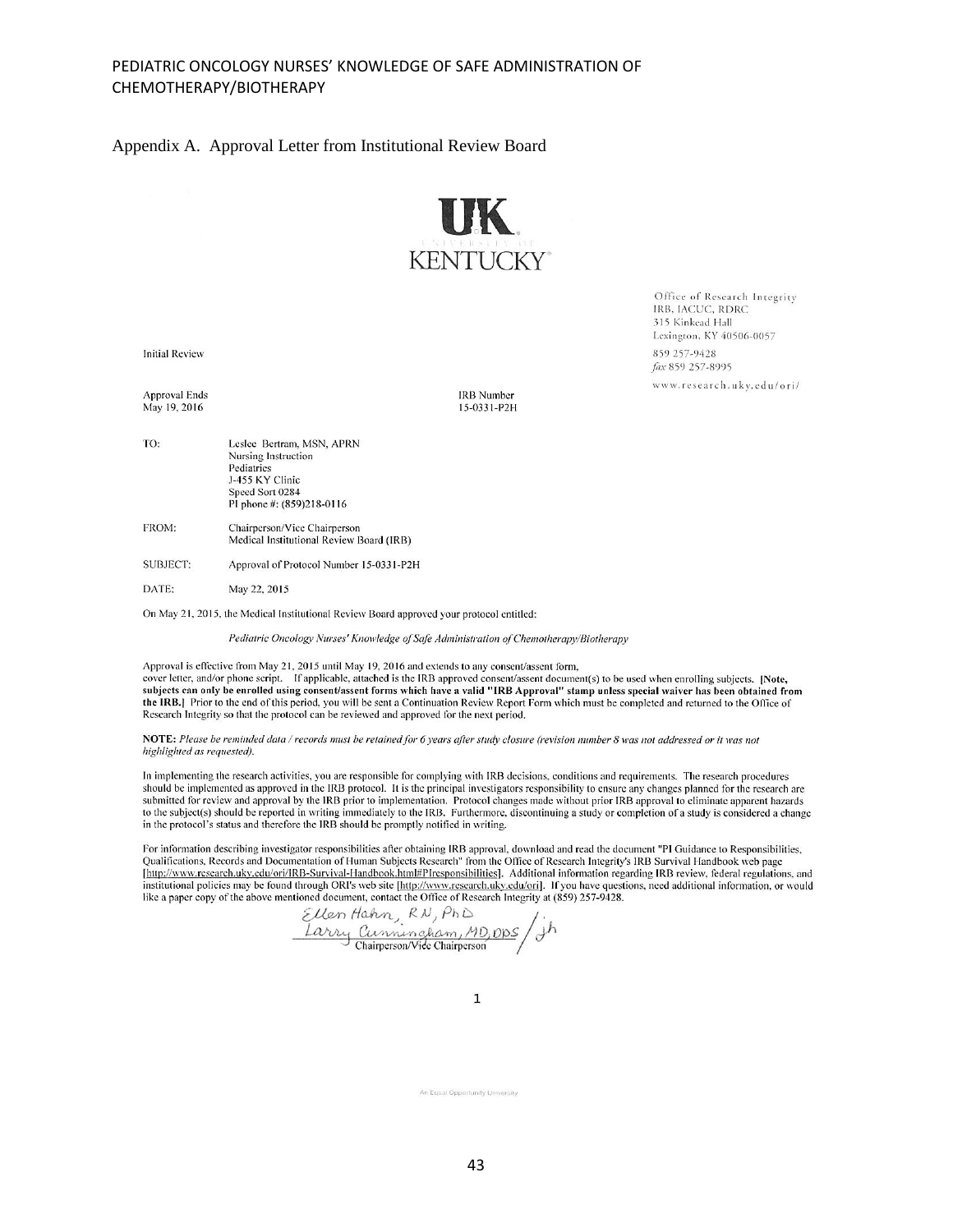# Appendix B. Survey Invitation Email

| <b>IRB Approval</b><br>$15 - 0331$ |
|------------------------------------|
| THIS FORM VALID                    |
| 5/19/16                            |

Dear APHON Chemotherapy/Biotherapy Provider,

You have been an APHON Chemotherapy/Biotherapy Provider for at least one year. W valuable information from the course that has helped you become more confident in the care you provide. We are interested in knowing if nurses feel they have been able to use the knowledge gained in the APHON course to positively impact the pediatric oncology patient.

Although you will not get personal benefit from taking part in the research study, your responses may help us understand more about how nurses feel they have been able to use the knowledge gained from the APHON Chemotherapy/Biotherapy Provider Course.

We hope to receive questionnaires from about 50 people, so your answers are important. Of course, you have a choice about whether or not to complete the survey, but if you do participate, you are free to skip any questions or discontinue at any time. Participation will in no way affect your employment or performance evaluation.

The survey will take approximately 20 minutes to complete.

There are no known risks to participating in this study.

Your responses to the survey will be kept confidential to the extent allowed by the law. When we write about the study, you will not be identified.

Please be aware, while we make every effort to safeguard your data once received from the online survey/data gathering company, given the nature of online surveys, as with anything involving the Internet, we can never guarantee the confidentiality of the date while still on the survey/data gathering company's servers, or while en route to either them or us. It is also possible the raw data collected for research purposes may be used for marketing or reporting purposes by the survey/data gathering company after the research is concluded, depending on the company's terms of service and privacy policies.

If you have any questions about the study, please feel free to ask; my contact information is given below. If you have complaints, suggestions, or questions about your rights as a research volunteer, contact the staff in the University of Kentucky Office of Research Integrity at 859-257-9428 or toll-free at 866-400-9428.

Thank you in advance for your assistance with this project. The survey will be open for 2 weeks. You will receive this email again in one week as a reminder the survey is only open for one more week if you choose to complete.

Please click the following link if you wish to participate: https://az1.qualtrics.com/ControlPanel/

Sincerely,

Leslee Bertram College of Nursing, University of Kentucky 859-218-0116 leslee.bertram@uky.edu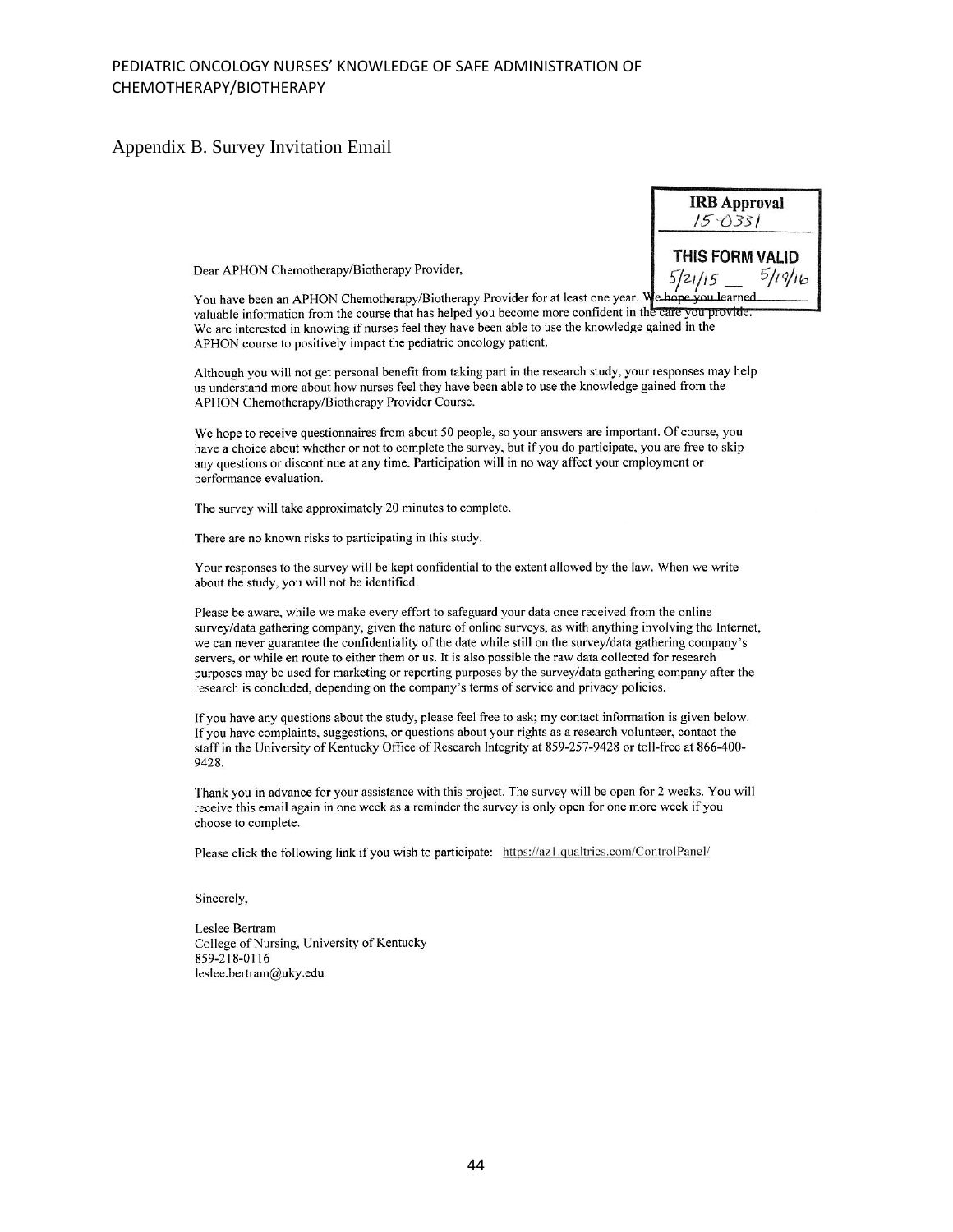Appendix C. Survey

What is your gender? Male Female

 $\overline{\phantom{a}}$ 

What is your age in years?

What is your highest nursing degree? ADN BSN MSN DNP PhD in nursing

How many years of experience do you have as a pediatric oncology nurse? Less than 1 year 1-5 years 6-10 years Greater than 10 years

How long have you held the APHON chemotherapy/biotherapy status? 12-15 months 16-18 months More than 18 months

Please rate the degree to which you agree or disagree with the following statements.

I am comfortable reviewing and understand Children's Oncology Group (COG) roadmaps.

Strongly Disagree Disagree Agree Strongly Agree

I believe that as an RN I play a crucial role in educating my patients and families regarding the side effects of specific chemotherapy/biotherapy agents.

Strongly Disagree Disagree Agree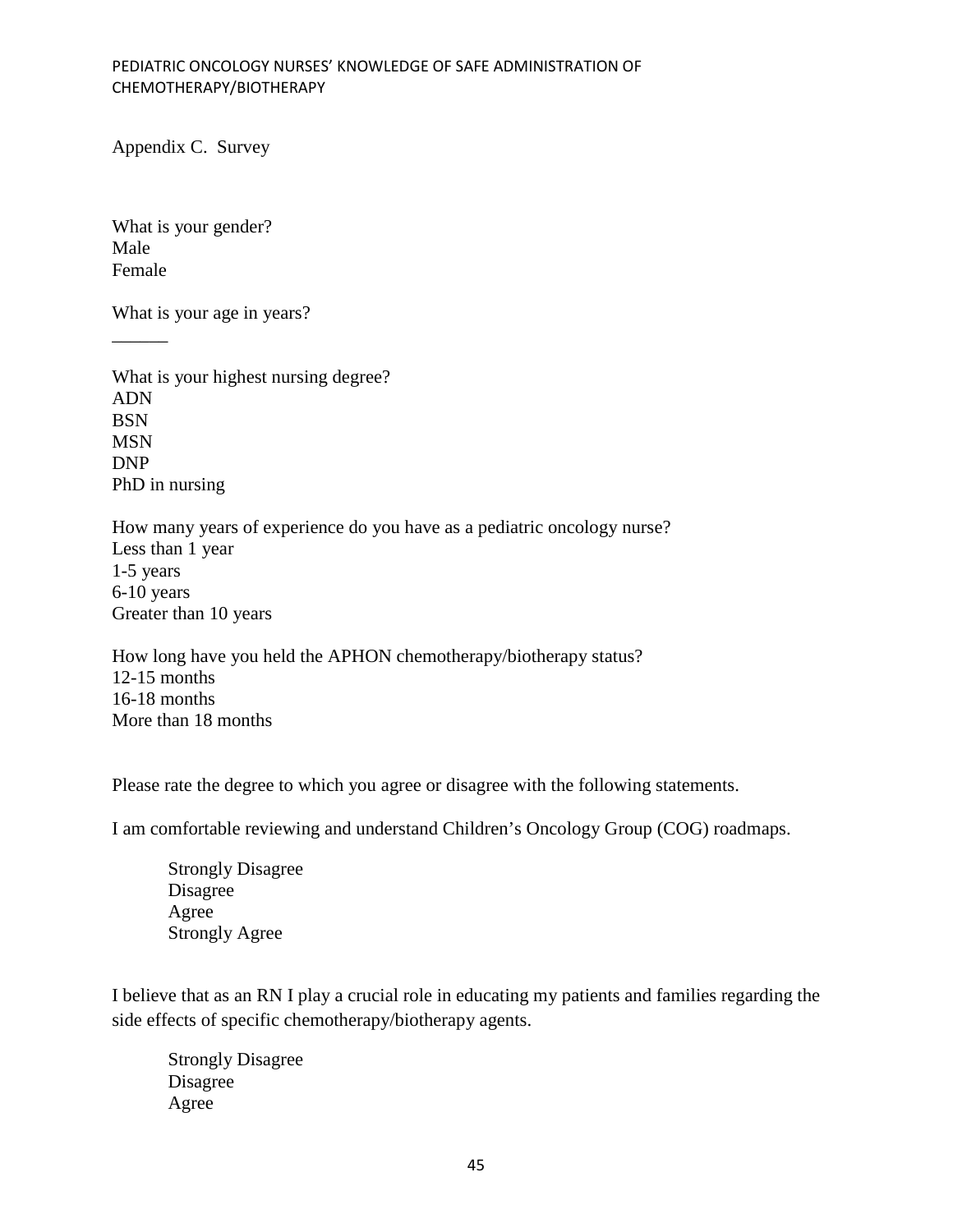Strongly Agree

I believe the RN is a critical final check prior to safely administering chemotherapy/biotherapy agents.

Strongly Disagree Disagree Agree Strongly Agree

I feel a strong personal responsibility for the safe administration of chemotherapy/biotherapy agents to pediatric oncology patients.

Strongly Disagree Disagree Agree Strongly Agree

I am confident in my ability to educate patients and families regarding the side effects of specific chemotherapy/biotherapy agents.

Strongly Disagree Disagree Agree Strongly Agree

I understand the importance of patients' participation in clinical trials as part of the COG research cooperative.

Strongly Disagree Disagree Agree Strongly Agree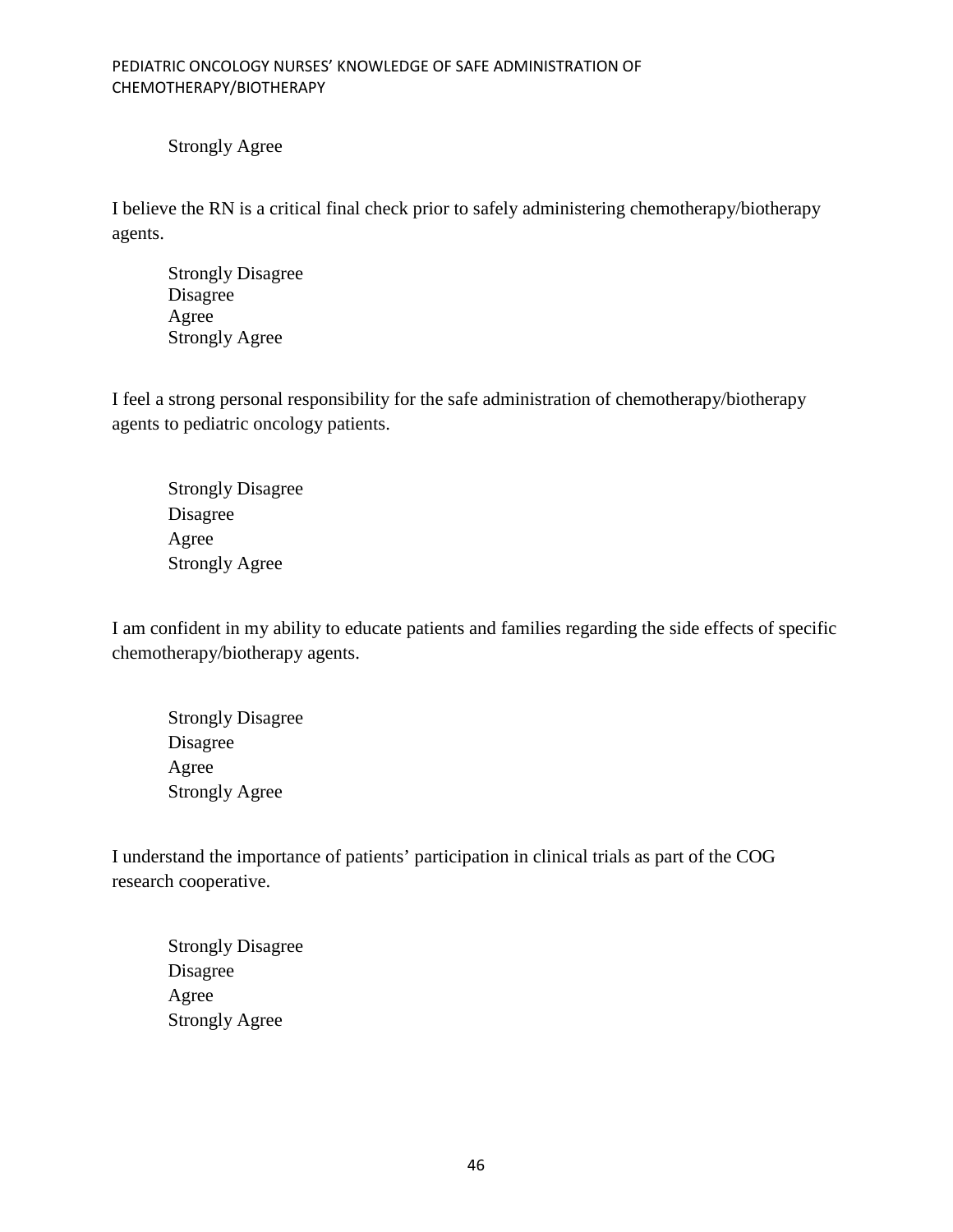I believe the RN plays an important role in facilitating patients' participation in COG clinical trials.

Strongly Disagree Disagree Agree Strongly Agree

I believe it is critical to review the patients' roadmaps prior to administering any chemotherapy/biotherapy.

Strongly Disagree Disagree Agree Strongly Agree

I am confident in my ability to independently calculate a patient's body surface area (BSA) and verify chemotherapy/biotherapy doses based on the BSA.

Strongly Disagree Disagree Agree Strongly Agree

I am confident in my ability to recognize and mange toxicities related to chemotherapy/biotherapy agents in pediatric oncology patients.

> Strongly Disagree Disagree Agree Strongly Agree

I am familiar with the appropriate chain of command to whom I can address questions or concerns regarding chemotherapy/biotherapy agents.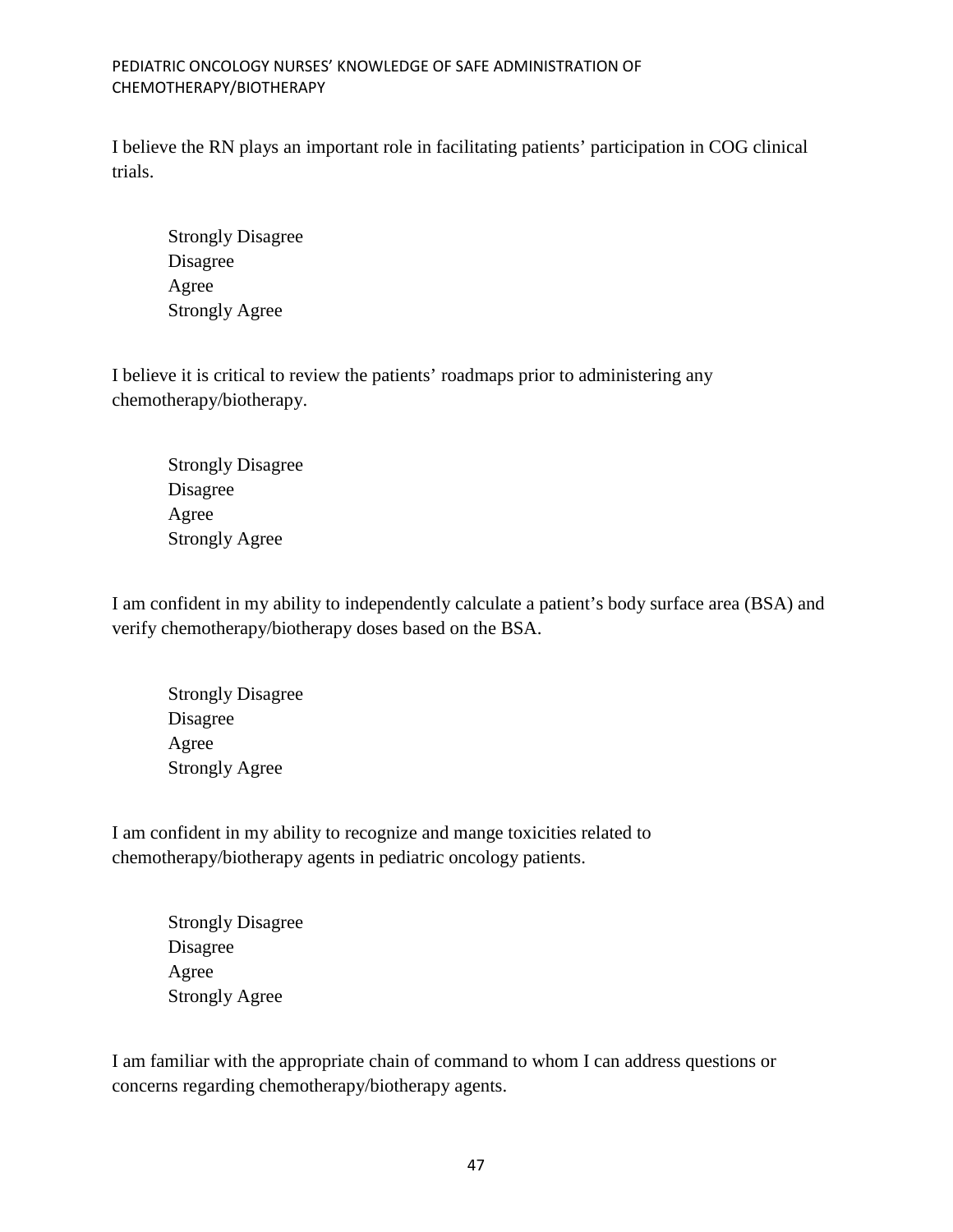Strongly Disagree Disagree Agree Strongly Agree

I am comfortable challenging a chemotherapy/biotherapy order I believe is incorrect.

Strongly Disagree Disagree Agree Strongly Agree

I feel valued as a professional member of the pediatric oncology healthcare team.

Strongly Disagree Disagree Agree Strongly Agree

I am confident in my ability to safely administer chemotherapy/biotherapy to pediatric oncology patients.

Strongly Disagree Disagree Agree Strongly Agree

Please rate the degree to which you do or do not do the following.

I ensure the roadmap accompanies the chemotherapy/biotherapy order.

All of the time Most of the time Never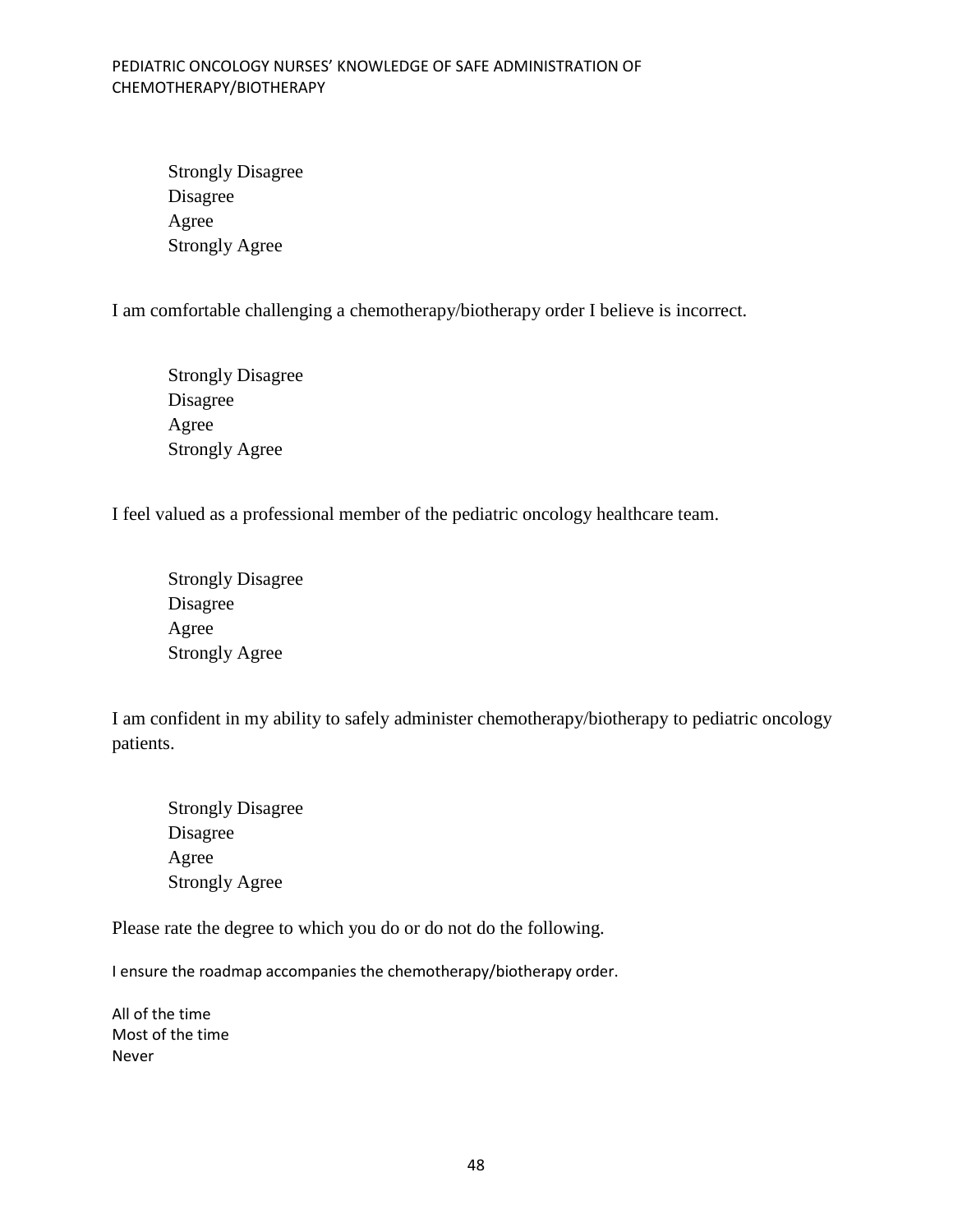I double check the chemotherapy/biotherapy doses with another RN.

All of the time Most of the time Never If there is a question regarding a chemotherapy/biotherapy dose or start time, I contact the nurse practitioner or attending physician.

All of the time Most of the time Never

The following questions will allow you the opportunity to tell us more about your experience as an APHON chemotherapy/biotherapy provider.

Please describe how becoming an APHON chemotherapy/biotherapy provider has made you a more confident nurse.

Now that you are an APHON chemotherapy/biotherapy provider, you have the knowledge to be more confident in the care you provide. Please share a story regarding a specific patient encounter (do not give names or identifiers) in which you felt totally confident in the decisions you made and the care you provided. Be specific regarding how the knowledge obtained in the APHON course guided the care you provided. Do not be humble.

Thank you for completing the survey.

You may direct questions or complaints regarding this survey to the principal investigator, Leslee Bertram, at leslee.bertram@uky.edu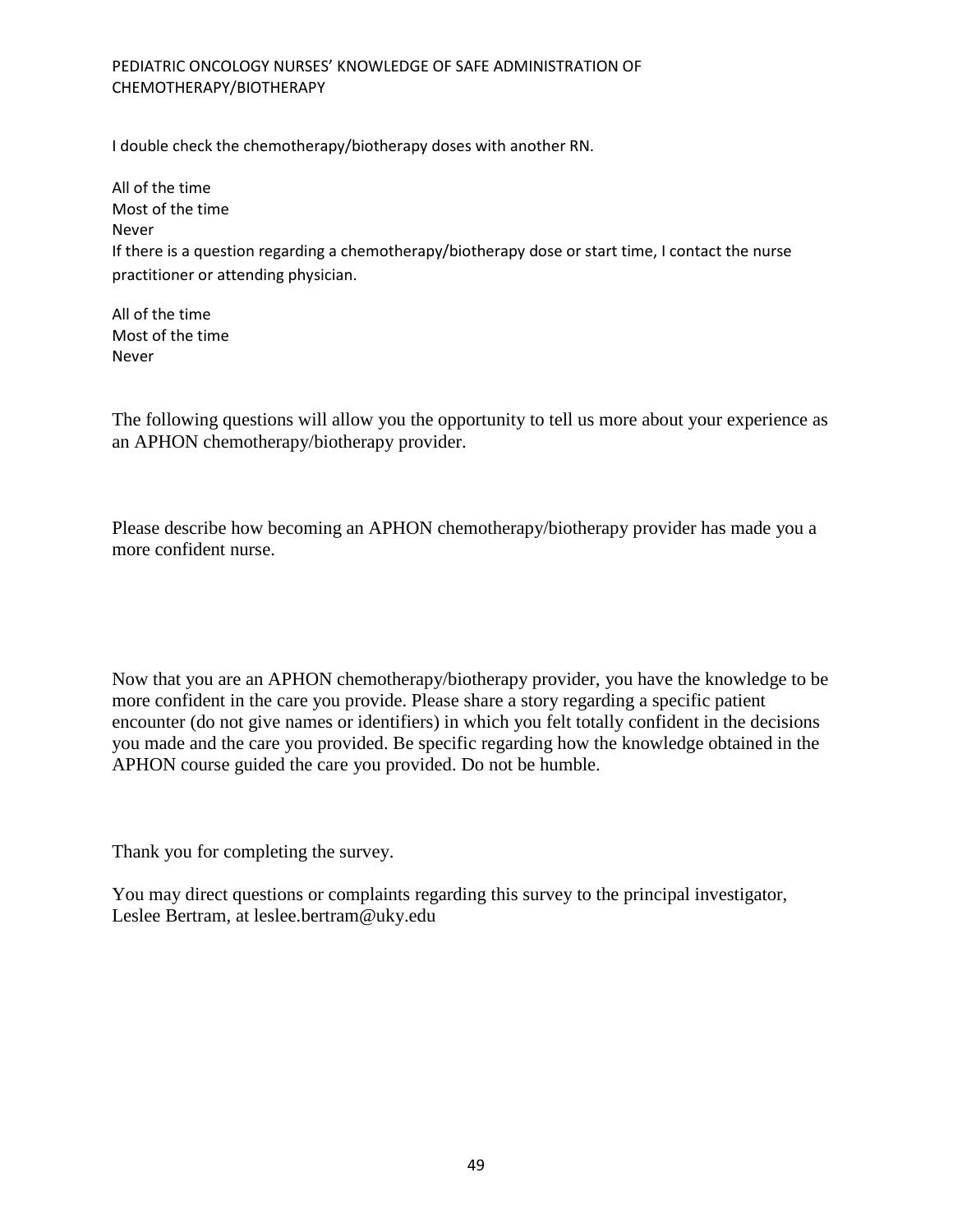# References

American Cancer Society. (2015). What are the key statistics for childhood cancer? Retrieved

June 9, 2015, from http://www.cancer.org/cancer/cancerinchildren/detailedguide/cancerin-children-key-statistics

Andam, R. & Silva, M. (2008). A journey to pediatric chemotherapy competence. *Journal of Pediatric Nursing, 23*(4), 257-268.

Dearholt, S., Dang, D., & Sigma Theta Tau International. (2012). *Johns Hopkins Nursing*

*Evidence-based Practice : Models and Guidelines*. Retrieved June 30, 2015, from

http://ohsu.v1.libguides.com/content.php?pid=249886&sid=2079582

DeVellis, D. A. (2012). *Scale development: Theory and applications* (3<sup>rd</sup> ed.). Thousand Oaks,

California: Sage.

Dhamija, M., Kapoor, G., & Juneja, A. (2014). Infusional chemotherapy and medication errors in a tertiary care pediatric cancer unit in a resource-limited setting. *Journal of Pediatric Hematology Oncology, 36*(7), 412-415.

Jacobson, J. O., Polovich, M., McNiff, K. K., LeFebvre, K. B., Cummings, C., Galioto, M., Bonelli, K. R., & McCorkle, M. (2009). American society of clinical oncology/oncology nursing society chemotherapy administration safety standards. *Oncology Nursing Forum, 36*(6), 651-658.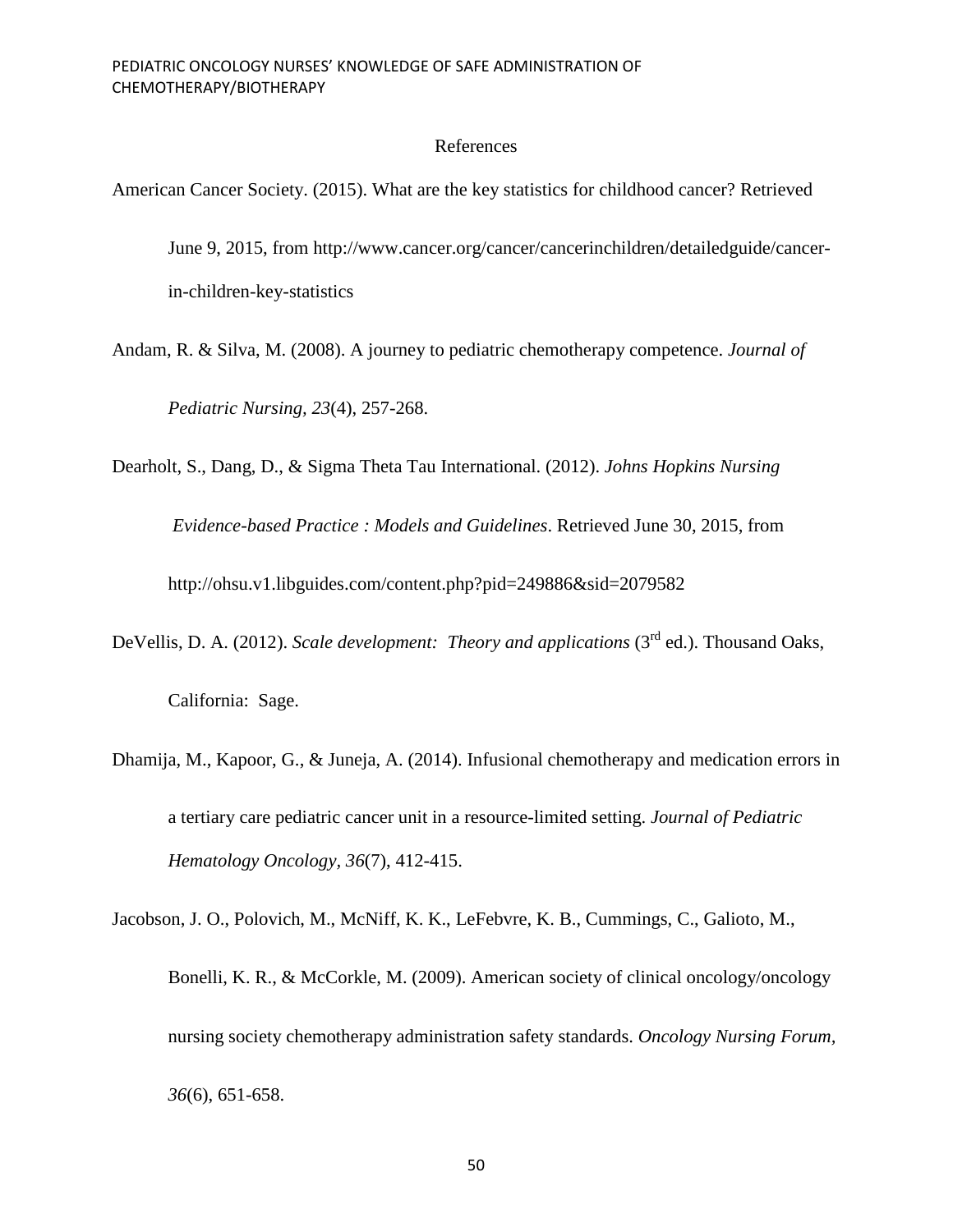- Institute for Safe Medication Practices. (2003). Survey on high-alert medications. Differences between nursing and pharmacy perspectives revealed. *ISMP Medication Safety Alert, 8* (21), 1-3.
- Institute of Medicine. (2000). *To err is human: Building a safer healthcare system.* Washington,

DC: National Academies Press.

Jacobson, J. O., Polovich, M., McNiff, K. K., LeFebvre, K. B., Cummings, C., Galioto, M.,

Bonelli, K. R., & McCorkle, M. (2009). American society of clinical oncology/oncology nursing society chemotherapy administration safety standards. *Oncology Nursing Forum, 36*(6), 651-658.

- Kline, N. E. (2007). The pediatric chemotherapy and biotherapy provider program: A three-year recap. *Journal of Pediatric Oncology Nursing, 24*(5), 245.
- Linnard-Palmer, L. (2012). The use of simulation for pediatric oncology nursing safety principles: Ensuring competent practice through the use of a mnemonic, chemotherapy road maps and case-based learning. *Journal of Pediatric Nursing, 27*(3), 283-286.
- Mitchell, G. (2013). Selecting the best theory to implement planned change. *Nursing Management, 20*(1), 32-37.

Nelson, E. C., Batalden, P. B., Huber, T. P., Mohr, J. J., Godfrey, M. M., Headrick, L. A., &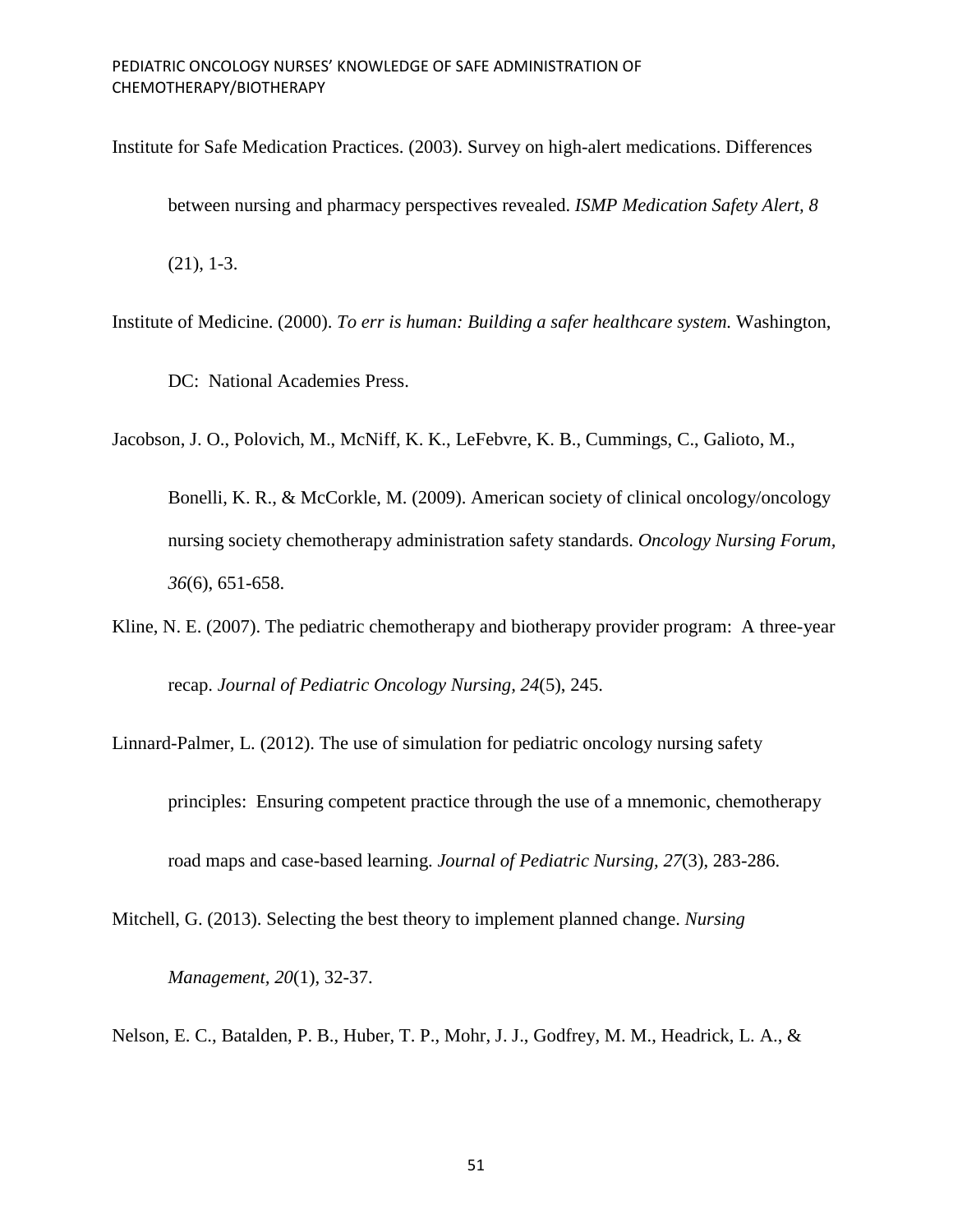Wasson, J. H. (2002). Microsystems in health care: Part 1. Learning from highperforming front-line clinical units. *The Joint Commission Journal on Quality and Safety, 28*(9), 472-493.

Neuss, M., Polovich, M., McNiff, K., Esper, P., Gilmore, T., LeFebvre, K., Schulmeister, L.,

& Jacobson, J. (2013). 2013 updated American society of clinical oncology/oncology nursing society chemotherapy administration safety standards including standards for the safe administration and management of oral chemotherapy. *Oncology Nursing Forum, 40*(3), 225-233.

- Robinson, D. L., Heigham, M., & Clark, J. (2006). Using failure mode and effects analysis for safe administration of chemotherapy to hospitalized children with cancer. *The Joint Commission Journal on Quality and Patient Safety, 32*(3), 161-166.
- St. Baldrick's Foundation. (2014). About childhood cancer. Retrieved October 28, 2014, from http://www.stbaldricks.org/about-childhood-cancer
- Sheridan-Leos, N. (2007). A model of chemotherapy education for novice oncology nurses that supports a culture of safety. *Clinical Journal of Oncology Nursing, 11*(4), 547-551.
- Vioral, A. & Kennihan, H. (2012). Implementation of the American society of clinical oncology and oncology nursing society chemotherapy safety standards: A multidisciplinary approach. *Clinical Journal of Oncology Nursing, 16*(6), 226-230.